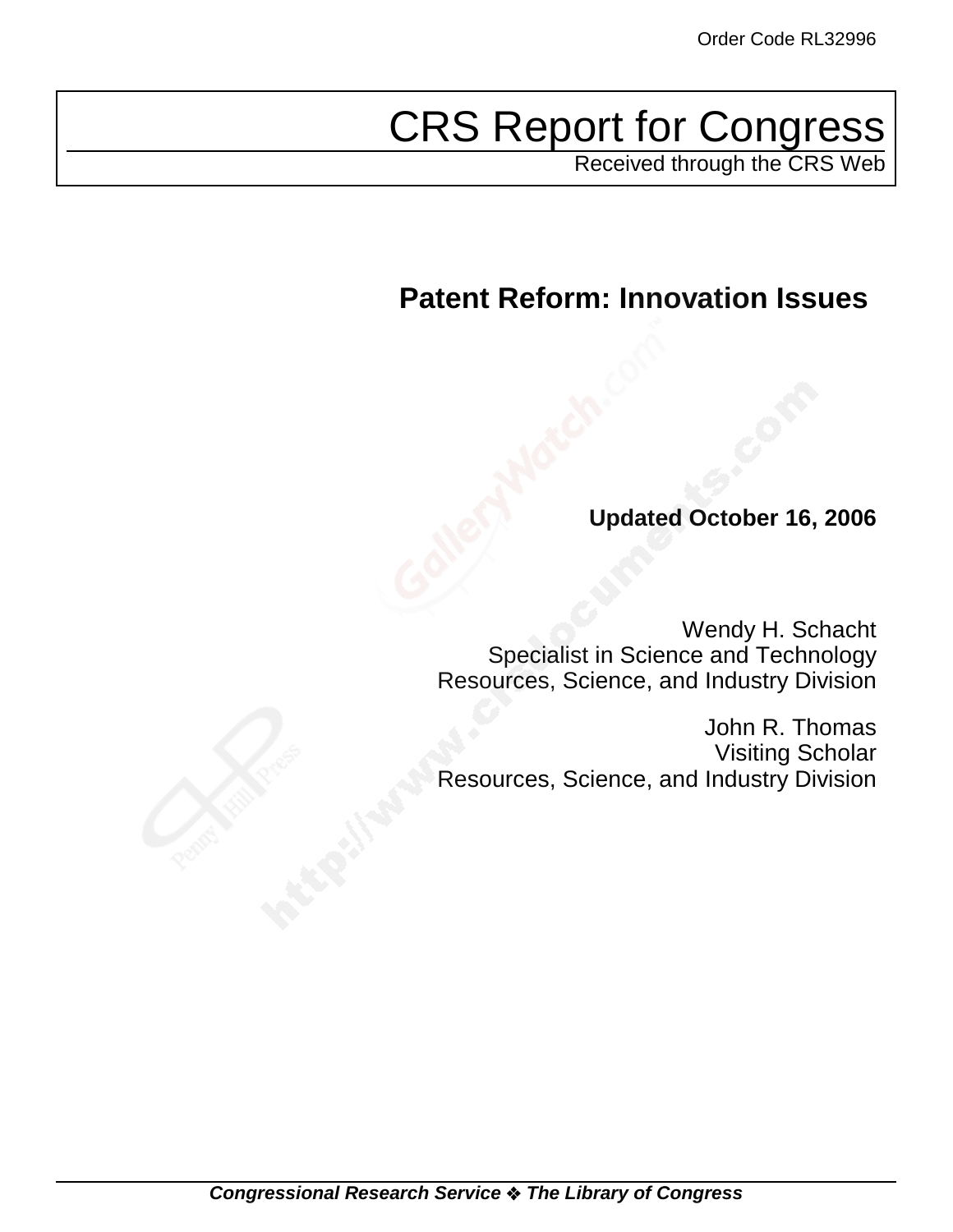# Patent Reform: Innovation Issues

# **Summary**

Congressional interest in patent policy and possible patent reform has expanded as the importance of intellectual property to innovation has increased. Patent ownership is perceived as an incentive to the technological advancement that leads to economic growth. However, growing interest in patents has been accompanied by persistent concerns about the fairness and effectiveness of the current system. Several recent studies, including those by the National Academy of Sciences and the Federal Trade Commission, have recommended patent reform to address perceived deficiencies in the operation of the patent regime. Other experts maintain that major alterations in existing law are unnecessary and that the patent process can, and is, adapting to technological progress.

The Patent Act of 2005, H.R. 2795, introduced in June 2005 (subsequent hearings held), would work significant legal reforms to the patent system. Among the more notable of these changes are a shift to a first-inventor-to-file priority system; substantive and procedural modifications to the patent law doctrines of willful infringement and inequitable conduct; and adoption of post-issuance opposition proceedings, prior user rights, and pre-issuance publication of all pending applications. Several of these proposals have been the subject of discussion within the patent community for many years, but others are more novel propositions.

A similar bill, S. 3818, was introduced on August 3, 2006.

Pending legislation attempts to address several issues of concern including the quality of issued patents, the expense and complexity of patent litigation, harmonization of U.S. patent law with the laws of our leading trading partners, potential abuses committed by patent speculators, and the special needs of individual inventors, universities, and small firms with respect to the patent system. In addition, although the existing patent statute in large measure applies the same basic rules to different sorts of inventions, regardless of the technological field of that invention, the patent system is widely believed to impact different industries in varying ways.

The provisions of H.R. 2795 would arguably work the most sweeping reforms to the U.S. patent system since the nineteenth century. However, many of these proposals, such as pre-issuance publication, prior user rights, and oppositions, have already been implemented in U.S. law to a more limited extent. These and other reforms, such as the first-inventor-to-file priority system and elimination of the best mode requirement, also reflect the decades-old patent practices of Europe, Japan, and our other leading trading partners.

Other knowledgeable observers are nonetheless concerned that certain of these proposals would weaken the patent right, thereby diminishing needed incentives for innovation. Some also believe that changes of this magnitude, occurring at the same time, do not present the most prudent course for the patent system. Patent reform therefore confronts Congress with difficult legal, practical, and policy issues, but also with apparent possibilities for altering and possibly improving the legal regime that has long been recognized as an engine of innovation within the U.S. economy.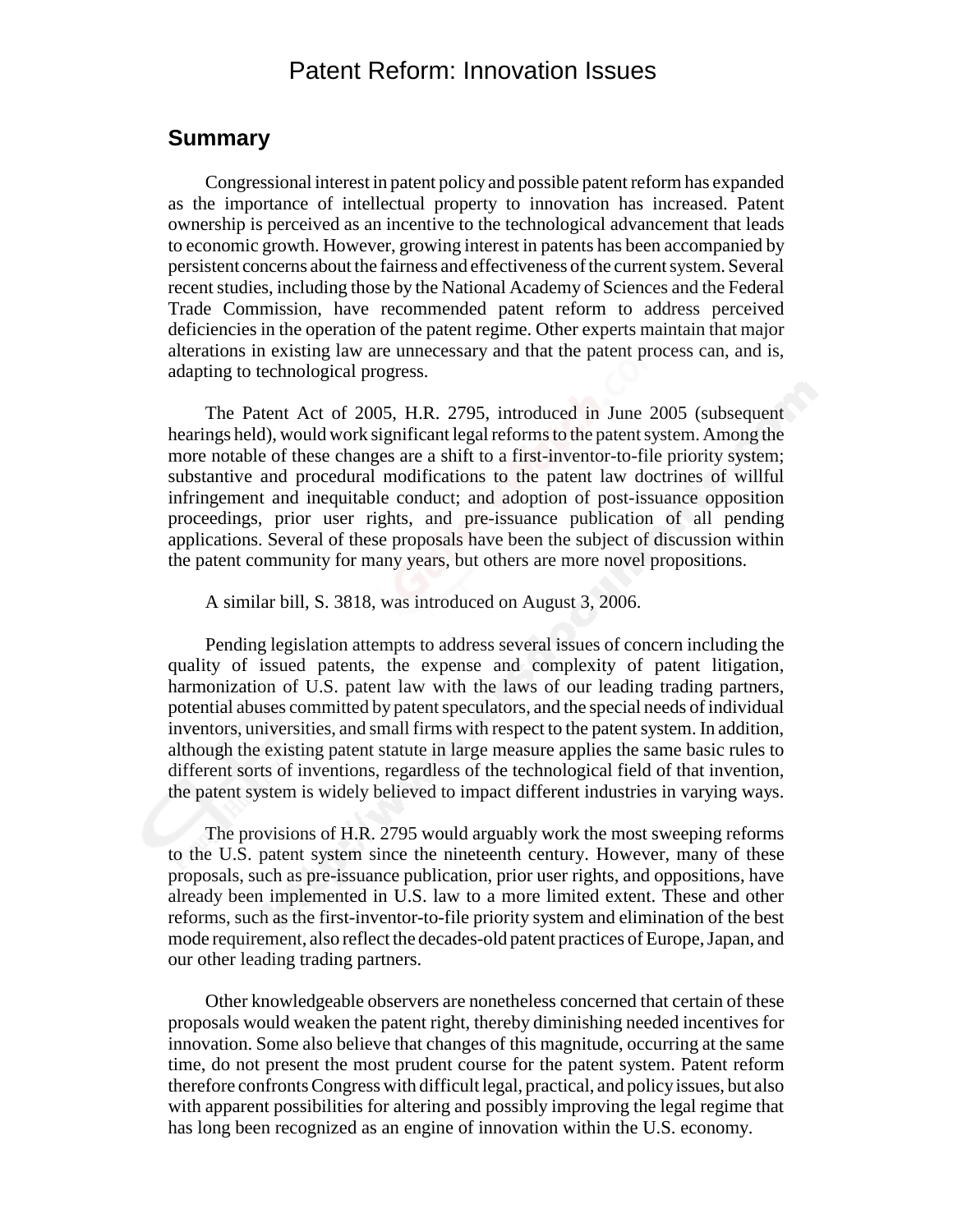# **Contents**

This report was funded in part by a grant from the John D. and Catherine T. MacArthur Foundation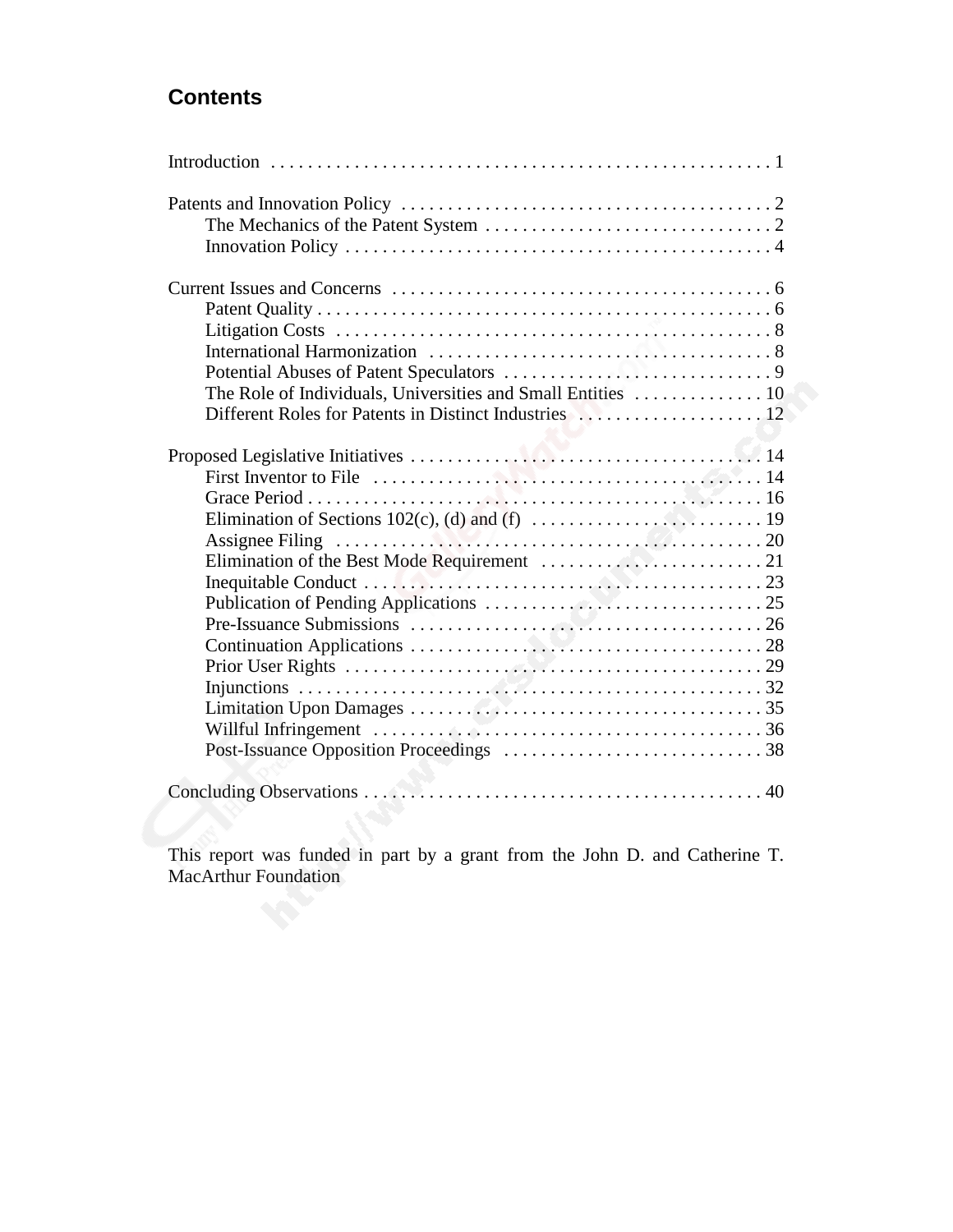# Patent Reform: Innovation Issues

# **Introduction**

Congressional interest in patent reform has increased as the patent system becomes more significant to U.S. industry. There is broad agreement that more patents are sought and enforced then ever before; that the attention paid to patents in business transactions and corporate boardrooms has dramatically increased; and that the commercial and social significance of patent grants, licenses, judgments, and settlements is at an all-time high. $<sup>1</sup>$  As the United States becomes even more of a</sup> high-technology, knowledge-based economy, the importance of patents may grow even further in the future.

Increasing interest in patents has been accompanied by persistent concerns about the fairness and effectiveness of the current system. Several recent studies, including those by the National Academy of Sciences and the Federal Trade Commission, have recommended patent reform to address perceived deficiencies in the operation of the patent regime.<sup>2</sup> Other experts maintain that major alterations in existing law are unnecessary and that the patent process can, and is, adapting to technological progress.

In June 2005, legislation was introduced that attempts to respond to current concerns about the functioning of the patent process. The Patent Act of 2005, H.R. 2795, proposes significant legal reforms to the patent system, including a shift to a first-inventor-to-file priority system; substantive and procedural modifications to the patent law doctrines of willful infringement and inequitable conduct; and adoption of post-issuance opposition proceedings, prior user rights, and pre-issuance publication of all pending applications. Several of these proposals have been the subject of discussion within the patent community for many years, but others are more novel propositions.

The House Subcommittee on Courts, the Internet, and Intellectual Property held hearings on H.R. 2795 on June 9, 2005. The bill was then subject to a Chairman's

<sup>&</sup>lt;sup>1</sup> Statistics from the United States Patent and Trademark Office (USPTO) support this account. In 1980, the USPTO received 104,329 utility patent applications; by 2003, this number had grown to 342,441 applications. During the same time period, the number of U.S. patents granted on an annual basis grew from 61,810 to 169,028. U.S. Patent and Trademark Office, *U.S. Patent Statistics, Calendar Years 1863 - 2003* [available at [http://www.uspto.gov]].

<sup>&</sup>lt;sup>2</sup> National Research Council, National Academy of Sciences, *A Patent System for the 21st Century*, [Washington, National Academies Press, 2004] and Federal Trade Commission, *To Promote Innovation: The Proper Balance of Competition and Patent Law and Policy*, October 2003, available at [http://www.ftc.gov].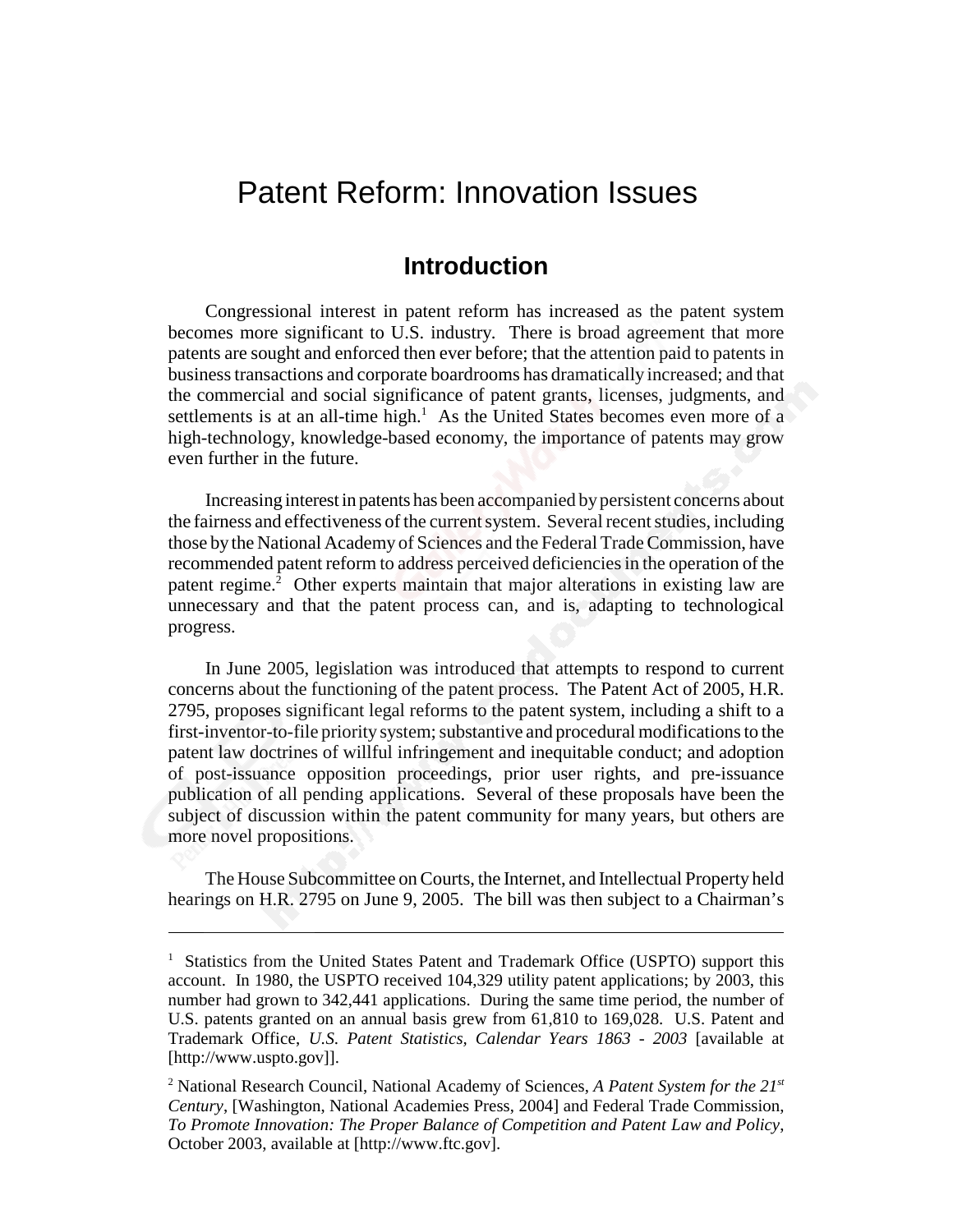substitute amendment on July 26, 2005. The Subcommittee held hearings on the substitute bill on September 15, 2005. In addition, a similar bill, S. 3818, was introduced on August 3, 2006. Although this report addresses H.R. 2795 as it was originally introduced, a CRS memorandum prepared on September 21, 2006, titled *Patent Reform Proposals*, discusses these subsequent legislative developments in the House and Senate.<sup>3</sup>

This study provides an overview of current patent reform issues. It begins by offering a summary of the structure of the current patent system and the role of patents in innovation policy. The report then reviews some of the broader issues and concerns, including patent quality, the high costs of patent litigation, international harmonization, and speculation in patents, that have motivated H.R. 2795's diverse reform proposals. The specific components of this legislation are then identified and reviewed in greater detail.

# **Patents and Innovation Policy**

# **The Mechanics of the Patent System**

The patent system is grounded in Article I, Section 8, Clause 8 of the U.S. Constitution, which states that "The Congress Shall Have Power . . . To promote the Progress of Science and useful Arts, by securing for limited Times to Authors and Inventors the exclusive Right to their respective Writings and Discoveries . . . ." As mandated by the Patent Act of 1952,<sup>4</sup> U.S. patent rights do not arise automatically. Inventors must prepare and submit applications to the U.S. Patent and Trademark Office (USPTO) if they wish to obtain patent protection.<sup>5</sup> USPTO officials known as examiners then assess whether the application merits the award of a patent.<sup>6</sup> The patent acquisition process is commonly known as "prosecution."7

In deciding whether to approve a patent application, a USPTO examiner will consider whether the submitted application fully discloses and distinctly claims the invention.<sup>8</sup> In addition, the application must disclose the "best mode," or preferred way, that the applicant knows to practice the invention.<sup>9</sup> The examiner will also determine whether the invention itself fulfills certain substantive standards set by the patent statute. To be patentable, an invention must be useful, novel and nonobvious.

<sup>3</sup> This general distribution memorandum, *Patent Reform Proposals*, is available from the authors of this report.

<sup>4</sup> P.L. 82-593, 66 Stat. 792 (codified at Title 35 United States Code).

<sup>5</sup> 35 U.S.C. § 111.

<sup>6</sup> 35 U.S.C. § 131.

<sup>&</sup>lt;sup>7</sup> John R. Thomas, "On Preparatory Texts and Proprietary Technologies: The Place of Prosecution Histories in Patent Claim Interpretation," 47 *UCLA Law Review* (1999), 183.

<sup>8</sup> 35 U.S.C. § 112.

<sup>&</sup>lt;sup>9</sup> Ibid.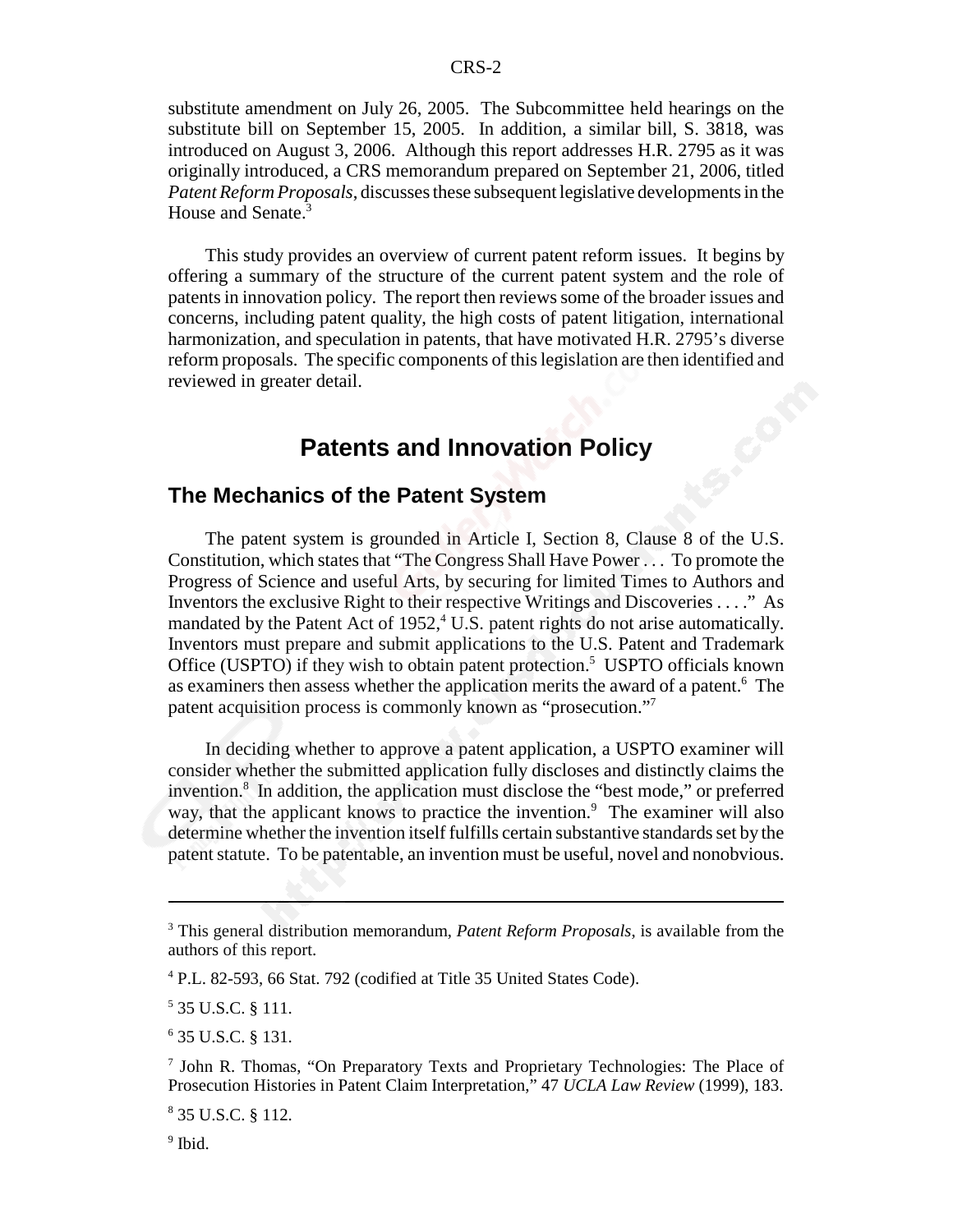The requirement of usefulness, or utility, is satisfied if the invention is operable and provides a tangible benefit.<sup>10</sup> To be judged novel, the invention must not be fully anticipated by a prior patent, publication or other knowledge within the public domain.<sup>11</sup> A nonobvious invention must not have been readily within the ordinary skills of a competent artisan at the time the invention was made.<sup>12</sup>

If the USPTO allows the patent to issue, the patent proprietor obtains the right to exclude others from making, using, selling, offering to sell or importing into the United States the patented invention.<sup>13</sup> Those who engage in these acts without the permission of the patentee during the term of the patent can be held liable for infringement. Adjudicated infringers may be enjoined from further infringing acts.<sup>14</sup> The patent statute also provides for the award of damages "adequate to compensate for the infringement, but in no event less than a reasonable royalty for the use made of the invention by the infringer."15

The maximum term of patent protection is ordinarily set at 20 years from the date the application is filed.<sup>16</sup> At the end of that period, others may employ that invention without regard to the expired patent.

Patent rights are not self-enforcing. Patentees who wish to compel others to observe their rights must commence enforcement proceedings, which most commonly consist of litigation in the federal courts. Although issued patents enjoy a presumption of validity, accused infringers may assert that a patent is invalid or unenforceable on a number of grounds.<sup>17</sup> The U.S. Court of Appeals for the Federal Circuit (Federal Circuit) possesses national jurisdiction over most patent appeals from the district courts.18 The U.S. Supreme Court enjoys discretionary authority to review cases decided by the Court of Appeals for the Federal Circuit.19

- 13 35 U.S.C. § 271(a).
- 14 35 U.S.C. § 283.
- 15 35 U.S.C. § 284.

<sup>16</sup> 35 U.S.C. § 154(a)(2). Although patent term is based upon the filing date, the patentee gains no enforceable legal rights until the USPTO allows the application to issue as a granted patent. A number of Patent Act provisions may modify the basic 20-year term, including examination delays at the USPTO and delays in obtaining marketing approval for the patented invention from other federal agencies.

<sup>17</sup> 35 U.S.C. § 282.

 $18$  28 U.S.C. § 1295(a)(1).

 $19$  28 U.S.C. § 1254(1).

<sup>&</sup>lt;sup>10</sup> 35 U.S.C. § 101.

 $11$  35 U.S.C. § 102.

<sup>12 35</sup> U.S.C. § 103.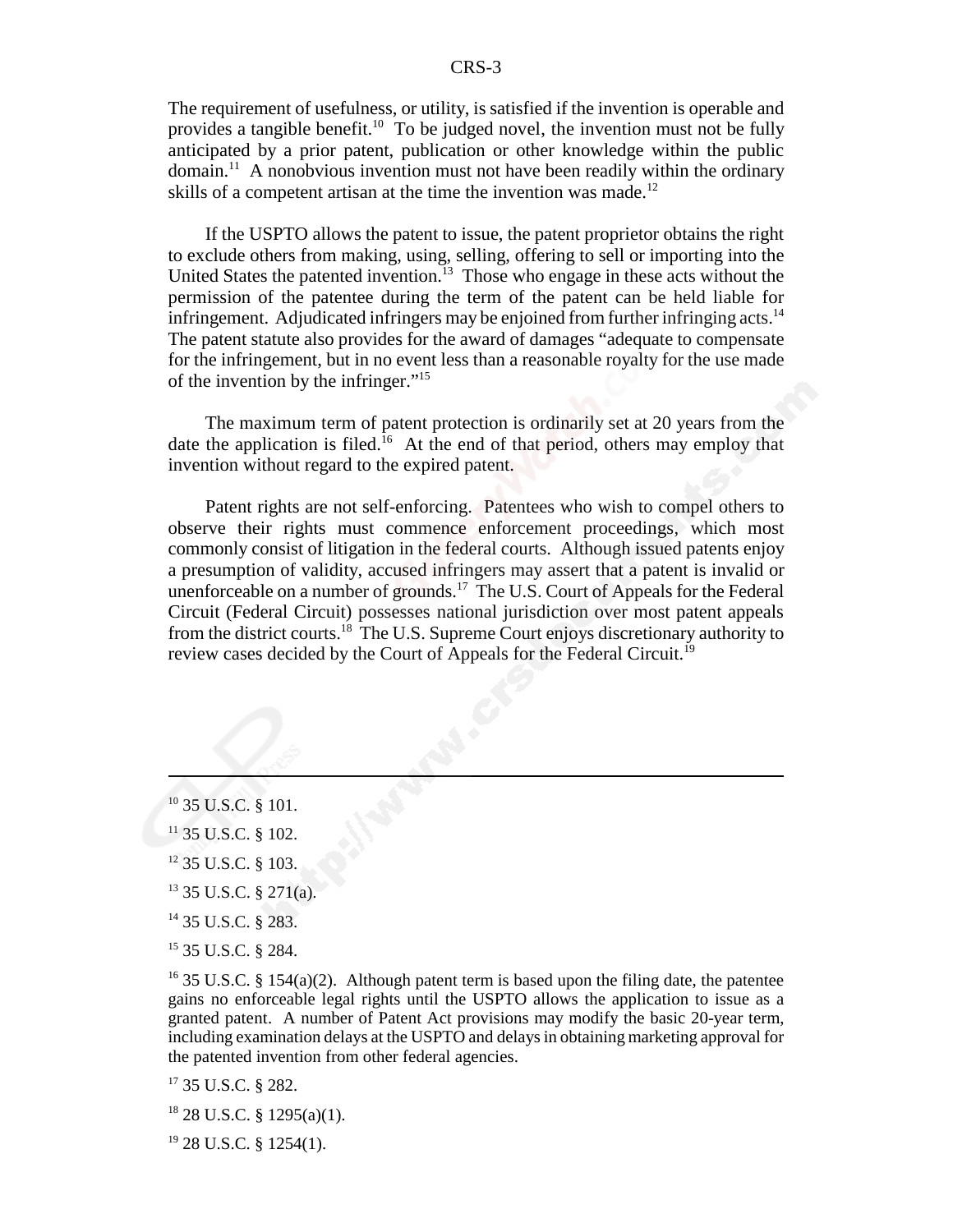# **Innovation Policy**

Patent ownership is perceived to be an incentive to innovation, the basis for the technological advancement that contributes to economic growth. It is through the commercialization and use of new products and processes that productivity gains are made and the scope and quality of goods and services are expanded. Award of a patent is intended to stimulate the investment necessary to develop an idea and bring it to the marketplace embodied in a product or process. Patent title provides the recipient with a limited-time monopoly over the use of his discovery in exchange for the public dissemination of information contained in the patent application. This is intended to permit the inventor to receive a return on the expenditure of resources leading to the discovery but does not guarantee that the patent will generate commercial benefits. The requirement for publication of the patent is expected to stimulate additional innovation and other creative means to meet similar and expanded demands in the marketplace.

Innovation produces new knowledge. One characteristic of this knowledge is that it is a "public good," a good that is not consumed when it is used. This "public good" concept underlies the U.S. patent system. Absent a patent system, "free riders" could easily duplicate and exploit the inventions of others. Further, because they incurred no cost to develop and perfect the technology involved, copyists could undersell the original inventor. The resulting inability of inventors to capitalize on their inventions would lead to an environment where too few inventions are made.<sup>20</sup> The patent system corrects this market failure problem by providing innovators with an exclusive interest in their inventions, thereby allowing them to capture its marketplace value.

The regime of patents purportedly serves other goals as well. The patent system encourages the disclosure of products and processes, for each issued patent must include a description sufficient to enable skilled artisans to practice the patented invention.<sup>21</sup> At the close of the patent's twenty-year term,<sup>22</sup> others may practice the claimed invention without regard to the expired patent. In this manner the patent system ultimately contributes to the growth of the public domain.

Even during their term, issued patents may also encourage others to "invent around" the patentee's proprietary interest. A patentee may point the way to new products, markets, economies of production and even entire industries. Others can build upon the disclosure of a patent instrument to produce their own technologies that fall outside the exclusive rights associated with the patent.<sup>23</sup>

The patent system has also been identified as a facilitator of markets. Absent patent rights, an inventor may have scant tangible assets to sell or license. In

<sup>20</sup>*See* Rebecca S. Eisenberg, "Patents and the Progress of Science: Exclusive Rights and Experimental Use," 56 *University of Chicago Law Review* 1017 (1989).

<sup>21 35</sup> U.S.C. § 112.

 $22$  35 U.S.C. § 154.

<sup>23</sup> Eisenberg, *supra,* at 1017.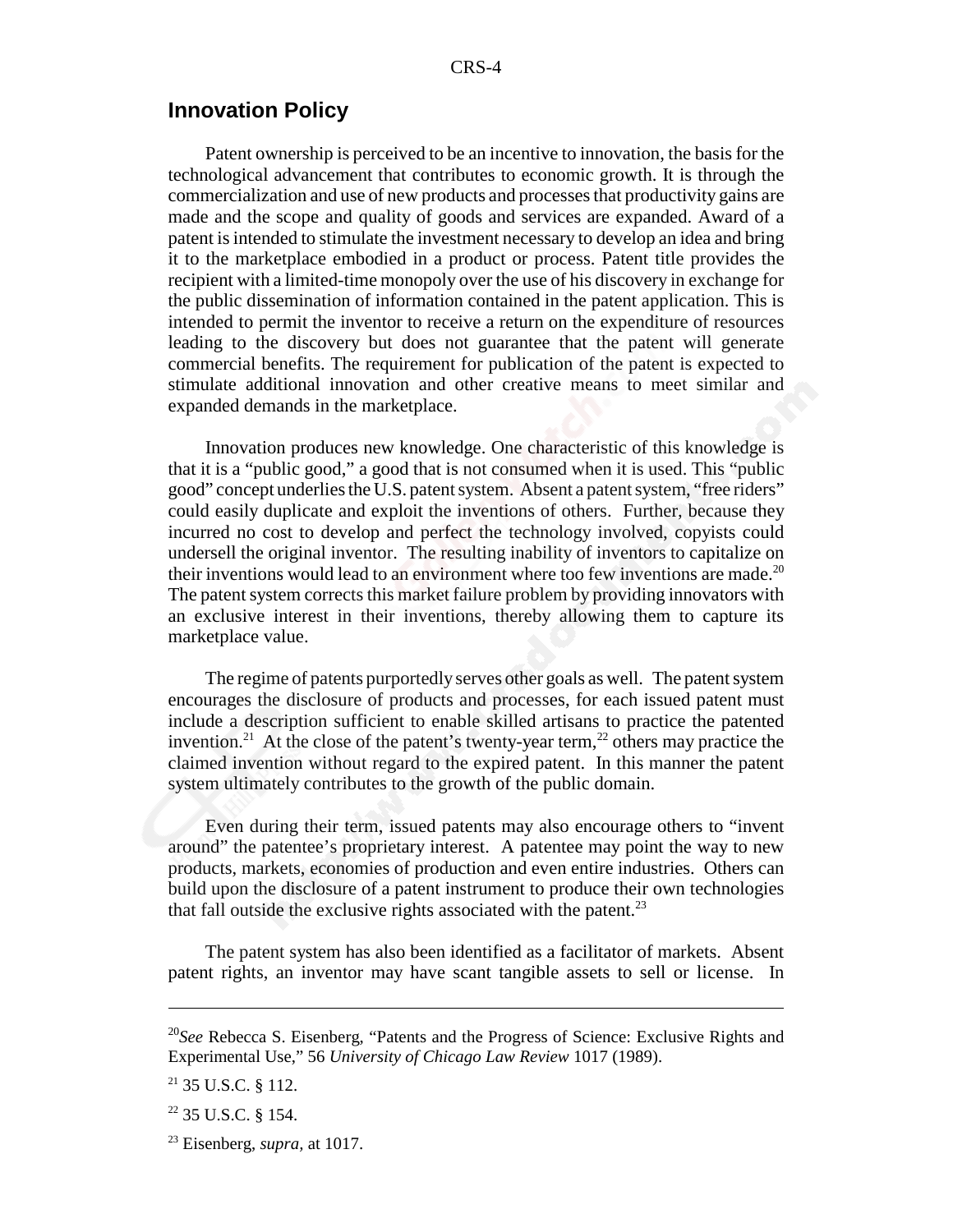addition, an inventor might otherwise be unable to police the conduct of a contracting party. Any technology or know-how that has been disclosed to a prospective licensee might be appropriated without compensation to the inventor. The availability of patent protection decreases the ability of contracting parties to engage in opportunistic behavior. By lowering such transaction costs, the patent system may make technology-based transactions more feasible.<sup>24</sup>

Through these mechanisms, the patent system can act in more socially desirable ways than its chief legal alternative, trade secret protection. Trade secrecy guards against the improper appropriation of valuable, commercially useful and secret information. In contrast to patenting, trade secret protection does not result in the disclosure of publicly valuable information. That is because an enterprise must take reasonable measures to keep secret the information for which trade secret protection is sought. Taking the steps necessary to maintain secrecy, such as implementing physical security measures, also imposes costs that may ultimately be unproductive for society.<sup>25</sup>

The patent system has long been subject to criticism, however. Some observers have asserted that the patent system is unnecessary due to market forces that already suffice to create an optimal level of innovation. The desire to obtain a lead time advantage over competitors, as well as the recognition that technologically backward firms lose out to their rivals, may well provide sufficient inducement to invent without the need for further incentives.<sup>26</sup> Other commentators believe that the patent system encourages industry concentration and presents a barrier to entry in some markets.<sup>27</sup> Still other observers believe that the patent system too frequently attracts speculators who prefer to acquire and enforce patents rather than engage in socially productive activity.28

When analyzing the validity of these competing views, it is important to note the lack of rigorous analytical methods available for studying the effect of the patent law upon the U.S. economy as a whole. The relationship between innovation and patent rights remains poorly understood. As a result, current economic and policy tools do not allow us to calibrate the patent system precisely in order to produce an optimal level of investment in innovation. Thus, each of the arguments for and against the patent system remains open to challenge by those who are unpersuaded by their internal logic.

<sup>&</sup>lt;sup>24</sup> Robert P. Merges, "Intellectual Property and the Costs of Commercial Exchange: A Review Essay," 93 *Michigan Law Review* (1995), 1570.

<sup>25</sup> David D. Friedman *et al.*, "Some Economics of Trade Secret Law," 5 *Journal of Economic Perspectives* (1991), 61.

<sup>26</sup> *See* Frederic M. Sherer, *Industrial Market Structure and Economic Performance* (1970), 384-87.

<sup>&</sup>lt;sup>27</sup> See John R. Thomas, "Collusion and Collective Action in the Patent System: A Proposal for Patent Bounties," *University of Illinois Law Review* (2001), 305.

<sup>28</sup> *Ibid.*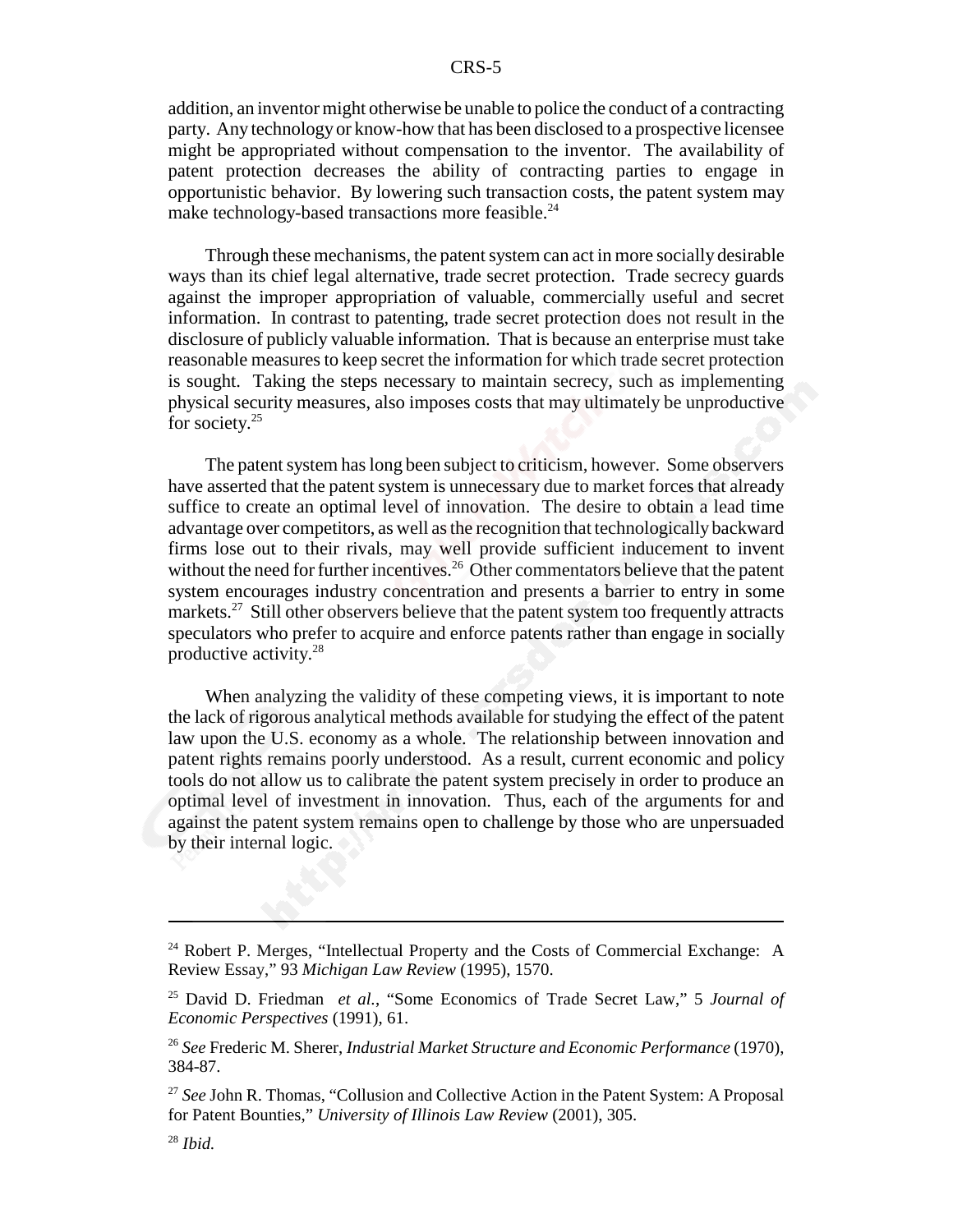# **Current Issues and Concerns**

Pending legislation proposes a number of changes to diverse aspects of the patent system. Although these reforms are undoubtedly motivated by a range of concerns, a discrete number of issues have been the subject of persistent discussion in the patent community over a period of many years. Among these issues are concern for the quality of issued patents, the expense and complexity of patent litigation, harmonization of U.S. patent law with the laws of our leading trading partners, potential abuses committed by patent speculators, and the special needs of individual inventors, universities, and small firms with respect to the patent system. In addition, although the patent statute in large measure applies the same basic rules to different sorts of inventions, regardless of the technological field of that invention, the patent system is widely believed to impact different industries in varying ways.<sup>29</sup> As a result, different industries can be expected to espouse different views of certain patent reform proposals. Before turning to a more specific analysis of individual legislative proposals, this report reviews the proposed legislation's broader themes with regard to these issues and concerns.

#### **Patent Quality**

Government, industry, academia and the patent bar alike have long insisted that the USPTO approve only those patent applications that describe and claim a patentable advance.<sup>30</sup> Because they meet all the requirements imposed by the patent laws, quality patents may be dependably enforced in court and employed as a technology transfer tool. Such patents are said to confirm private rights by making their proprietary uses, and therefore their value, more predictable. Quality patents also may clarify the extent that others may approach the protected invention without infringing. These traits in turn should strengthen the incentives of private actors to engage in value-maximizing activities such as innovation or commercial transactions.31

In contrast, poor patent quality is said to hold deleterious consequences. Large numbers of inappropriately granted patents may negatively impact entrepreneurs. For example, innovative firms may be approached by an individual with a low quality patent that appears to cover the product they are marketing. The innovative firm may recognize that the cost of challenging a patent even of dubious validity may be considerable. Therefore, the firm may choose to make payments under licensing

<sup>29</sup> *See* Dan L. Burk & Mark A. Lemley, "Is Patent Law Technology-Specific?," 17 *Berkeley Technology Law Journal* (2002), 1155.

<sup>30</sup> CRS Report RL31281, *Patent Quality and Public Policy: Issues for Innovative Firms in Domestic Markets*, by John R. Thomas.

<sup>31</sup> *See* Joseph Farrell & Robert P. Merges, "Incentives to Challenge and Defend Patents: Why Litigation Won't Reliably Fix Patent Office Errors and Why Administrative Patent Review Might Help," 19 *Berkeley Technology Law Journal* (2004), 943*.*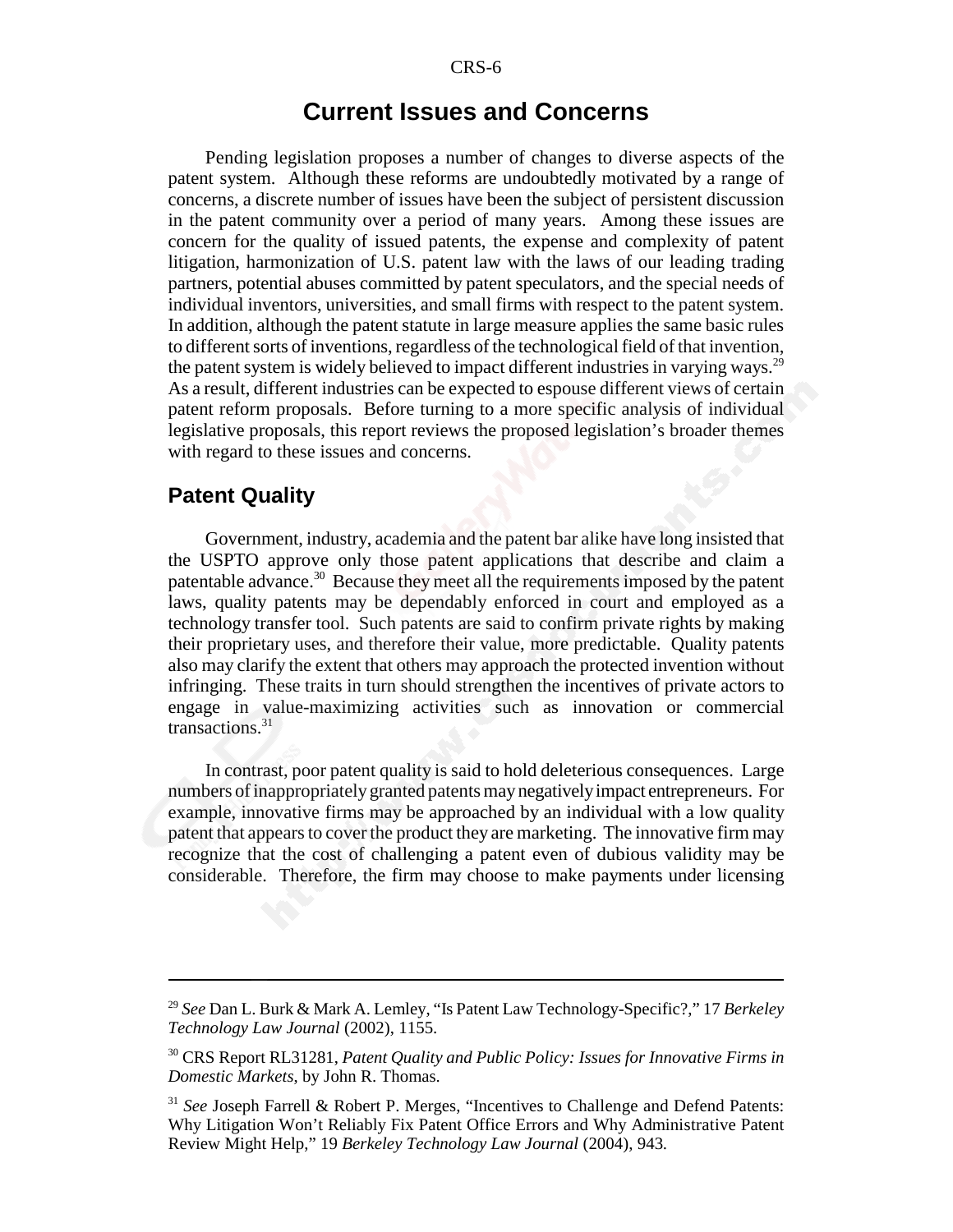arrangements, or perhaps decide not to market its product at all, rather than contest the patent proprietor's claims. $^{32}$ 

Poor patent quality may also encourage opportunistic behavior. Perhaps attracted by large damages awards and a potentially porous USPTO, rent-seeking entrepreneurs may be attracted to form speculative patent acquisition and enforcement ventures. Industry participants may also be forced to expend considerable sums on patent acquisition and enforcement.<sup>33</sup> The net results would be reduced rates of innovation, decreased patent-based transactions, and higher prices for goods and services.

Although low patent quality appears to affect both investors and competitors of a patentee, patent proprietors themselves may also be negatively impacted. Patent owners may make managerial decisions, such as whether to build production facilities or sell a product, based upon their expectation of exclusive rights in a particular invention. If their patent is declared invalid by the USPTO or a court, the patentee will be stripped of exclusive rights without compensation. The issuance of large numbers of invalid patents would increase the possibility that the investmentbacked expectations of patentees would be disappointed.<sup>34</sup>

The notion that high patent quality is socially desirable has been challenged, however. Some commentators believe that market forces will efficiently assign patent rights no matter what their quality. Others observe that few issued patents are the subject of litigation and further estimate that only a minority of patents are licensed or sold. Because many patented inventions are not used in a way that calls their validity into question, some observers maintain, society may be better off making a detailed review into the patentability of an invention only in those few cases where that invention is of commercial significance.<sup>35</sup>

Proposed legislation bears upon the patent quality issue. In particular, H.R. 2795 would allow for increased public participation in USPTO decisionmaking through a pre-issuance submission procedure. This bill would also allow for postissuance opposition proceedings, which would potentially allow interested parties to "weed out" invalid patents before they are the subject of licensing or infringement litigation.

<sup>32</sup> *See* Bronwyn H. Hall & Dietmar Harhoff, "Post-Grant Reviews in the U.S. Patent System — Design Choices and Expected Impact," 19 *Berkeley Technology Law Journal* (2004), 989*.*

<sup>33</sup> *See* Robert P. Merges, "As Many As Six Impossible Patents Before Breakfast: Property Rights for Business Concepts and Patent System Reform," 14 *Berkeley Technology Law Journal* (1999), 577.

<sup>34</sup> *See* Craig Allen Nard, "Certainty, Fence Building and the Useful Arts," 74 *Indiana Law Journal* (1999), 759.

<sup>35</sup> Mark A. Lemley, "Rational Ignorance at the Patent Office," 95 *Northwestern University Law Review* (2001), 1495.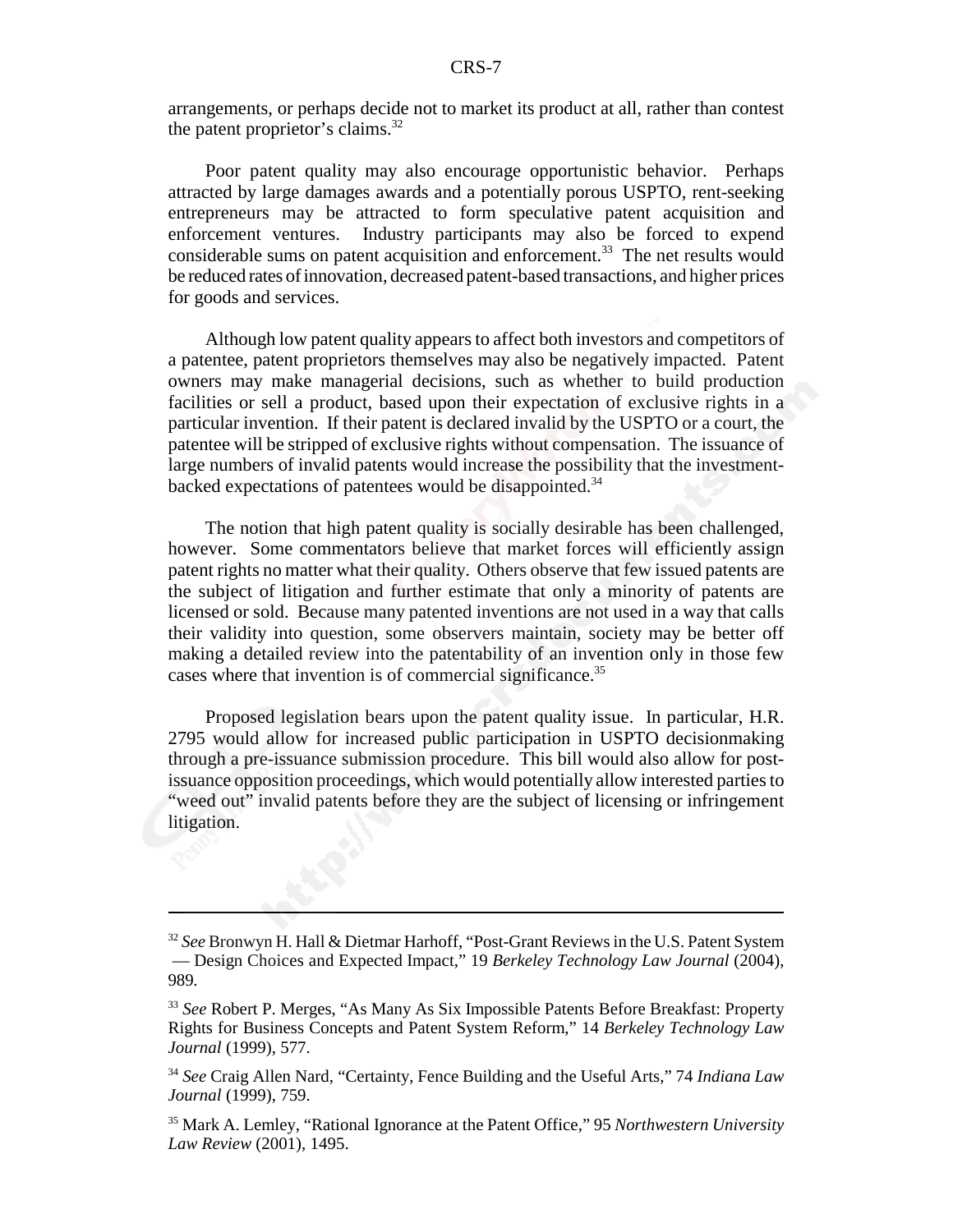# **Litigation Costs**

Patent enforcement is often expensive. The complex legal and technological issues, extensive discovery proceedings, expert witnesses, and specially qualified attorneys associated with patent trials can lead to high costs.<sup>36</sup> One study published in 2000 concluded that the average cost of patent enforcement was \$1.2 million.<sup>37</sup> These expenses appear to be increasing, with one more recent commentator describing an "industry rule of thumb" whereby "any patent infringement lawsuit will easily cost \$1.5 million in legal fees alone to defend."38 Higher stakes litigation is even more costly: For patent suits involving damages claims of more than \$25 million, expenses reportedly increase to \$4 million per side.<sup>39</sup>

For innovative firms that are not infrequently charged with patent infringement, or that bring claims of patent infringement themselves, the annual expenses associated with patent litigation can be very dear. The Microsoft Corporation reportedly defends an average of 35 to 40 patent lawsuits annually at a cost of almost \$100 million.<sup>40</sup> The Intel Corporation has recently been estimated to spend \$20 million a year on patent litigation.<sup>41</sup>

The high costs of litigation may discourage patent proprietors from bringing meritorious claims against infringers. They may also encourage firms to license patents of dubious merit rather than contest them in court. Pending legislation endeavors to make patent litigation less costly and complex through modification of the patent law doctrines of willful infringement and inequitable conduct. It would also call for an administrative opposition proceeding that, in some measure, could serve as a less expensive alternative to litigation.

## **International Harmonization**

In our increasingly globalized, high-technology economy, patent protection in a single jurisdiction is often ineffective to protect the interests of inventors. As a result, U.S. inventors commonly seek patent protection abroad. Doing so can be a costly, time-consuming, and difficult process. There is no global patent system.

<sup>36</sup> Steven J. Elleman, "Problems in Patent Litigation: Mandatory Mediation May Provide Settlement and Solutions," 12 *Ohio State Journal on Dispute Resolution* (1997), 759.

<sup>37</sup> Dee Gill, "Defending Your Rights: Protecting Intellectual Property is Expensive," *Wall Street Journal* (25 Sep. 2000), 6.

<sup>38</sup> Mark H. Webbink, "A New Paradigm for Intellectual Property Rights in Software," 2005 *Duke Law and Technology Review* (May 1, 2005), 15.

<sup>39</sup> *See* Sarah Lai Stirland, "Will Congress Stop High-Tech Trolls?," *National Journal* (Feb. 26, 2005), 612.

<sup>40 &</sup>quot;Microsoft Advocates for Patent Reform," *eWEEK* (March 10, 2005).

<sup>41</sup> Stirland, *supra*, at 613.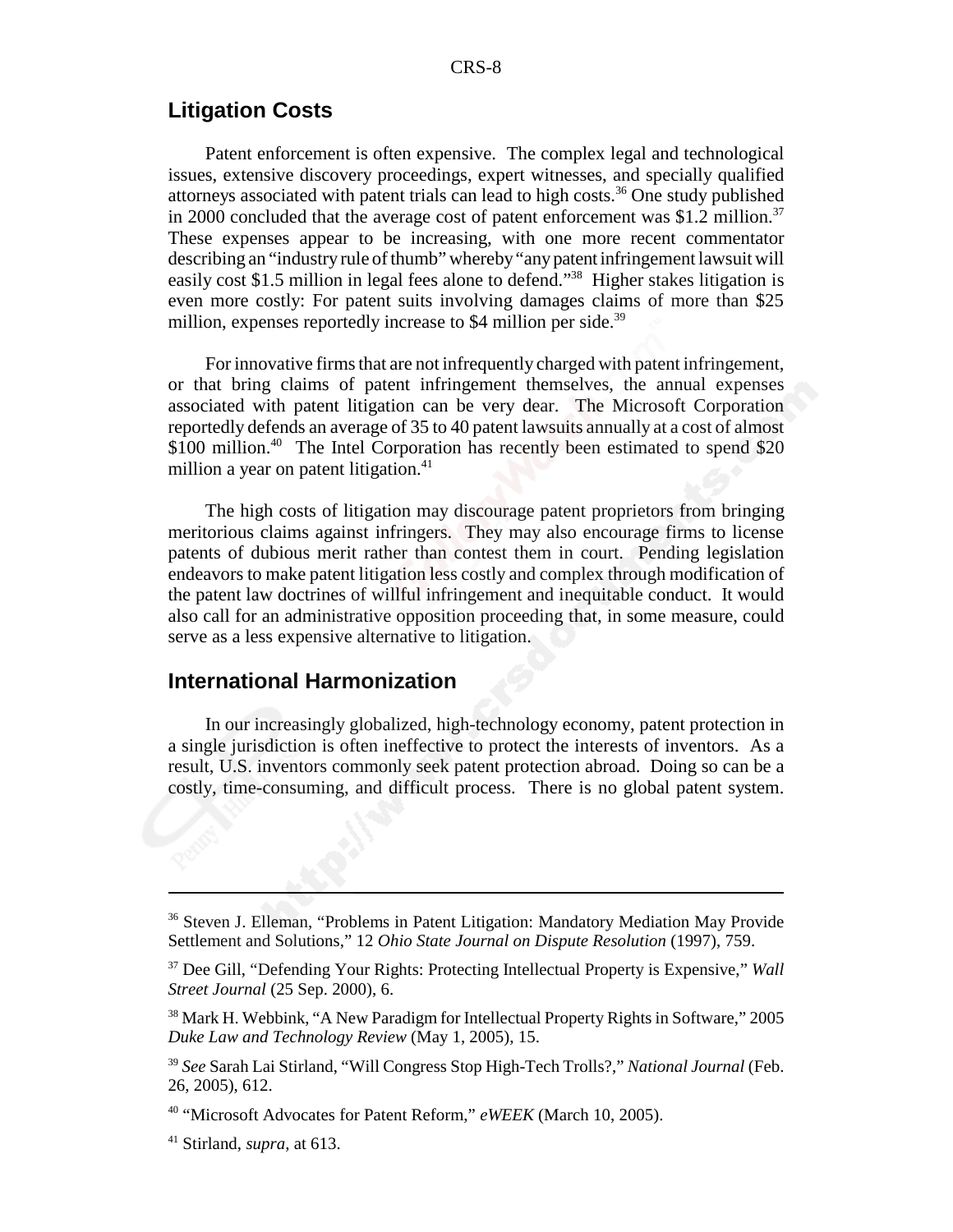Inventors who desire intellectual property protection in a particular country must therefore take specific steps to procure a patent within that jurisdiction.<sup>42</sup>

Differences in national laws are among the difficulties faced by U.S. inventors seeking patent rights overseas. Although the world's patent laws have undergone considerable harmonization in recent years, several notable distinctions between U.S. patent law and those of our leading trading partners persist. Pending legislation would address some of these differences by modifying U.S. patent law in order to comply with international standards. Among these proposed reforms are adoption of a first-inventor-to-file priority system, a post-issuance opposition system, assignee filing, publication of all pending patent applications, and prior user rights; elimination of the best mode requirement; and encouragement for the adoption of a one-year grace period within the European Patent Convention and Japanese Patent Act.

# **Potential Abuses of Patent Speculators**

Some commentators believe that the patent system too frequently attracts speculators who prefer to acquire and enforce patents rather than engage in research, development, manufacturing, or other socially productive activity.<sup>43</sup> Patent speculators are sometimes termed "trolls," after creatures from folklore that would emerge from under a bridge in order to waylay travelers.<sup>44</sup> The late Jerome C. Lemelson, a prolific inventor who owned hundreds of patents and launched numerous charges of patent infringement, has sometimes been mentioned in this context. The annual revenue of the Lemelson estate's patent licensing program has been reported as in excess of \$1.5 billion.<sup>45</sup> But as explained by journalist Michael Ravnitsky, "critics charge that many Lemelson patents are so-called submarine patents, overly broad applications that took so long to issue or were so general in nature that their owners could unfairly claim broad infringement across entire industry sectors."46 Of such patent ventures, patent attorney James Pooley observes:

Of course there is nothing inherently wrong with charging someone rent to use your property, including intellectual property like patents. But it's useful to keep in mind — especially when listening to prattle about losing American jobs to foreign competition — that these patent mills produce no products. Their only output is paper, of a highly threatening sort.<sup>47</sup>

45 Nicholas Varchaver, "The Patent King," *Fortune* (May 14, 2001), 202.

<sup>42</sup> CRS Report RL31132, *Multinational Patent Acquisition and Enforcement: Public Policy Challenges and Opportunities for Innovative Firms*, by John R. Thomas.

<sup>43</sup> *See* Elizabeth D. Ferrill, "Patent Investment Trusts: Let's Build a Pit to Catch the Patent Trolls," 6 *North Carolina Journal of Law and Technology* (2005), 367.

<sup>44</sup> *See* Lorraine Woellert, "A Patent War Is Breaking Out on the Hill," *BusinessWeek* 45 (July 4, 2005)*.*

<sup>46</sup> Michael Ravnitsky, "More Lemelson Suits," *The National Law Journal* (Dec. 17, 2001), B9.

<sup>47</sup> James Pooley, "Opinion: U.S. patent reform-a good invention," *Electronic Business* (1 (continued...)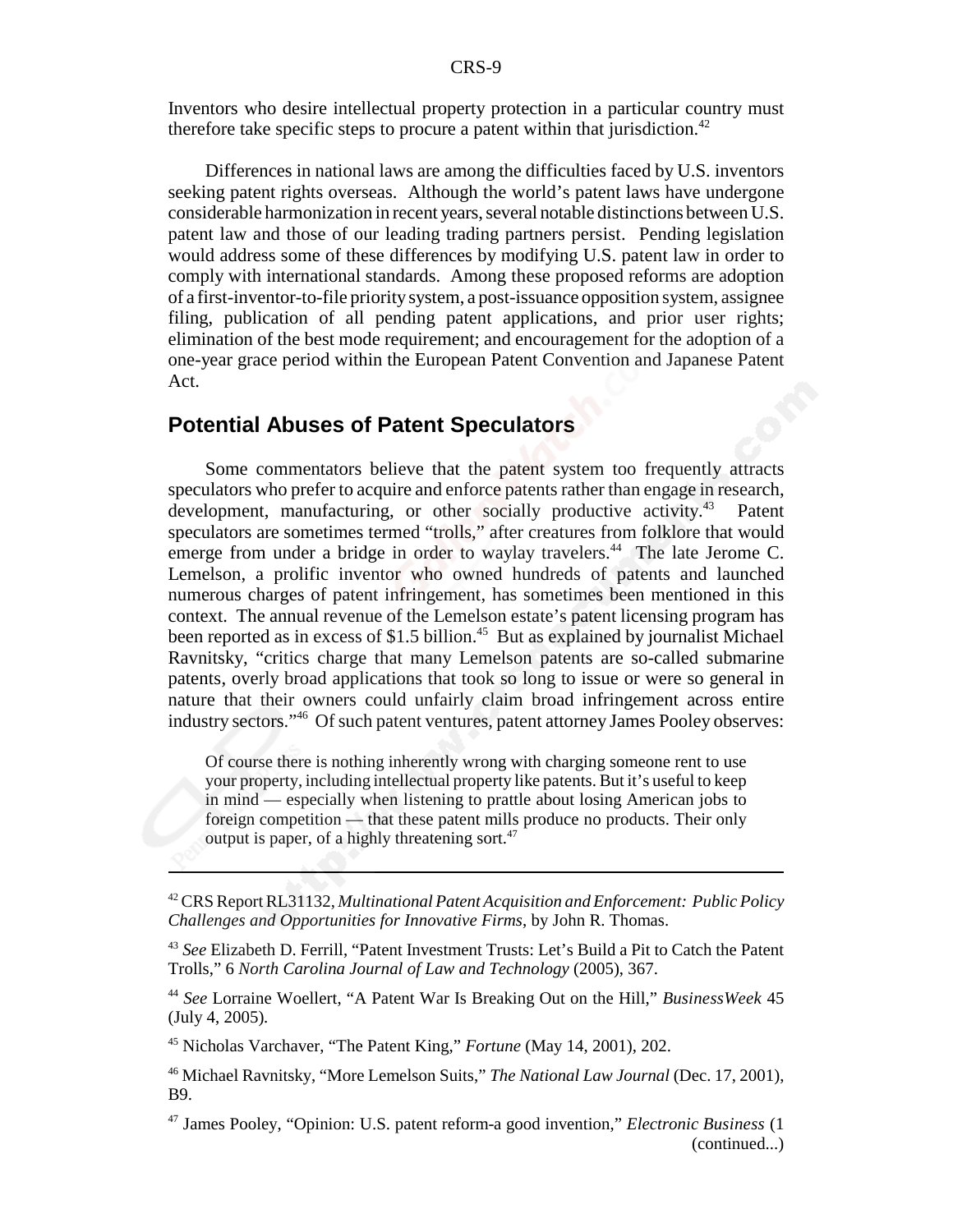Patent enforcement suits brought by patent speculators appear to present special concerns for manufacturers and service providers. If one manufacturer or service provider commences litigation against another, the defendant can often counter with its own claims of patent infringement against the plaintiff. Because patent speculators do not otherwise participate in the marketplace, however, they are immune to such counterclaims. This asymmetry in litigation positions reportedly reduces the bargaining power of manufacturers and service providers and exposes them to harassment.48

 Observers hasten to note, however, that not every patent proprietor who does not commercialize the patented invention should properly be considered an opportunistic "troll." A nonmanufacturing patentee may lack the expertise or resources to produce a patented product, prefer to commit itself to further innovation, or otherwise have legitimate reasons for its behavior.<sup>49</sup> Universities and small biotechnology companies often fit into this category. Further, whether classified as a "troll" or not, each patent owner has presumptively fulfilled all of the relevant statutory requirements. Among these obligations is a thorough disclosure of a novel, nonobviousn invention to the public.<sup>50</sup>

Pending legislation would impact concerns over "trolling" by amendment to the patent statute's provision regarding injunctions, as well as allowing limitations upon so-called continuation practice at the USPTO.

# **The Role of Individuals, Universities and Small Entities**

Entrepreneurs and small, innovative firms play a role in the technological advancement and economic growth of the United States.<sup>51</sup> Several studies commissioned by U.S. federal agencies have concluded that individuals and small entities constitute a significant source of innovative products and services.<sup>52</sup> Studies

50 35 U.S.C. § 112.

51 National Science Board, *Science and Engineering Indicators, 199*3 (Dec. 8, 1993), 185. *See also* CRS Report RL30216, *Small, High Tech Companies and Their Role in the Economy: Issues in the Reauthorization of the Small Business Innovation (SBIR) Program*, by Wendy H. Schacht.

 $52$  For example, the National Academy of Engineering concluded that "small high-tech" companies play a critical and diverse role in creating new products and services, in developing new industries, and in driving technological change and growth in the U.S. economy." National Academy of Engineering, *Risk & Innovation: The Role and Importance of Small High-Tech Companies in the U.S. Economy* (Washington: National Academy Press, 1995), 37. This assessment was founded on the ability of small firms to develop markets (continued...)

 $47$  (...continued)

Jan. 2000), 72.

<sup>48</sup> *See* Ronald J. Mann, "Do Patents Facilitate Financing in the Software Industry?," 83 *Texas Law Review* (2005), 961.

<sup>49</sup> *See* David G. Barker, "Troll or No Troll? Policing Patent Usage with An Open Post-Grant Review," 2005 *Duke Law and Technology Review* (Apr. 15, 2005), 11.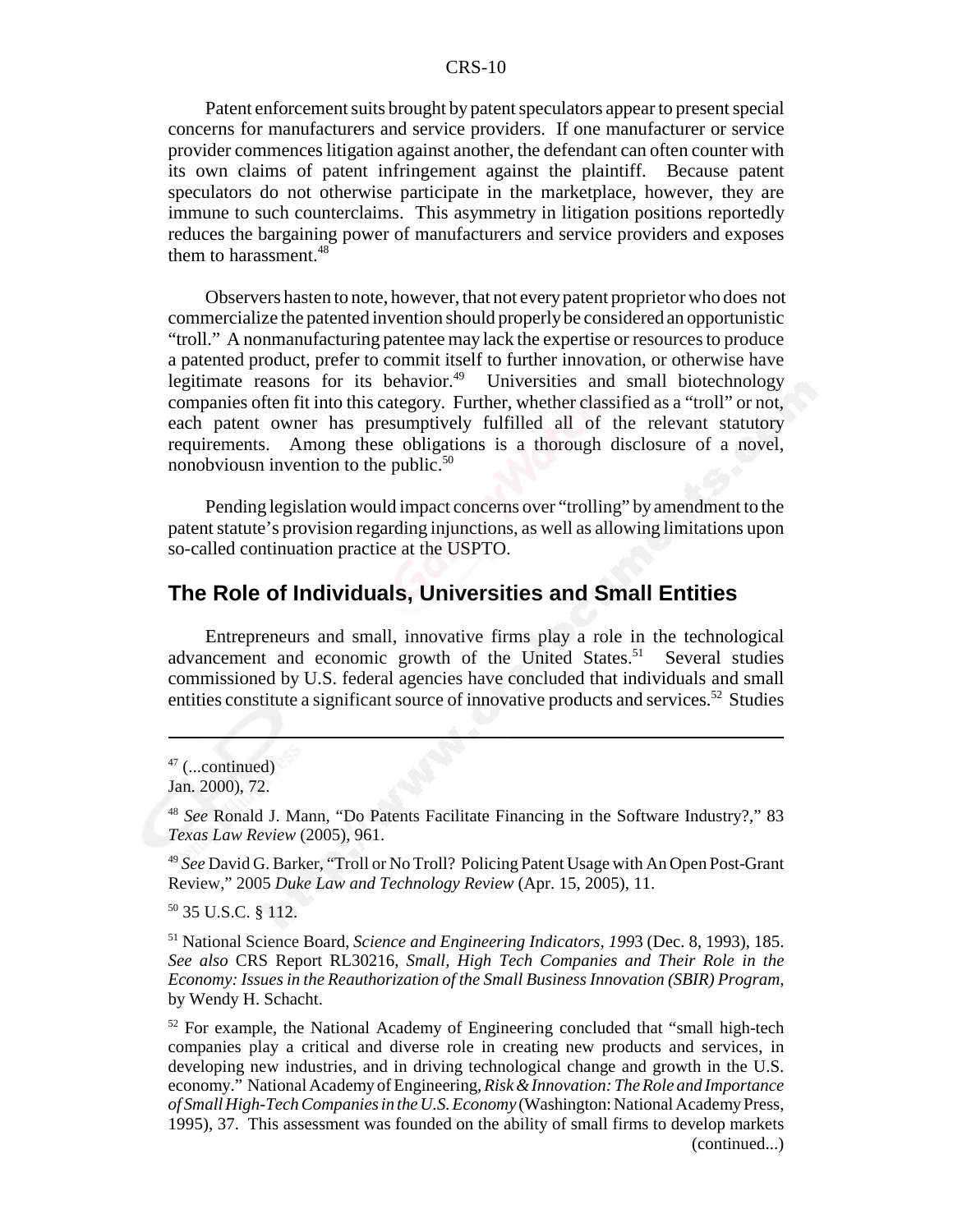have also indicated that entrepreneurs and small, innovative firms rely more heavily upon the patent system than larger enterprises. Larger companies are said to possess alternative means for achieving a proprietary or property-like interest in a particular technology. For example, trade secrecy, ready access to markets, trademark rights, speed of development, and consumer goodwill may to some degree act as substitutes to the patent system.53 However, individual inventors and small firms often do not have these mechanisms at their disposal. As a result, the patent system may enjoy heightened importance with respect to these enterprises.<sup>54</sup>

In recent years, universities have also become more full-fledged participants in the patent system. This trend has been attributed to the Bayh-Dole Act,  $55$  a federal statute that allowed universities and other government contractors to retain patent title to inventions developed with the benefit of federal funding.<sup>56</sup> In recent years there has reportedly "been a dramatic increase in academic institutions' investments in technology licensing activities."57 This increase has been reflected in the growth in the number of patents held by universities, the number of universities with technology transfer offices, and the amount of patent-based licensing revenues that these offices have raised.<sup>58</sup>

The U.S. patent system have long acknowledged the role, and particular needs, of independent inventors, small firms, and universities. For example, the patent statute calls for each of these entities to receive a 50% discount on many USPTO fees.<sup>59</sup> As the USPTO is currently entirely funded by the fees it charges its users,<sup>60</sup>

55 P.L. 96-517, 94 Stat. 2311 (codified at 35 U.S.C. §§ 200-212).

 $59$  35 U.S.C. § 41(g).

 $52$  (...continued)

rapidly, generate new goods and services, and offer diverse products. The study also concluded that small businesses were less risk adverse than larger, established corporations and were often better positioned to exploit market opportunities quickly.

A National Science Foundation report found that entrepreneurs and small firms are six times as effective as larger firms in utilizing research and development expenditures to generate new products. National Science Board, *Science and Engineering Indicators*, *1993*, (Dec. 8, 1993), 185. Anderson, Anne, "Small Businesses Make it Big in the SBIR Program," *New Technology Week* (June 6, 1998), p. 2.

<sup>53</sup> Sally Wyatt & Gilles Y. Bertin, *Multinationals and Industrial Property* 139 (Harvester 1988).

<sup>54</sup> J. Douglas Hawkins, "Importance and Access of International Patent Protection for the Independent Inventor," 3 *University of Baltimore Intellectual Property Journal*(1995), 145.

<sup>56</sup> CRS Report RL32076, *The Bayh-Dole Act: Selected Issues in Patent Policy and the Commercialization of Technology*, by Wendy H. Schacht.

<sup>57</sup> Josh Lerner, "Patent Policy Innovations: A Clinical Examination," 53 *Vanderbilt Law Review* (2000), 1841.

<sup>58</sup> *See* Arti K. Rai & Rebecca S. Eisenberg, "Bayh-Dole Reform and the Progress of Biomedicine," 66 *Law and Contemporary Problems* (Winter/Spring 2003), 289.

<sup>60</sup> CRS Report RS20906, *U.S. Patent and Trademark Office Appropriations Process: A Brief* (continued...)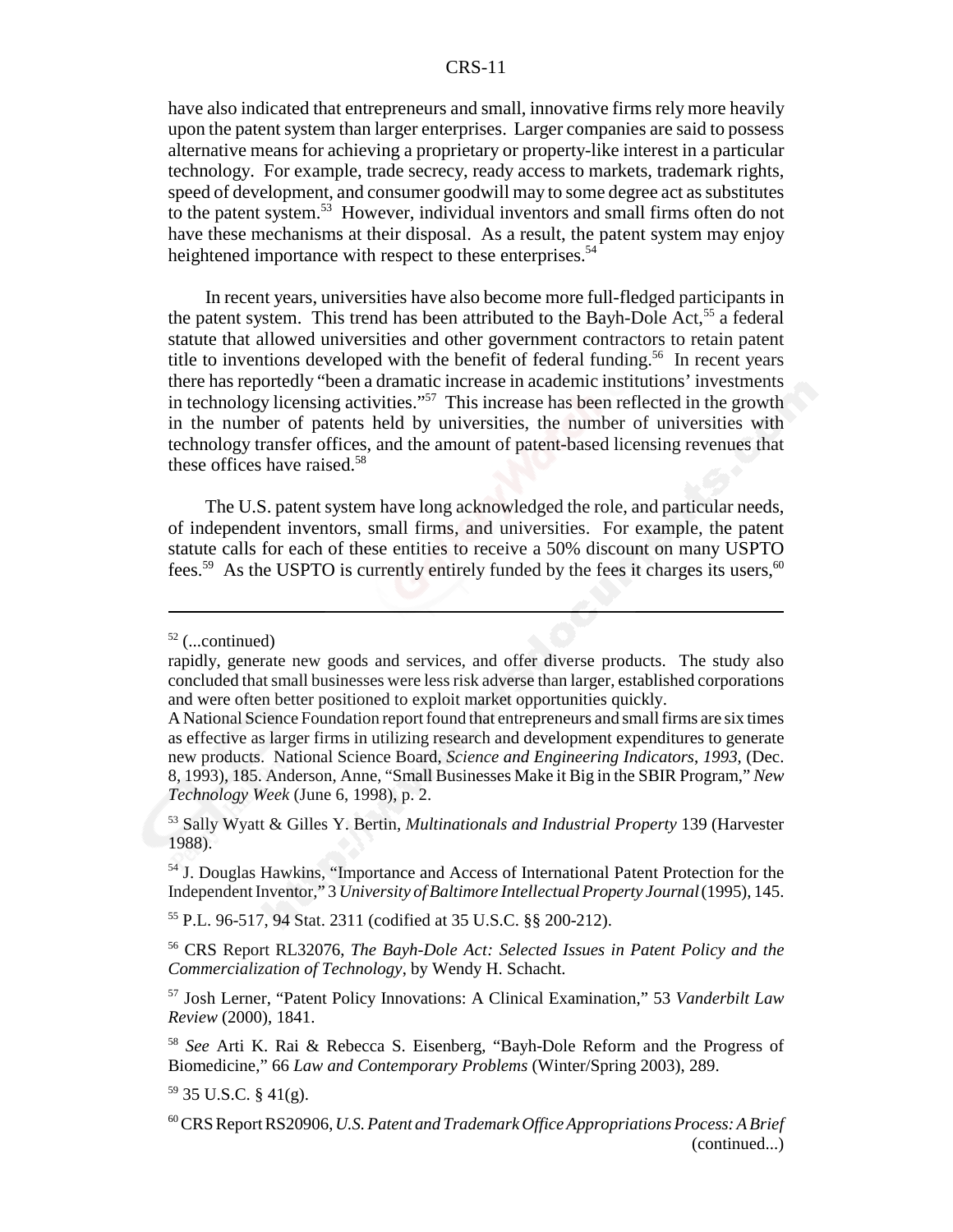this provision effectively calls for larger institutions to subsidize the patent expenditures of their smaller competitors.

Beyond potentially diminished financial resources vis-a-vis larger concerns, however, observers have disagreed over whether independent inventors, small firms, and universities have particular needs with respect to the patent system, and if so whether those needs should be reflected in patent law doctrines. With respect to the proposed system of "prior user rights,"61 for example, some observers state that such rights would particularly benefit small entities, which may often lack a sophisticated knowledge of the patent system.<sup>62</sup> Others disagree, stating that smaller concerns rely heavily on the exclusivity of the patent right, and that the adoption of prior user rights would advantage large enterprises.<sup>63</sup> Similar debates have occurred with respect to other patent reform proposals, perhaps reflecting the fact that the community of independent inventors, small firms, and universities is itself a diverse one.

Provisions of pending legislation that appear to be of particular interest to independent inventors, universities, and small businesses include a shift to a firstinventor-to-file priority system, prior user rights, pre-issuance publication of all pending patent applications, and post-issuance oppositions.

# **Different Roles for Patents in Distinct Industries**

To a large extent, the patent statute subjects all inventions to the same standards, regardless of the field in which those inventions arose. Whether the invention is an automobile engine, semiconductor, or a pharmaceutical, it is for the most part subject to the same patentability requirements, scope of rights, and term of protection. Both experience and economic research suggest that distinct industries experience the patent system in different ways, however.<sup>64</sup> As a result, it can be expected that

<sup>62</sup> *See* Gary L. Griswold & F. Andrew Ubel, "Prior User Rights — A Necessary Part of a First-to-File System," 26 *John Marshall Law Review* (1993), p. 567.

<sup>63</sup> *See* David H. Hollander, Jr., "The First Inventor Defense: A Limited Prior User Right Finds Its Way Into U.S. Patent Law," 30 *American Intellectual Property Law Association Quarterly Journal* (2002), 37 (noting the perception that prior user rights favor large, wellfinanced corporations).

 $64$  In particular, economic research suggests that different industries attach widely varying values to patents. For example, one study of the aircraft and semiconductor industries suggested that lead time and the strength of the learning curve were superior to patents in capturing the value of investments. In contrast, members of the drug and chemical industries attached a higher value to patents. Differences in the perception of the patent (continued...)

 $60$  (...continued)

*Explanation*, by Wendy H. Schacht.

<sup>&</sup>lt;sup>61</sup> Under a rule of "prior user rights," when a conflict exists between an issued patent and an earlier user of the patented technology, the validity of the patent is upheld but the prior user is exempted from infringement. *See* Pierre Jean Hubert, "The Prior User Right of H.R. 400: A Careful Balancing of Competing Interests," 14 *Santa Clara Computer and High Technology Law Journal* (1998), 189. Prior user rights are discussed further in this report below.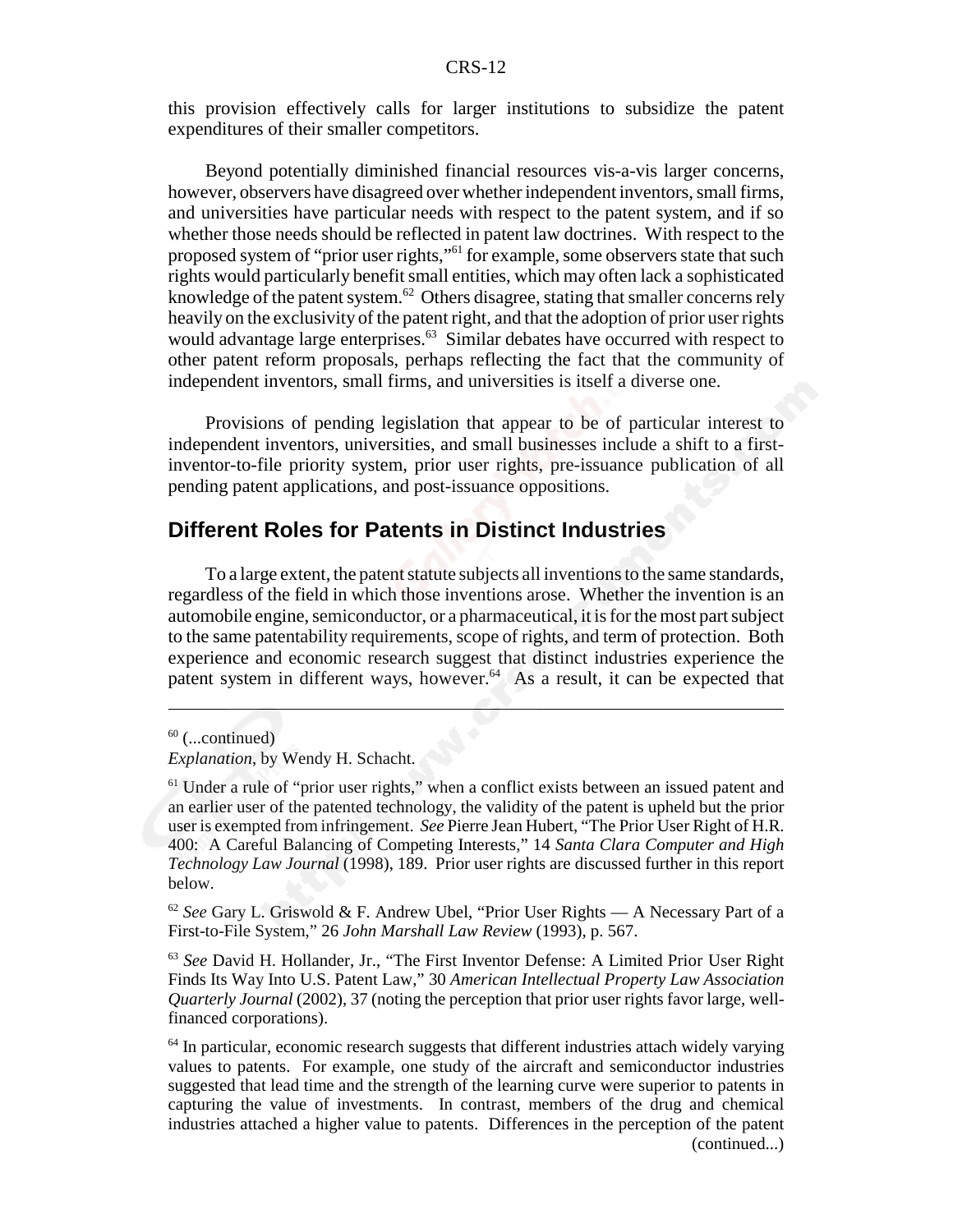particular industries will react differently to the various patent reform proposals currently before Congress.

Although broad generalizations should be drawn with care, two industries widely perceived as viewing the patent system in different ways are the pharmaceutical and software sectors. Within the pharmaceutical industry, individual patents are perceived as critical to a business model that provides life-saving and lifeenhancing medical innovations, but eventually allows members of the public access to medicines at low cost. In particular, often only a handful, and sometimes only one or two patents cover a particular drug product. Patents are also judged to be crucial to the pharmaceutical sector because of the relative ease of replicating the finished product. For example, while it is expensive, complicated, and time consuming to duplicate an airplane, it is relatively simple to perform a chemical analysis of a pill and reproduce it.<sup>65</sup>

In contrast to the pharmaceutical field, the nature of software development is such that innovations are typically cumulative and new products often embody numerous patentable inventions. This environment has led to what has been described as a

poor match between patents and products in the [software] industry: it is difficult to patent an entire product in the software industry because any particular product is likely to include dozens if not hundreds of separate technological ideas.<sup>66</sup>

This situation may be augmented by the multiplicity of patents often associated with a finished computer product that utilizes the software. It is not uncommon for thousands of different patents (relating to hardware and software) to be embodied in one single computer. In addition, ownership of these patents may well be fractured among hundreds or thousands of different individuals and firms.

In summary, then, the patent laws provide a "one size fits all" system, where all inventions are subject to the same requirements of patentability and scope of protection, regardless of the technical field in which they arose. Innovators in different fields nonetheless have varying experiences with the patent system. These discrepancies, among others, lead to the expectation that distinct industries may react differently to the various patent reform proposals presently considered by Congress.

 $64$  (...continued)

system have been attributed to the extent to which patents introduced significant duplication costs and times for competitors of the patentee. Richard C. Levin, Alvin K. Klevorick, Richard R. Nelson, and Sidney G. Winter, "Appropriating the Returns for Industrial Research and Development," Brookings Papers on Economic Activity, 1987, in *The Economics of Technical Change*, eds. Edwin Mansfield and Elizabeth Mansfield (Vermont, Edward Elgar Publishing Co., 1993), p. 254.

<sup>65</sup> Federic M. Scherer, "The Economics of Human Gene Patents", 77 *Academic Medicine* (Dec. 2002), p. 1350.

<sup>66</sup> Mann, *supra*, at 979.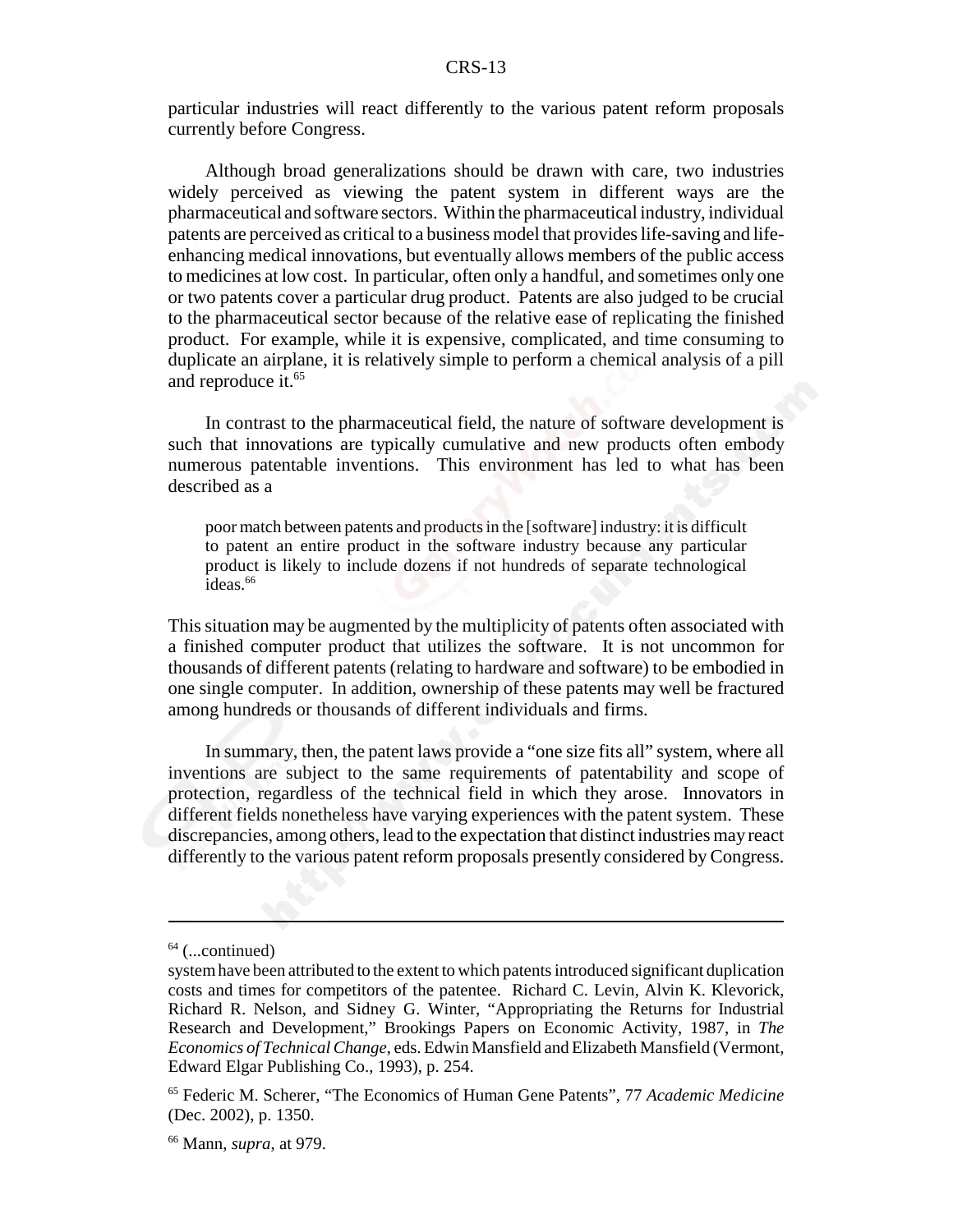# **Proposed Legislative Initiatives**

Pending legislation proposes a diverse array of patent reforms. The remainder of this report identifies and reviews these proposals.

# **First Inventor to File**

Pending legislation would alter the U.S. patent priority rule from the current "first-to-invent" principle to the "first-inventor-to-file" principle. $^{67}$  Within the patent law, the priority rule addresses the circumstance where two or more persons independently develop the identical or similar invention at approximately the same time. In such cases the patent law must establish a rule as to which of these inventors obtains entitlement to a patent.<sup>68</sup>

In the United States, when more than one patent application is filed claiming the same invention, the patent will be awarded to the applicant who was the first inventor in fact. This conclusion holds even if the first inventor was not the first person to file a patent application directed towards that invention.<sup>69</sup> Under this "first-to-invent" system, $^{70}$  the timing of real-world events, such as the date a chemist conceived of a new compound or a machinist constructed a new engine, is of significance.

In every patent-issuing nation except the United States, priority of invention is established by the earliest effective filing date of a patent application disclosing the claiming invention.<sup>71</sup> Stated differently, the inventor who first filed an application at the patent office is presumptively entitled to the patent. Whether or not the first applicant was actually the first individual to complete the invention in the field is irrelevant. This priority system follows the "first-inventor-to file" principle.

A simple example illustrates the distinction between these priority rules. Suppose that inventor A synthesizes a new chemical compound on August 1, 2005, and files a patent application on November 1, 2005 claiming that compound. Suppose further that inventor B independently invents the same compound on September 1, 2005, and files a patent application on October 1, 2005. Inventor A would be awarded the patent under the first-to-invent rule, while Inventor B would obtain the patent under the first-inventor-to-file principle.

<sup>67</sup> H.R. 2795, § 3.

<sup>68</sup> *See* Roger E. Schechter & John R. Thomas, *Principles of Patent Law* § 1.2.5 (2d ed. 2004).

 $69$  In addition, the party that was the first to invent must not have abandoned, suppressed or concealed the invention. 35 U.S.C.  $\S 102(g)(2)$ .

<sup>70</sup> *See* Charles E. Gholz, "First-to-File or First-to-Invent?", 82 *Journal of the Patent and Trademark Office Society* (2000), p. 891.

<sup>71</sup> *See* Peter A. Jackman, "Adoption of a First-to-File System: A Proposal," 26 *University of Baltimore Law Review* (1997), 67.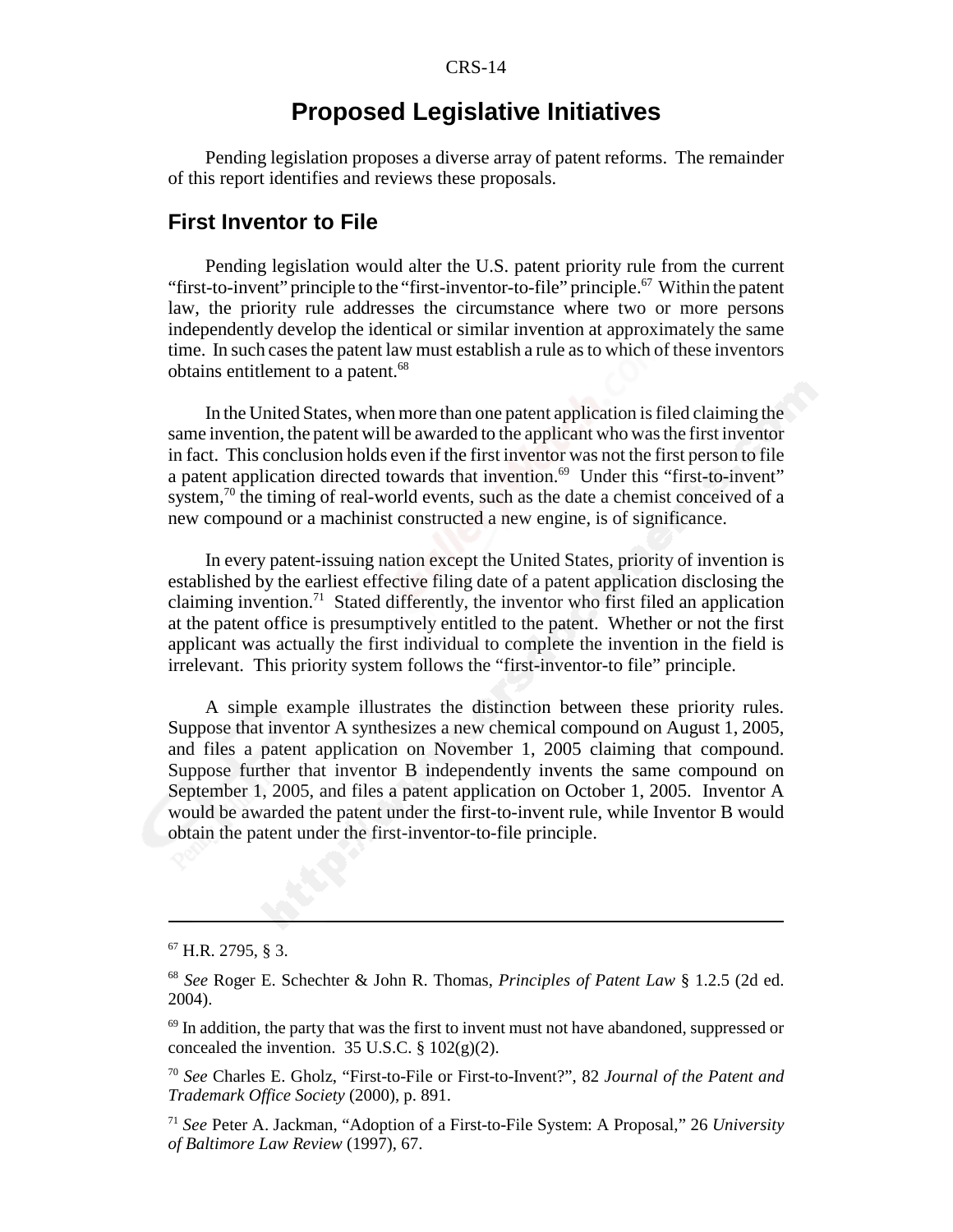Under the current U.S. first-to-invent rule, the majority of priority disputes in the United States are resolved via "interference" proceedings conducted at the USPTO.<sup>72</sup> An interference is a complex administrative proceeding that ordinarily results in the award of priority to one of its participants. These proceedings are not especially common. One estimate is that less than one-quarter of one percent of patents are subject to an interference.73 This statistic may mislead, however, because the expense of interference cases may result in their use only for the most commercially significant inventions.

The patent community has witnessed an extensive and sometimes emotional debate on the relative merits of the first-to-invent and first-inventor-to-file principle. Supporters of the current first-to-invent principle in part assert that the first-inventorto-file system would create inequities by sponsoring a "race to the Patent Office." They are also concerned that the first-to-file system would encourage premature and sketchy technological disclosures in hastily-filed patent applications.<sup>74</sup>

Supporters of the first-inventor-to-file principle in part assert that it provides a definite, readily determined and fixed date of priority of invention, which would lead to greater legal certainty within innovative industries. They also contend that the first-inventor-to-file principle would decrease the complexity, length and expense associated with current USPTO interference proceedings. Rather than being caught up in lengthy interference proceedings in an attempt to prove dates of inventive activity that occurred many years previously, they assert, inventors could continue to go about the process of innovation. Supporters also observe that informed U.S. firms already organize their affairs on a first-inventor-to-file basis in order to avoid forfeiture of patent rights abroad.75

The effect of a shift to the first-inventor-to-file rule upon individual inventors, small firms, and universities has been debated. Some observers state that such entities often possess fewer resources and wherewithal than their larger competitors, and thus are less able to prepare and file patent applications quickly. Others disagree, stating that smaller concerns are more nimble than larger ones and thus better able to submit applications promptly. They also point to the availability of provisional applications, $76$  asserting that such applications allow small entities to secure priority rights readily without a significant expenditure of resources. A quantitative study of interference proceedings by Gerald Mossinghoff, a former Commissioner of the

<sup>72 35</sup> U.S.C. § 135.

<sup>73</sup> *See* Clifford A. Ulrich, "The Patent Systems Harmonization Act of 1992: Conformity at What Price?," 16 *New York Law School Journal of International and Comparative Law* (1996), p. 405.

<sup>74</sup> *See* Coe A. Bloomberg, "In Defense of the First-to-Invent Rule," 21 *American Intellectual Property Law Quarterly Journal* (1993), p. 255.

<sup>75</sup> *See* Bernarr A. Pravel, "Why the United States Should Adopt the First-to-File System for Patents," 22 *St. Mary's Law Journal* (1991), p. 797.

 $76$  35 U.S.C. § 111(b).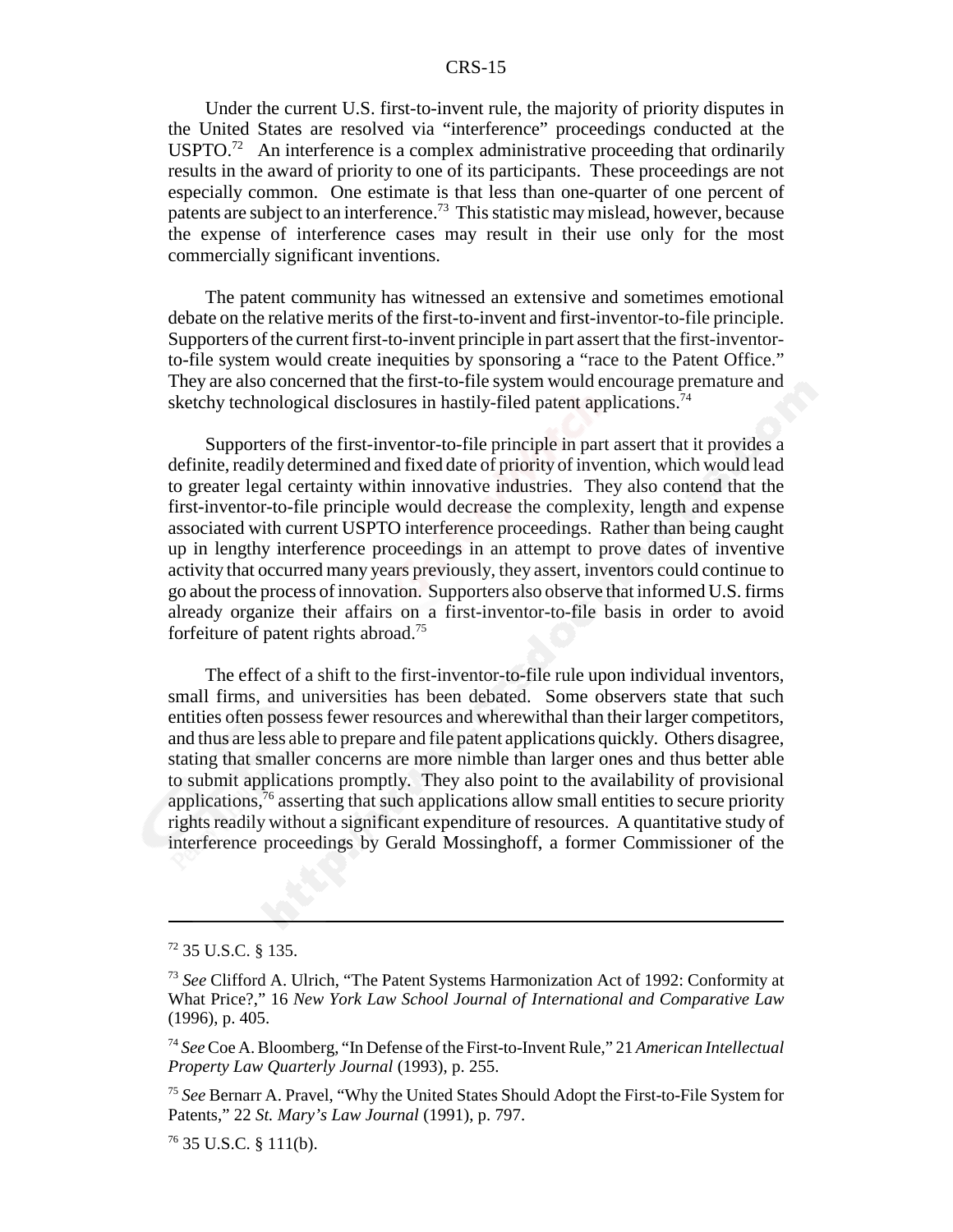USPTO, also suggested that the first-to-invent rule neither advantaged nor disadvantaged small entities vis-a-vis larger enterprises.<sup>77</sup>

The role of the U.S. Constitution is sometimes debated within the context of the patent priority principle. Article I, section 8, clause 8 of the Constitution provides Congress with the authority to award "inventors" with exclusive rights. Some observers suggest this language suggests, or possibly even mandates, the current firstto-invent system. Others conclude that because the first-inventor-to-file only awards patents to individuals who actually developed the invention themselves, rather than derived it from another, this priority system is permissible under the Constitution.<sup>78</sup>

In weighing the validity of this position, it should be noted that under wellestablished U.S. law, the first-inventor-in-fact does not always obtain entitlement to a patent. If, for example, a first-inventor-in-fact maintained his invention as a trade secret for many years before seeking patent protection, he may be judged to have "abandoned, suppressed or concealed" the invention.<sup>79</sup> In such a case a secondinventor-in-fact may be awarded a patent on that invention. Courts have reasoned that this statutory rule encourages individuals to disclose their inventions to the public promptly, or give way to an inventor who in fact does so. $80^\circ$  As the firstinventor-to-file rule acts in a similar fashion to this longstanding patent law principle, conflict between this rule and the Constitution appears unlikely.

Notably, a first-inventor-to-file priority rule does not permit one individual to copy another's invention and then, by virtue of being the first to file a patent application, be entitled to a patent. All patent applicants must have originated the invention themselves, rather than derived it from another.<sup>81</sup> In order to police this requirement, H.R. 2795 provides for "inventor's rights contests" that would allow the USPTO to determine which applicant is entitled to a patent on a particular invention.82

### **Grace Period**

Pending legislation would also impact the existing one-year "grace period" enjoyed by U.S. inventors. Current U.S. patent law essentially provides inventors with a one-year period to decide whether patent protection is desirable, and, if so, to prepare an application. Specified activities that occur before the "critical date" patent parlance for the day one year before the application was filed — will prevent

<sup>&</sup>lt;sup>77</sup> Gerald J. Mossinghoff, "The U.S. First-to-Invent System Has Provided No Advantage to Small Entities," 84 *Journal of the Patent and Trademark Office Society* (2002), p. 425.

<sup>78</sup> *See generally* Charles R.B. Marcedo, "First-to-File: Is American Adoption of the International Standard in Patent Law Worth the Price?," 18 *American Intellectual Property Law Association Quarterly Journal* (1990), p. 193.

 $79$  35 U.S.C. § 102(g)(2).

<sup>80</sup> *See Del Mar Engineering Labs. v. United States*, 524 F.2d 1178 (Ct. Cl. 1975).

<sup>81 35</sup> U.S.C. § 101.

 $82$  H.R. 2795, § 3(i).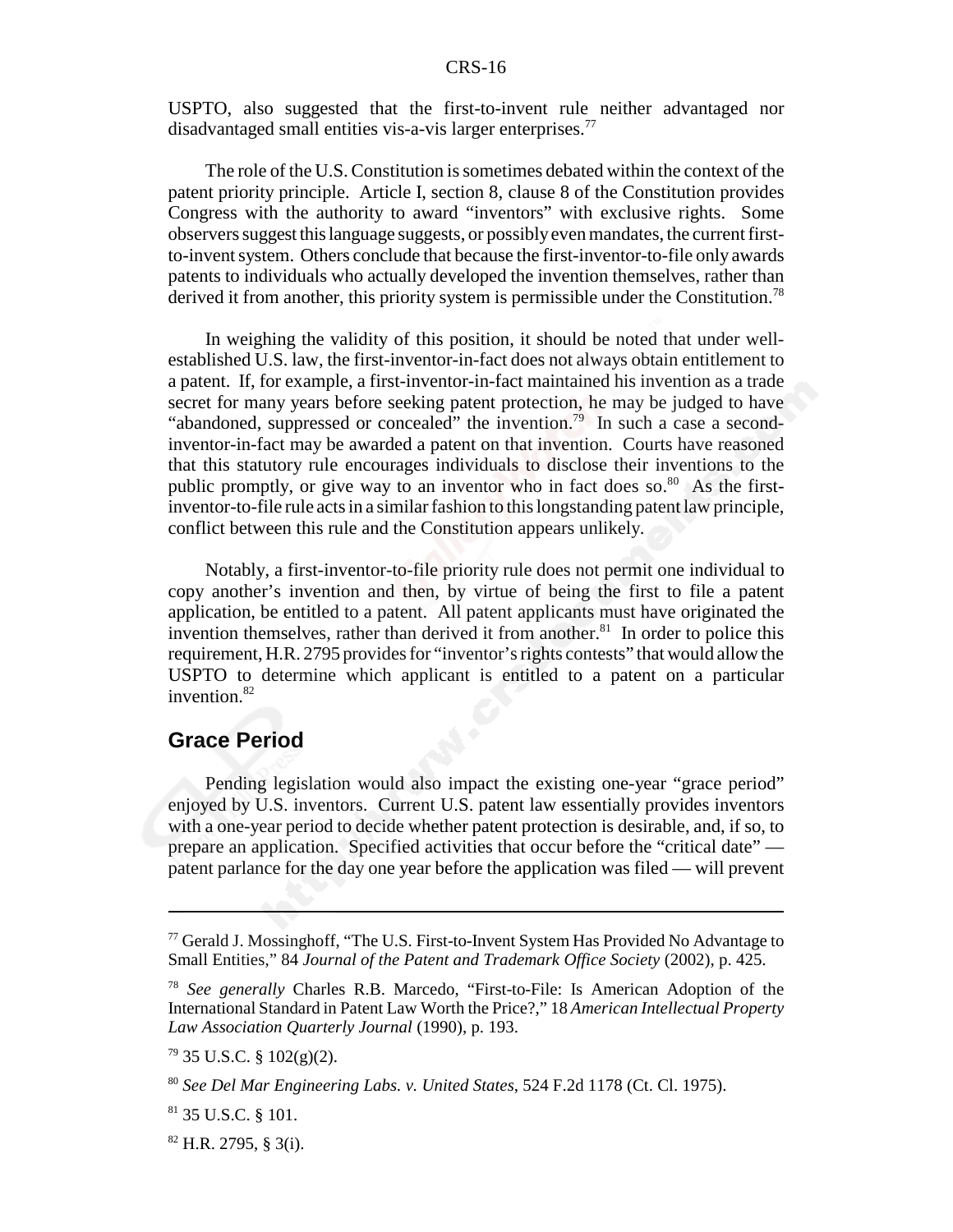a patent from issuing.<sup>83</sup> If, for example, an entrepreneur first discloses an invention by publishing an article in a scientific journal, she knows that she has one year from the publication date in which to file a patent application. Importantly, uses, sales, and other technical disclosures by third parties will also start the one-year clock running. As a result, inventors have a broader range of concerns than merely their own behavior.<sup>84</sup>

In contrast, many other patent-granting states provide more limited grace periods, or no grace periods at all. In Europe, any sales or publication of an invention anywhere in the world prior to the filing date defeats the patentability of an invention.<sup>85</sup> The Japanese patent system includes a six-month grace period tied only to the activities of the inventor.<sup>86</sup> Under the patent law of Japan, any disclosures of an invention made by a third party even one day before the filing date will prevent the issuance of a patent.

The proposed legislation would make two changes to U.S. patent law. First, the one-year grace period would apply only to the inventor's own activities. Third party activity that occurred even one day before the filing date would constitute prior art and potentially be patent-defeating. This rule represents a change from current law, under which a patent applicant may possibly "antedate" prior art by showing that she invented the subject matter of the application prior to the date of the third party reference.<sup>87</sup> This change is consistent with the proposed shift to a first-inventor-tofile priority rule from a first-to-invent system.

Second, the proposed legislation would include a provision that might encourage adoption of a one-year grace period for inventor activities in Europe and Japan. An understanding of this proposal requires some background information on the international priority system established by the Paris Convention.<sup>88</sup> The international priority system allows an inventor to file a patent application in one Paris Convention signatory state, which is usually the inventor's home country. If the inventor subsequently files patent applications in any other Paris Convention signatory state within the next 12 months, overseas patent-granting authorities will treat the application as if it were filed on the first filing date. Critically, information that enters the public domain between the priority date and subsequent filing dates does not prejudice the later applications. Paris Convention priority allows U.S. inventors to preserve their original USPTO filing dates as they make arrangements to file patent applications overseas.<sup>89</sup>

88 Convention of Paris for the Protection of Industrial Property, 13 U.S.T. 25 (1962).

<sup>83 35</sup> U.S.C. § 102(b).

<sup>84</sup> Schechter & Thomas, *supra*, at § 4.3.1.

<sup>&</sup>lt;sup>85</sup> European Patent Convention, Article 54(2).

<sup>86</sup> Japanese Patent Act, Article 29(1).

<sup>87 35</sup> U.S.C. § 102(a).

<sup>89</sup> *See* G.H.C. Bodenhausen, *Guide to the Paris Convention for the Protection of Industrial Property* (United International Bureau for the Protection of Intellectual Property, Geneva, (continued...)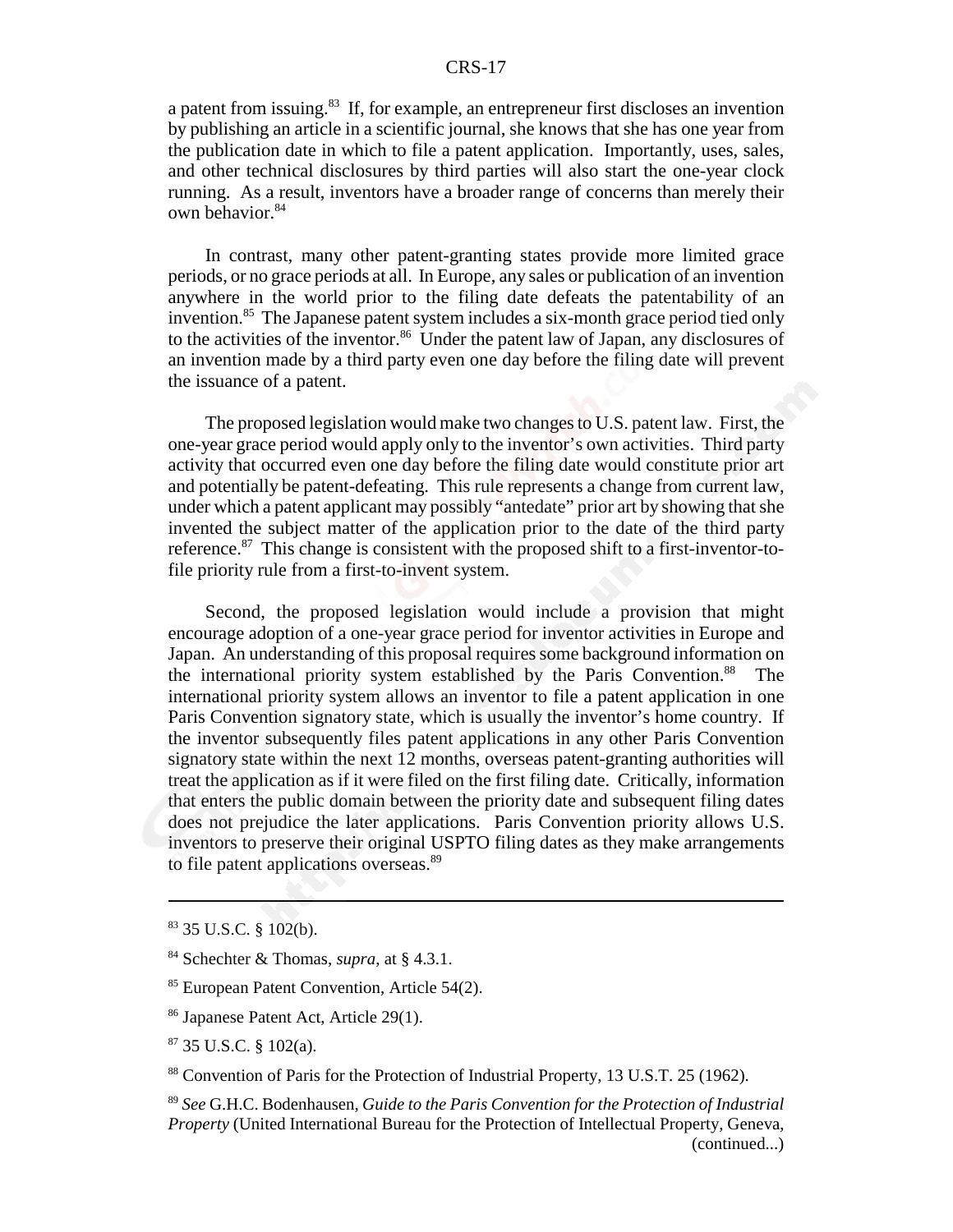Suppose, for example, that an inventor files a patent application at the USPTO on October 1, 2005. The inventor then files a patent application claiming the same invention in the Japanese Patent Office on September 1, 2006. As part of his Japanese application, the inventor informs the Japanese Patent Office of the earlier U.S. application. Because Japan has acceded to the Paris Convention, the Japanese Patent Office will treat that inventor's application as if it had been filed on October 1, 2005. As a result, information that entered the public domain after the U.S. filing date would not prejudice the inventor's Japanese application. A journal article published on January 1, 2006, for example, would not limit the opportunity of the inventor to obtain a Japanese patent.

The U.S. patent statute currently limits the usefulness of the Paris Convention priority date for foreign inventors seeking U.S. patent rights. Section 119 of the Patent Act states that:

no patent shall be granted on any application for patent for an invention which had been patented or described in a printed publication in any country more than one year before the date of the actual filing of the application in this country, or which had been in public use or on sale in this country more than one year prior to such filing.<sup>90</sup>

The effect of this language is that the one-year grace period is measured not from the Paris Convention international priority date, but the actual U.S. filing date.

This limitation may discourage U.S. trading partners from adopting a grace period analogous to that of U.S. law. Consider, for example, a Japanese inventor who publishes an article in a scientific journal describing his new invention on August 1, 2004. Consistent with Japanese patent law, he then files a patent application at the Japanese Patent Office six months later, on February 1, 2005. Then, in accordance with the Paris Convention, he files an application at the USPTO on February 1, 2006.

Under these circumstances, the U.S. patent application should be denied, even though the Japanese inventor appeared to comply with all legal formalities. Because the U.S. patent statute compels the USPTO to assess the grace period as ending as the actual U.S. filing date in 2006, rather than the Paris Convention priority date in 2005, the U.S. patent is barred from issuance. This state of affairs may give pause to nations considering adopting a U.S.-style grace period. Foreign applicants who rely upon grace periods within their own national systems may be put in a position of forfeiture of their U.S. patent rights.

Apparently aware of this concern, pending legislation potentially changes the date the grace period closes from the actual U.S. filing date to the Paris Convention priority date — provided that Europe and Japan adopt laws analogous to that of proposed U.S. law. In the language of H.R. 2795:

 $89$  (...continued)

Switzerland 1968).

 $90$  35 U.S.C. § 119(a).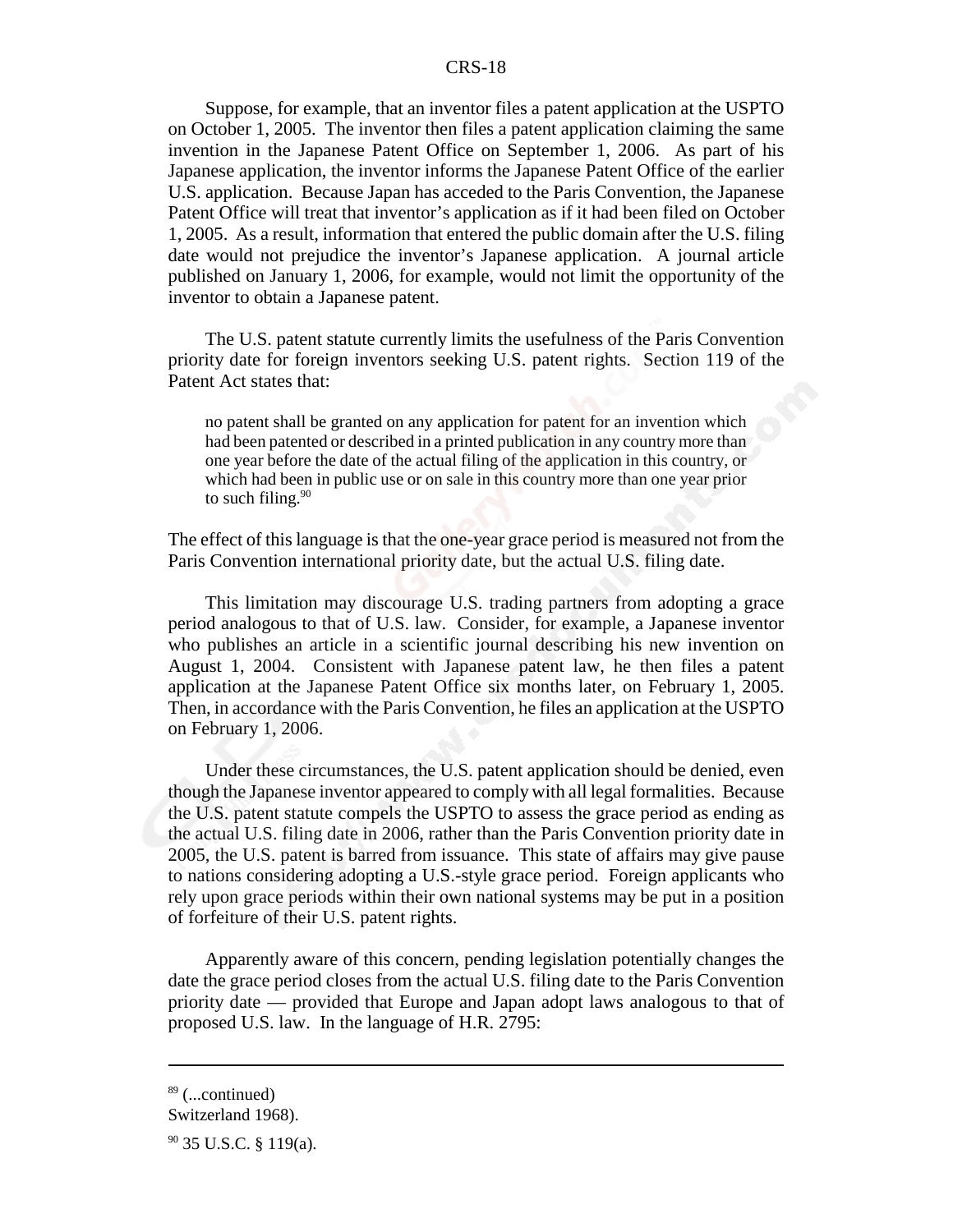Before the date, if ever, that the Director of the [USPTO] publishes a notice ... declaring that both the European Patent Convention and the patent laws of Japan afford inventors seeking patents a 1-year period prior to the effective filing date of a claimed invention during which disclosures made by the inventor or by others who obtained the subject matter disclosed directly or indirectly from the inventor do not constitute prior art, the term "effective filing date" as used in section  $102(a)(1)(A)$  of title 35, United States Code, shall be construed by disregarding any right of priority except that provided under section 119(e) of title 35, United States Code.<sup>91</sup>

Should the USPTO Director publish a notice in keeping with this provision, then foreign inventors would be able to rely upon their domestic grace periods and maintain their ability to obtain patents in the United States.

# **Elimination of Sections 102(c), (d) and (f)**

Pending legislation would eliminate three provisions of the Patent Act, paragraphs (c), (d), and (f) of Section 102. Section 102(c) does not allow an applicant to obtain a patent when he "has abandoned the invention." This statute does not refer to disposal of the invention itself, however, but instead to the intentional surrender of an invention *to the public*. Older Supreme Court opinions instruct that abandonment may occur where an inventor expressly dedicates it to the public, through a deliberate relinquishment or conduct evidencing an intent not to pursue patent protection.<sup>92</sup> The circumstances must be such that others could reasonably rely upon the inventor's renunciation.<sup>93</sup> Perhaps because few individuals expressly cede their patentable inventions to the public without seeking compensation, there are few modern judicial opinions that consider 35 U.S.C. § 102(c) in any meaningful way. In addition, the generally applicable principle of equitable estoppel may apparently be used to obtain the same result.<sup>94</sup>

Like section 102(c), section 102(d) of the Patent Act is reportedly little-used.<sup>95</sup> 35 U.S.C. 102(d) bars a U.S. patent when (1) an inventor files a foreign patent application more than twelve months before filing the U.S. application, and (2) a foreign patent results from that application prior to the U.S. filing date. Suppose that an inventor files an application at a foreign patent office on May 25, 2004. The foreign application matures into a granted foreign patent on August 1, 2005. If the inventor has not filed his patent application at the USPTO as of August 1, 2005, the date of the foreign patent grant, any patent application that the inventor subsequently filed in the United States would be defeated.

 $91$  H.R. 2795, § 11(h).

<sup>92</sup> *See* Beedle v. Bennett, 122 U.S. 71 (1887).

<sup>93</sup> *See* Mendenhall v. Astec Indus., Inc., 13 USPQ2d 1913, 1937 (E.D. Tenn.1988), *aff'd*, 887 F.2d 1094 (Fed. Cir. 1989).

<sup>94</sup> *See generally* A.C. Auckerman & Co. v. R.L. Chaides.Construction Co., 960 F.2d 1020 (Fed. Cir. 1992).

<sup>95</sup> Schechter & Thomas, *supra*, at § 4.3.8.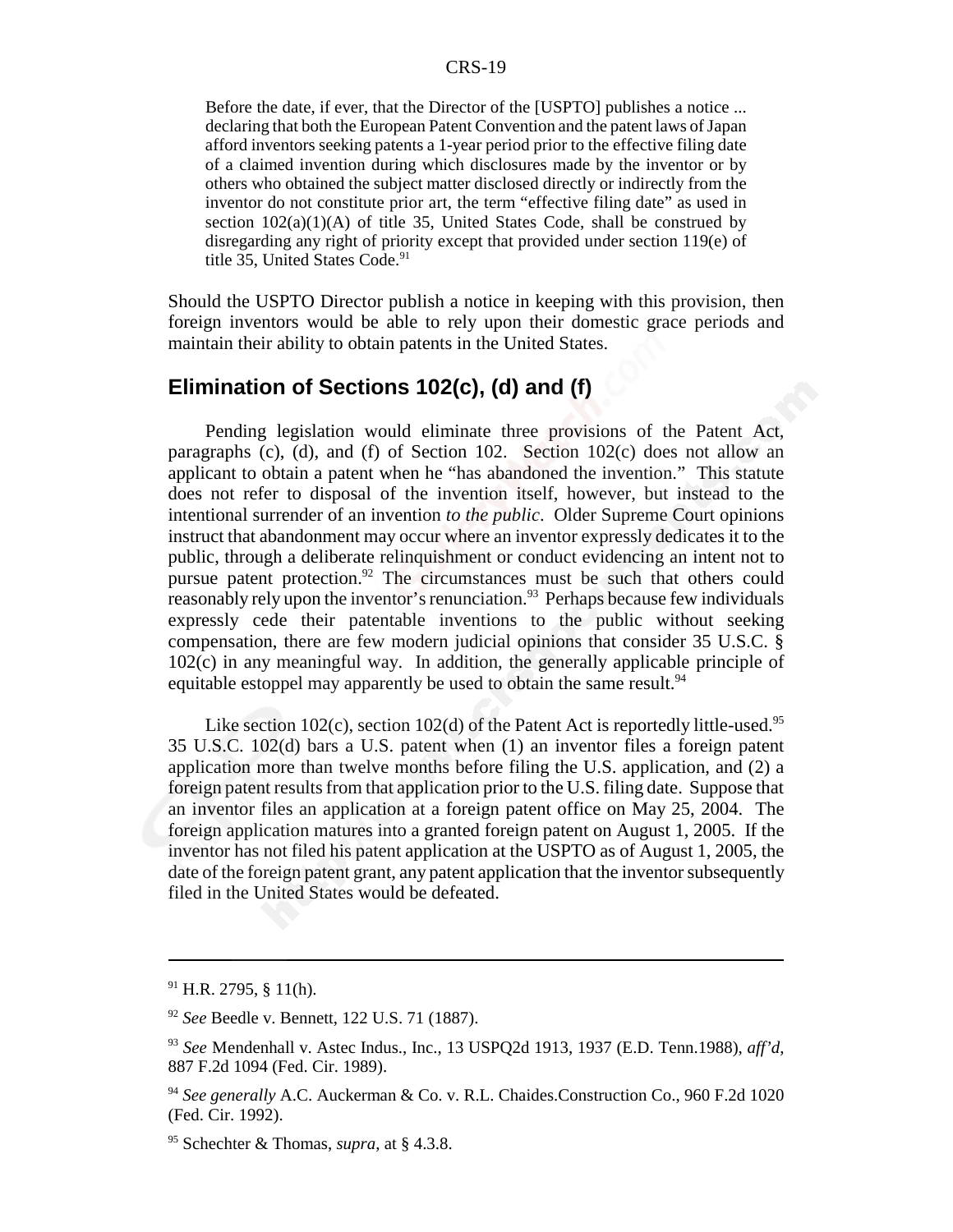The policy basis for 35 U.S.C. § 102(d) is to encourage the prompt filing of patent applications in the United States. As the Patent Office Commissioner explained in 1870:

The intention of [C]ongress obviously was to obtain for this country the free use of the inventions of foreigners as soon as they became free abroad. This is indicated by the use of the phrase, 'first patented, or caused to be patented, in a foreign country,' for it was presumable that American citizens would obtain their first patent here, while a foreigner would first patent his invention in his own country. The statute was designed to prevent a foreigner from spending his time and capital in the development of an invention in his own country, and then coming to this country to enjoy a further monopoly, when the invention had become free at home. The result of such a course would be that while the foreign country was developing the invention and enjoying its benefits, its use could be interdicted here; while, if the term of the monopoly could be further extended here, the market could be controlled long after the foreign nation was prepared to flood this country with the unpatented products of the patented process.<sup>96</sup>

Section 102(d) has been subject to critical commentary. Because inventors may choose to file a patent application only in the United States, the policy goal of assuring that the U.S. market will become patent-free contemporaneously with foreign markets may not be well-served by this provision. In addition, 35 U.S.C. § 102(d) effectively acts against foreign, rather than U.S.-based inventors, as domestic inventors ordinarily file at the USPTO first before seeking rights overseas. Some commentators have suggested that 35 U.S.C. § 102(d) violates the spirit, if not the letter, of U.S. international treaty obligations, which generally impose an obligation of national treatment with respect to intellectual property matters.<sup>97</sup>

Finally, H.R. 2795 would also eliminate current 35 U.S.C. § 102(f), which states that a person may obtain a patent unless "he did not himself invent the subject matter sought to be patented." As this requirement that only an actual inventor may obtain a patent is also stated by 35 U.S.C. § 101,98 this proposed amendment does not appear to have any substantive impact upon the patent law.

# **Assignee Filing**

Under current U.S. law, a patent application must be filed by the inventor that is to say, the natural person or persons who developed the invention.<sup>99</sup> This rule applies even where the invention was developed by individuals in their capacity as employees. Even though rights to the invention have usually been contractually assigned to an employer, for example, the actual inventor, rather than the employer, must be the one that applies for the patent. Section 118 of the Patent Act allows a

<sup>&</sup>lt;sup>96</sup> Bate Refrigerating Co. v. Sulzberger, 157 U.S. 1, 27 (1895) (quoting Ex parte Mushet, 1870 Comm'r Dec. 106, 108 (1870)).

<sup>97</sup> *See* Donald S. Chisum, "Foreign Activity: Its Effect on Patentability under United States Law," 11 *International Review of Industrial Property & Copyright Law* (1980), 26.

<sup>98</sup> *See* Schechter & Thomas, *supra*, at § 4.4.4.

<sup>&</sup>lt;sup>99</sup> 35 U.S.C. § 111.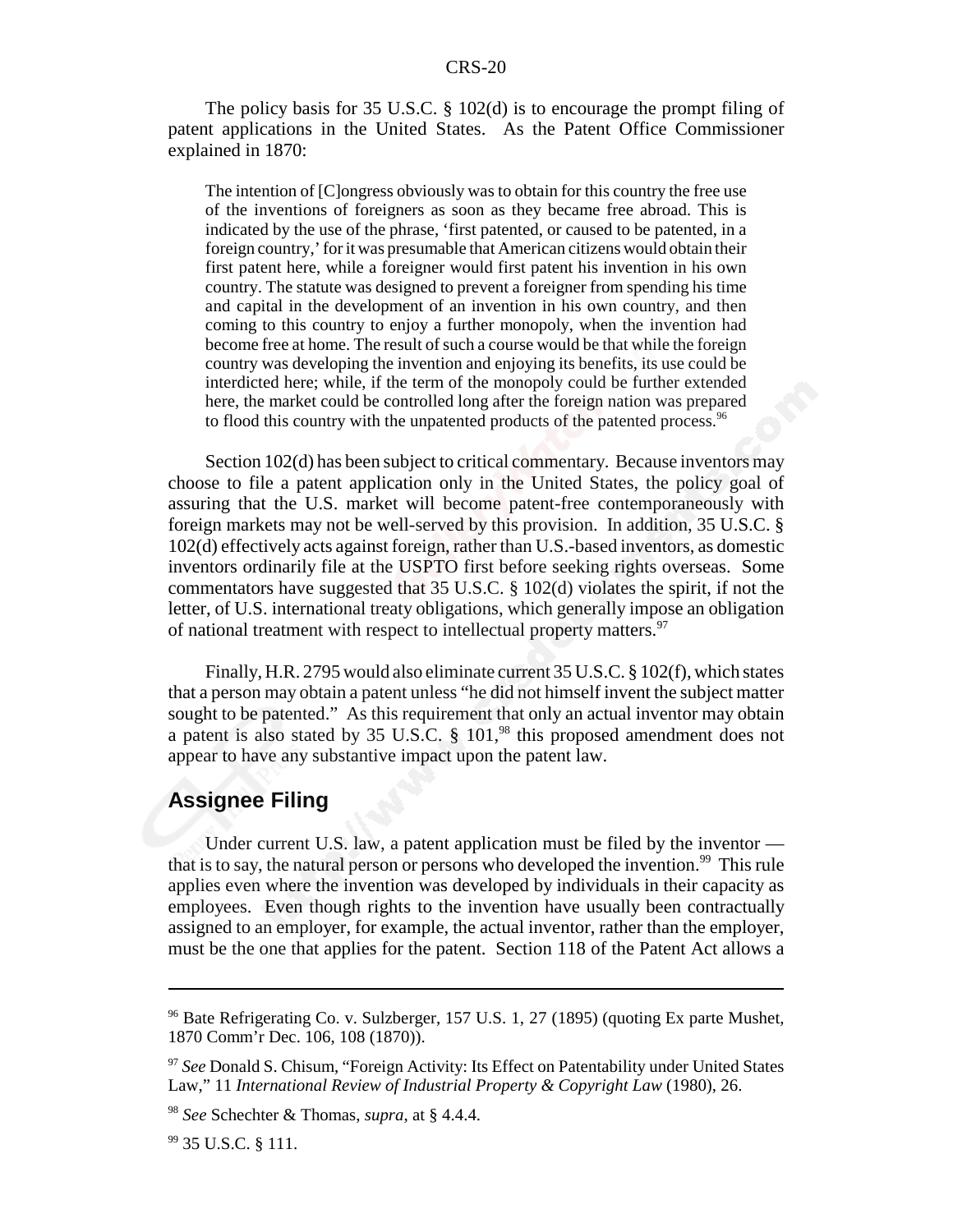few exceptions to this general rule. If an inventor cannot be located, or refuses to perform his contractual obligation to assign an invention to his employer, then the employer may file in place of the inventor. $100$ 

H.R. 2795 would instead stipulate that a "person to whom the inventor has assigned or is under an obligation to assign the invention may make an application for patent."101 Individuals who otherwise make a showing of a "sufficient proprietary interest in the matter" may also apply for a patent on behalf of the inventor upon a sufficient show of proof of the pertinent facts. Under the proposed legislation, if the USPTO "Director grants a patent on an application filed under this section by a person other than the inventor, the patent shall be granted to the real party in interest and upon such notice to the inventor as the Director considers to be sufficient."

Legal reforms allowing assignee filing of patent applications have been discussed for many years. A 1966 Report of the President's Commission on the Patent System recommended this change as a way to simplify formalities of application filing and of avoiding the delays caused by the need to identify and obtain signatures from each inventor.<sup>102</sup> The 1992 Advisory Commission on Patent Law Reform was also in favor of this change. The 1992 Commission observed that the United States was "the only country which does not permit the assignee of an invention to file a patent application in its own name."<sup>103</sup> In the opinion of the 1992 Commission, assignee filing would appropriately accompany a U.S. shift to a firstinventor-to-file priority system, as the reduction of formalities would allow innovative enterprises to more promptly file patent applications.

The 1992 Commission also reviewed potential undesirable aspects of assignee filing. The Commission noted that patent applications filed by assignees may lack the actual inventor's personal guarantee that the application was properly filed. In addition, assignee filing might derogate the right of natural persons to their inventions. In the opinion of the Commission, however, the advantages of assignee filing outweighed the disadvantages.<sup>104</sup>

# **Elimination of the Best Mode Requirement**

H.R. 2795 would eliminate U.S. patent law's best mode requirement. Currently, inventors are required to "set forth the best mode contemplated by the inventor of carrying out his invention." 105 Failure to disclose the best mode known to the inventor is a ground for invalidating an issued patent. The courts have established

<sup>104</sup> *Ibid.*

105 35 U.S.C. § 112.

<sup>100 35</sup> U.S.C. § 118.

 $101$  H.R. 2795, § 4(c).

<sup>102</sup> President's Commission on the Patent System,*"To Promote the Progress of . . . Useful Arts" in an Age of Exploding Technology* (1966).

<sup>103</sup> Advisory Commission on Patent Reform, *A Report to the Secretary of Commerce* (Aug. 1992), 179.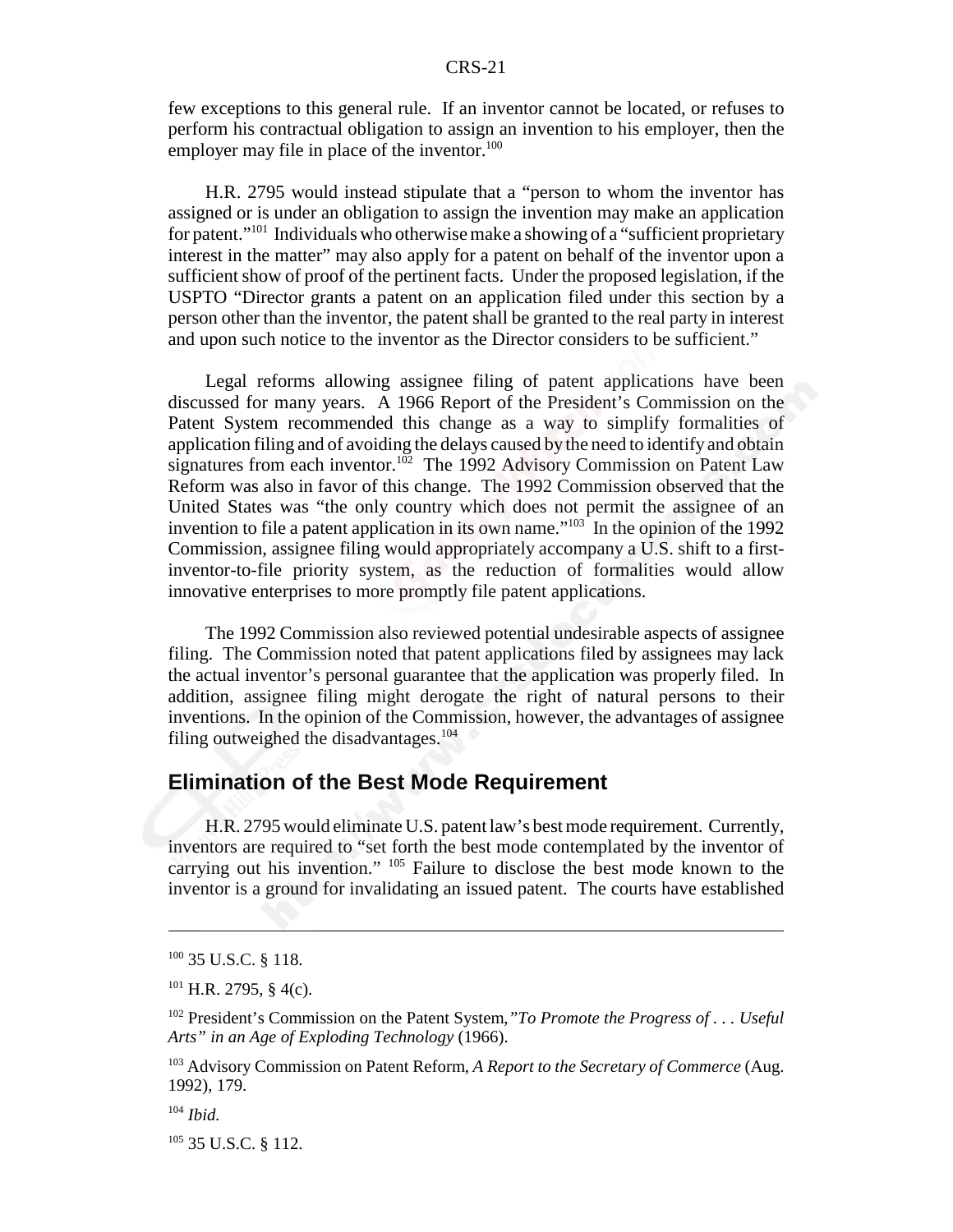a two-part standard for analyzing whether an inventor disclosed her best mode in a particular patent. The first inquiry was whether the inventor knew of a way of practicing the claimed invention that he considered superior to any other. If so, then the patent instrument must identify, and disclose sufficient information to enable persons of skill in the art to practice that best mode.<sup>106</sup>

Proponents of the best mode requirement have asserted that it allows the public to receive the most advantageous implementation of the technology known to the inventor. This disclosure becomes part of the patent literature and may be freely reviewed by those who wish to design around the patented invention. Members of the public are also said to be better able to compete with the patentee on equal footing after the patent expires. $107$ 

The best mode requirement has encountered severe criticism in recent years, however.<sup>108</sup> For example, a 1992 Presidential Commission recommended that Congress eliminate the best mode requirement. The Commission reasoned that patents are also statutorily required to disclose "the manner and process of making and using [the invention], in such full, clear, concise, and exact terms as to enable any person skilled in the art . . . to make and use the same."<sup>109</sup> This "enablement" requirement was believed to provide sufficient information to achieve the patent law's policy goals. $110$ 

The Commission further stated that the best mode requirement leads to increases in the costs and complexity of patent litigation. As the Commission explained:

The disturbing rise in the number of best mode challenges over the past 20 years may serve as an indicator that the best mode defense is being used primarily as a procedural tactic. A party currently can assert failure to satisfy the best mode requirement without any significant burden. This assertion also entitles the party to seek discovery on the "subjective beliefs" of the inventors prior to the filing date of the patent application. This broad authority provides ample opportunity for discovery abuse. Given the fluidity by which the requirement is evaluated (e.g., even accidental failure to disclose any superior element, setting, or step can negate the validity of the patent), and the wide ranging opportunities for discovery, it is almost certain that a best mode challenge will survive at least initial judicial scrutiny.<sup>111</sup>

<sup>106</sup> *See, e.g., Chemcast Corp. v. Arco Industries Corp.* 913 F.2d 923 (Fed. Cir. 1990).

<sup>&</sup>lt;sup>107</sup> See Jerry R. Selinger, "In Defense of the 'Best Mode': Preserving the Benefit of the Bargain for the Public, 43 *Catholic University Law Review* (1994), 1071.

<sup>108</sup> *See, e.g.,* Steven B. Walmsley, "Best Mode: A Plea to Repair or Sacrifice This Broken Requirement of United States Patent Law," 9 *Michigan Telecommunications and Technology Law Review* (2002), p. 125.

<sup>109 35</sup> U.S.C. § 101.

<sup>110 1992</sup> Advisory Commission Report, *supra,* at 102-03.

<sup>111</sup> *Ibid* at 101.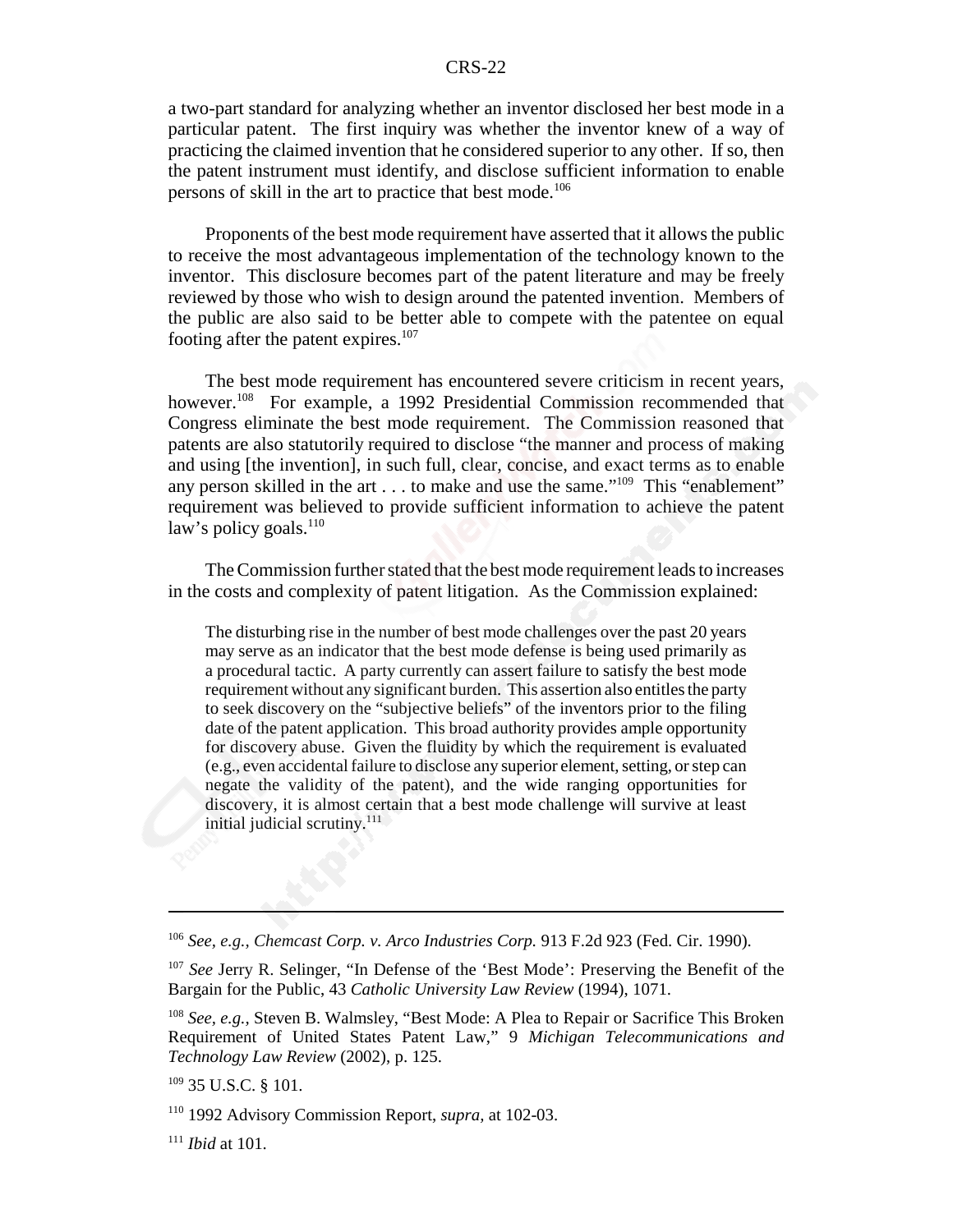The Commission further reasoned that the best mode at the time of filing is unlikely to remain the best mode when the patent expires many years later.<sup>112</sup> Because many foreign patent laws include no analog to the best mode requirement, inventors based overseas have also questioned the desirability of the best mode requirement in U.S. law.

#### **Inequitable Conduct**

The administrative process of obtaining a patent from the USPTO has traditionally been conducted as an *ex parte* procedure. Stated differently, patent prosecution involves only the applicant and the USPTO. Members of the public, and in particular the patent applicant's marketplace competitors, do not participate in patent acquisition procedures.<sup>113</sup> As a result, the patent system relies to a great extent upon applicant observance of a duty of candor and truthfulness towards the USPTO.

An applicant's obligation to proceed in good faith may be undermined, however, by the great incentive applicants possess not to disclose, or to misrepresent, information that might deleteriously impact their prospective patent rights. The patent law therefore penalizes those who stray from honest and forthright dealings with the USPTO. Under the doctrine of "inequitable conduct," if an applicant intentionally misrepresents a material fact or fails to disclose material information, then the resulting patent will be declared unenforceable.<sup>114</sup> Two elements must exist before a court will decide that the applicant has engaged in inequitable conduct. First, the patentee must have misrepresented or failed to disclose material information to the USPTO in the prosecution of the patent.<sup>115</sup> Second, such nondisclosure or misrepresentation must have been intentional.<sup>116</sup>

During patent infringement litigation, an accused infringer has the option of asserting that the plaintiff's patent is unenforceable because it was procured through inequitable conduct. Concerns have arisen that charges of inequitable conduct have become routine in patent cases. As one commentator explains:

The strategic and technical advantages that the inequitable conduct defense offers the accused infringer make it almost too attractive to ignore. In addition to the potential effect on the outcome of the litigation, injecting the inequitable conduct issue into patent litigation wreaks havoc in the patentee's camp. The inequitable conduct defense places the patentee on the defensive, subjects the

<sup>112</sup> *Ibid*. at 102-03.

 $113$  35 U.S.C. § 122(a) (stating general rule that "applications for patents shall be kept in confidence by the Patent and Trademark Office and no information concerning the same given without authority of the applicant . . . .").

<sup>&</sup>lt;sup>114</sup> Glaverbel Societe Anonyme v. Northlake Mktg. & Supply Inc., 45 F.3d 1550 (Fed. Cir. 1995).

<sup>&</sup>lt;sup>115</sup> Heidelberger Druckmaschinen AG v. Hantscho Comm'l Prods., Inc., 21 F.3d 1068 (Fed. Cir. 1993).

<sup>116</sup> Jazz Photo Corp. v. U.S. Int'l Trade Comm'n, 264 F.3d 1094 (Fed. Cir. 2001).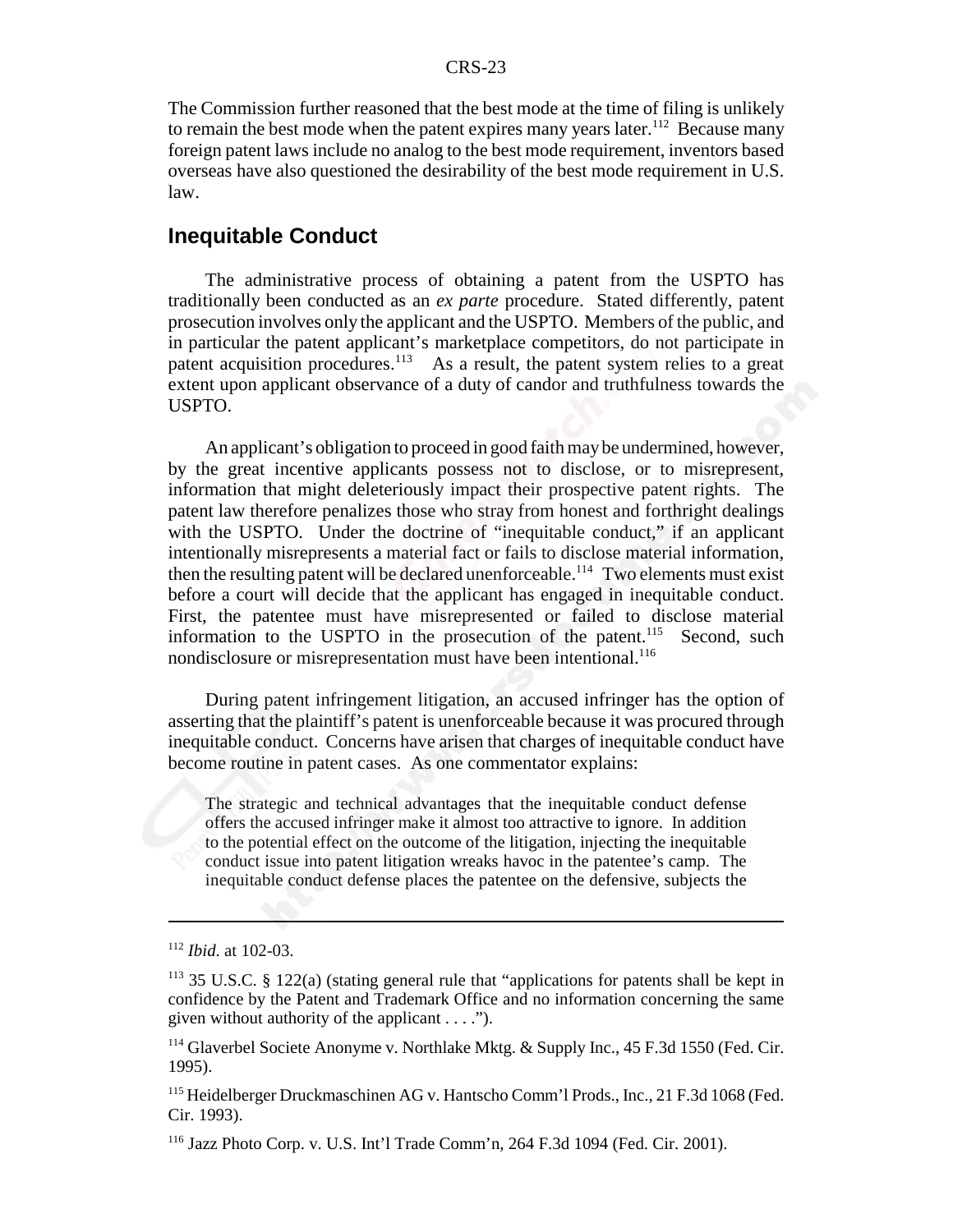motives and conduct of the patentee's personnel to intense scrutiny, and provides an avenue for discovery of attorney-client and work product documents . . . .<sup>117</sup>

As the Federal Circuit put it, "the habit of charging inequitable conduct in almost every major patent case has become an absolute plague."<sup>118</sup> Other observers believe that because inequitable conduct requires an analysis of the knowledge and intentions of the patent applicants, the doctrine may also be contributing disproportionately to the time and expense of patent litigation. $119$ 

Due to these perceived burdens upon patent litigation, some commentators have proposed that the inequitable conduct defense be eliminated.<sup>120</sup> Others believe that inequitable conduct is necessary to ensure the proper functioning of the patent system. As the Advisory Commission on Patent Law Reform explained in its 1992 report:

Some mechanism to ensure fair dealing between the patentee, public, and the Federal Government has been part of the patent system for over 200 years. In its modern form, the unenforceability defense provides a necessary incentive for patent applicants to engage in fair and open dealing with the [USPTO] during the ex parte prosecution of patent applications, by imposing the penalty of forfeiture of patent rights for failure to so deal. The defense is also considered to be an essential safeguard against truly fraudulent conduct before the [USPTO]. Finally, the defense provides a means for encouraging complete disclosure of information relevant to a particular patent application. . . . . Thus, from a policy perspective, the defense of unenforceability based upon inequitable conduct is desirable and should be retained.<sup>121</sup>

Proposed legislation would retain the concept of an inequitable conduct defense, but introduce a number of substantive and procedural changes to the doctrine. In broad overview, H.R. 2795 would provide statutory authorization for the USPTO Director to issue regulations governing applicants' duty of candor.<sup>122</sup> Although the USPTO has for many years issued such regulations, $123$  commentators have questioned the authority of the USPTO to do so under current law.<sup>124</sup>

H.R. 2795 would also provide the USPTO with authority to prosecute violations of the inequitable conduct doctrine. Although that agency previously performed this

<sup>&</sup>lt;sup>117</sup> John F. Lynch, "An Argument for Eliminating the Defense of Patent Unenforceability Based on Inequitable Conduct," 16 *American Intellectual Property Law Association Quarterly Journal* (1988), 7.

<sup>118</sup> Burlington Indus., Inc. v. Dayco Corp., 849 F.2d 1418 (Fed. Cir. 1988).

<sup>119</sup> *See, e.g.,* Scott D. Anderson, "Inequitable Conduct: Persistent Problems and Recommended Resolutions," 82 *Marquette Law Review* (1999), 845.

<sup>120</sup> Lynch, *supra*, at 7.

<sup>121 1992</sup> Advisory Commission, *supra*, at 114.

<sup>122</sup> H.R. 2795, § 5(a).

<sup>123 37</sup> C.F.R. § 1.56.

<sup>&</sup>lt;sup>124</sup> R. Carl Moy, "The Effect of New Rule 56 on the Law of Inequitable Conduct," 74 *Journal of the Patent and Trademark Office Society* (1992), 391.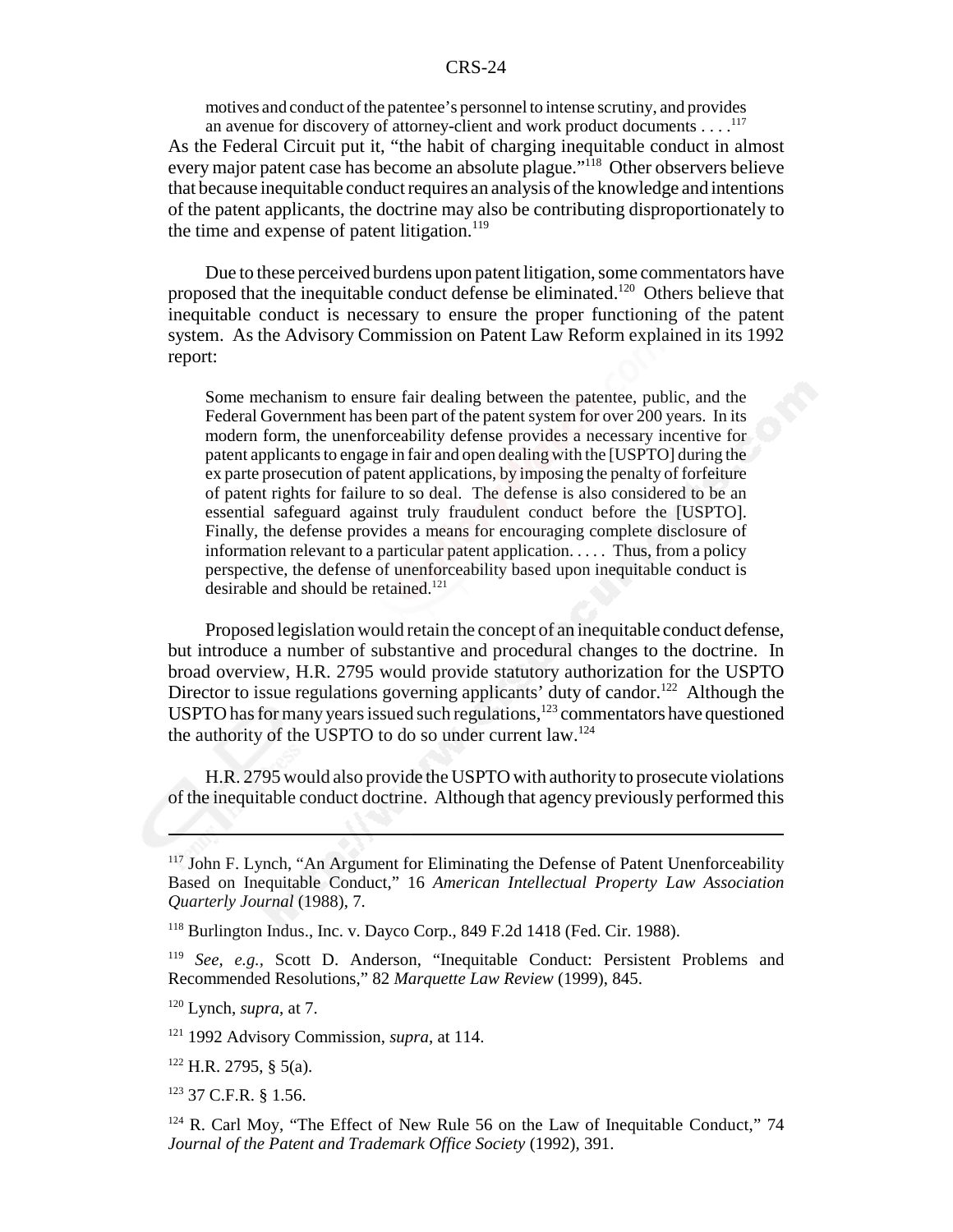function without express statutory authorization, the USPTO suspended that activity in 1992.<sup>125</sup> Under H.R. 2795, the USPTO would be obligated to establish a "special office with authority to investigate possible violations of the duty of candor and good faith." The USPTO would be granted subpoena power and be able to conduct hearings in pursuit of these investigations. The USPTO would also be able to penalize misconduct through substantial civil fines.

In addition, H.R. 2795 would limit the circumstances under which the defense of inequitable conduct could be raised before the courts. In broad outline, under H.R. 2795 if a court determines an issue of possible misconduct, then the court is directed to refer the matter to the USPTO. Within judicial infringement proceedings, issues of inequitable conduct could only arise after the court grants a motion to amend the pleadings. Such a motion would have to describe the relevant facts in detail and could not be granted until the court has previously entered a judgment that at least one of the asserted patent claims is invalid.

H.R. 2795 would also introduce a substantive change to the law of inequitable conduct. Under this legislation, a finding of inequitable conduct is appropriate only in circumstances when the USPTO examiner relied upon the alleged misconduct. In particular, the charge of inequitable conduct cannot be sustained unless the USPTO "would not have issued the invalidated claim, acting reasonably, in the absence of the misconduct," or "based upon the prosecution history as a whole objectively considered, would have done so based upon in whole or in part on account of the misconduct."<sup>126</sup>

# **Publication of Pending Applications**

Until recent years, the U.S. patent system maintained pending patent applications in secrecy. The first moment that the public would become aware of the existence of a U.S. patent application was the day the USPTO formally allowed it to issue as a granted patent. This regime advantaged patent applicants because it allowed them to understand exactly what the scope of any allowed claims might be prior to disclosing an invention. Thus, if the applicant was able to maintain the invention that was subject to a patent application as a trade secret, then he could choose between obtaining the allowed patent claims and trade secret status. In addition, because the invention was not disclosed prior to the award of formal patent rights, unscrupulous competitors were discouraged from copying the invention.

However, this secrecy regime has been perceived as imposing costs as well. Others might well engage in duplicative research efforts during the pendency of patent applications, unaware that an earlier inventor had already staked a claim to that technology. This arrangement also allowed inventors to commence infringement

<sup>125</sup> *See* Harry F. Manbeck, Jr., "The Evolution and Issue of New Rule 56," 20 *American Intellectual Property Law Association Quarterly Journal* (1992), 136.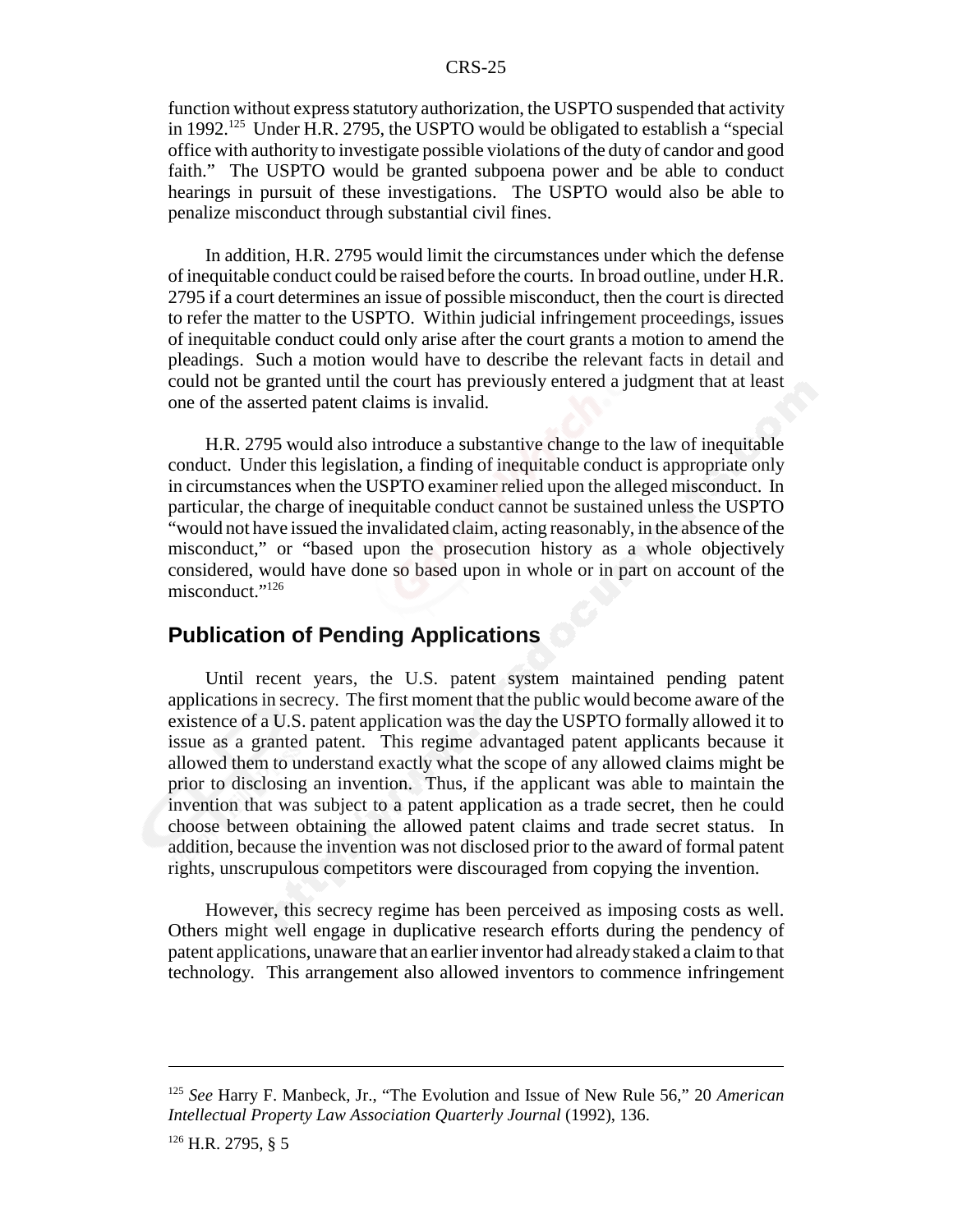litigation on the very day a patent issued, without any degree of notice to other members of the technological community.<sup>127</sup>

Industry in the United States possessed one mechanism for identifying pending U.S. patent applications. Most foreign patent regimes publish all pending patent applications approximately 18 months after they have been filed.<sup>128</sup> As a result, savvy firms in the United States could review pending applications filed before foreign patent offices, and make an educated guess as to the existence of a corresponding U.S. application. This effort was necessarily inexact, however, particularly as some inventors either lacked the resources, or made the strategic decision, not to obtain patent rights outside the United States.

In enacting the American Inventors Protection Act of 1999, Congress for the first time introduced the concept of pre-grant publication into U.S. law. Since November 29, 2000, U.S. patent applications have been published 18 months from the date of filing, with some exceptions. The most significant of these exceptions applies where the inventor represents that he will not seek patent protection abroad. In particular, if an applicant certifies that the invention disclosed in the U.S. application will not be the subject of a patent application in another country that requires publication of applications 18 months after filing, then the USPTO will not publish the application.<sup>129</sup> As a result, inventors who do not wish to seek foreign patent rights retain the possibility of avoiding pre-grant publication.

Proposed legislation would further modify the U.S. pre-grant publication system by effectively calling for all pending applications to be published approximately 18 months after they are filed. In particular, H.R. 2795 would eliminate the possibility of opting out of pre-grant publication by certifying that a patent will be sought only in the United States.<sup>130</sup>

### **Pre-Issuance Submissions**

Pending legislation would expand the ability of members of the public to submit information to the USPTO that is pertinent to pending applications. Under current law, interested individuals may enter a protest against a patent application. The protest must specifically identify the application and be served upon the applicant. The protest must also include a copy and, if necessary, an English translation, of any patent, publication or other information relied upon. The protester also must explain the relevance of each item.<sup>131</sup>

<sup>127</sup> Schechter & Thomas, *supra*, at § 7.2.6.

 $128$  John C. Todaro, "Potential Upcoming Changes in U.S. Patent Laws: the Publication of Patent Applications," 36 *IDEA: Journal of Law and Technology* (1996), 309.

 $129$  35 U.S.C. § 122(b).

 $130$  H.R. 2795, § 9(a).

<sup>13137</sup> C.F.R. § 1.291.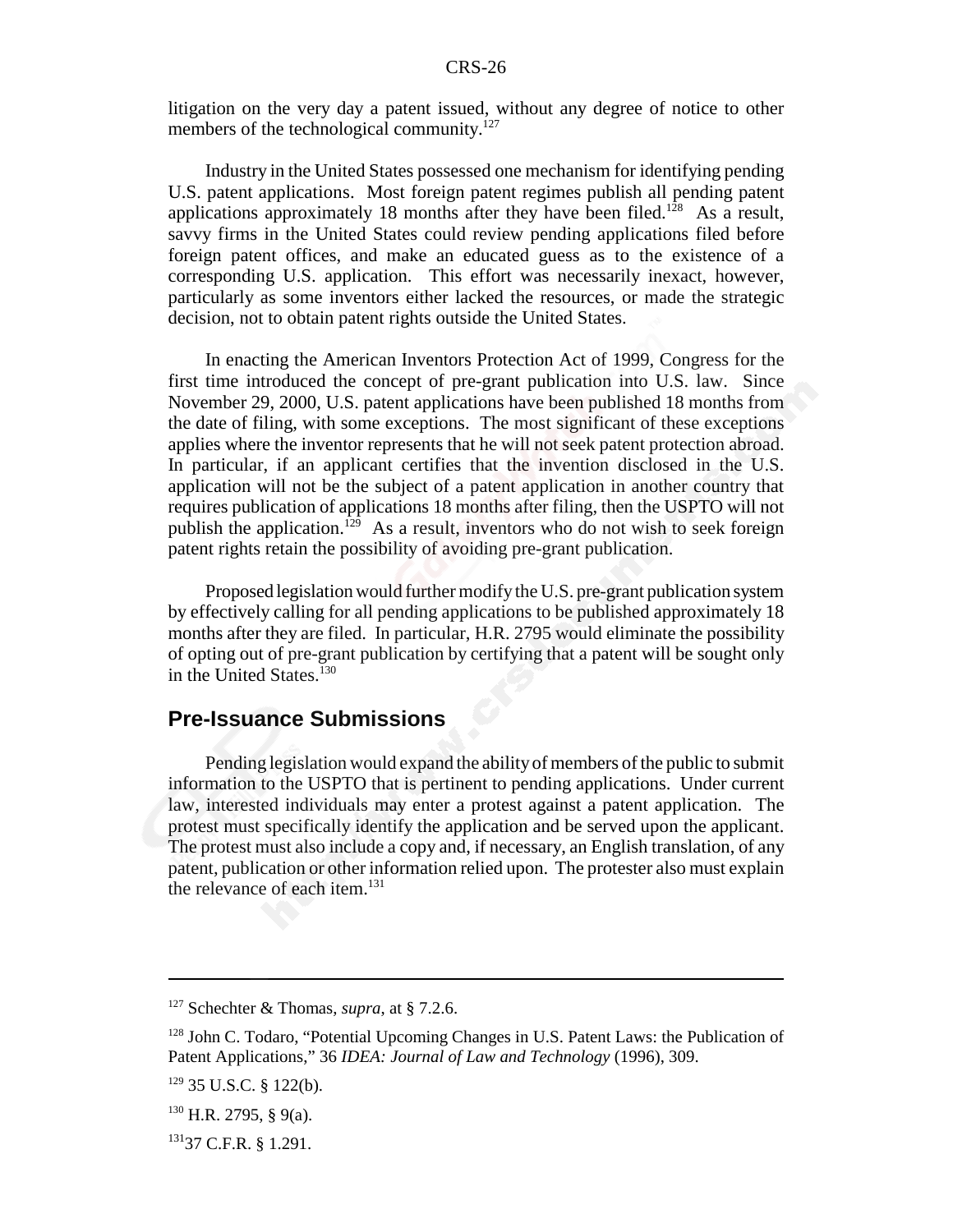Protest proceedings have traditionally played a small role in U.S. patent practice. Until Congress enacted the American Inventors Protection Act of 1999, the USPTO maintained applications in secrecy. Therefore, the circumstances in which members of the public would learn of the precise contents of a pending patent application were relatively limited. With the USPTO commencing publication of some pending patent applications, protests would seem far more likely. Seemingly aware of this possibility, the 1999 Act provided that the USPTO shall "ensure that no protest or other form of pre-issuance opposition . . . may be initiated after publication of the application without the express written consent of the applicant.<sup> $132$ </sup> Of course, the effect of this provision is to eliminate the possibility of protest in exactly that class of cases where the public is most likely to learn of the contents of a pending application.

Through rulemaking, the USPTO has nonetheless established a limited mechanism for members of the public to submit information they believe is pertinent to a pending, published application. The submitted information must consist of either a patent or printed publication, and it must be submitted within two months of the date the USPTO published the pending application. Nondocumentary information that may be relevant to the patentability determination, such as sales or public use of the invention, will not be considered.<sup>133</sup> In addition, because Congress stipulated that no protest or pre-grant opposition may occur absent the consent of the patent holder, the USPTO has explained that it will not accept *comments* or *explanations* concerning the submitted patents or printed publications. If such comments are attached, USPTO staff will redact them before the submitted documents are forwarded to the examiner.<sup>134</sup>

Pending legislation would augment the possibility for pre-issuance submissions. Under H.R. 2795, any person would be able to submit patent documents and other printed publications to the USPTO for review. Such prior art must be submitted within the later date of either (1) the date the USPTO issues a notice of allowance to the patent applicant; or (2) either six months after the date of pre-grant publication of the application, or the date of the rejection of any claim by the USPTO examiner. Such a submission must include "a concise description of the asserted relevance of each submitted document."<sup>135</sup>

Most observers agree that ideally, the USPTO would have access to all pertinent information when making patentability determinations. A more expansive preissuance submission policy may allow members of the public to disclose relevant patents and other documents that the USPTO's own searchers may not have revealed, thereby leading to more accurate USPTO decision making. On the other hand, lengthy pre-issuance submissions may merely be repetitive of the USPTO's own search results, but still require extensive periods of examiner review that might

<sup>132 35</sup> U.S.C. § 122(c).

<sup>133 37</sup> C.F.R. § 1.99.

<sup>&</sup>lt;sup>134</sup> U.S. Dept. of Commerce, U.S. Patent & Trademark Off., Manual of Patent Examining Procedure  $\frac{8}{9}$  1134.01 (8<sup>th</sup> ed. May 2004).

<sup>135</sup> H.R. 2795, § 10.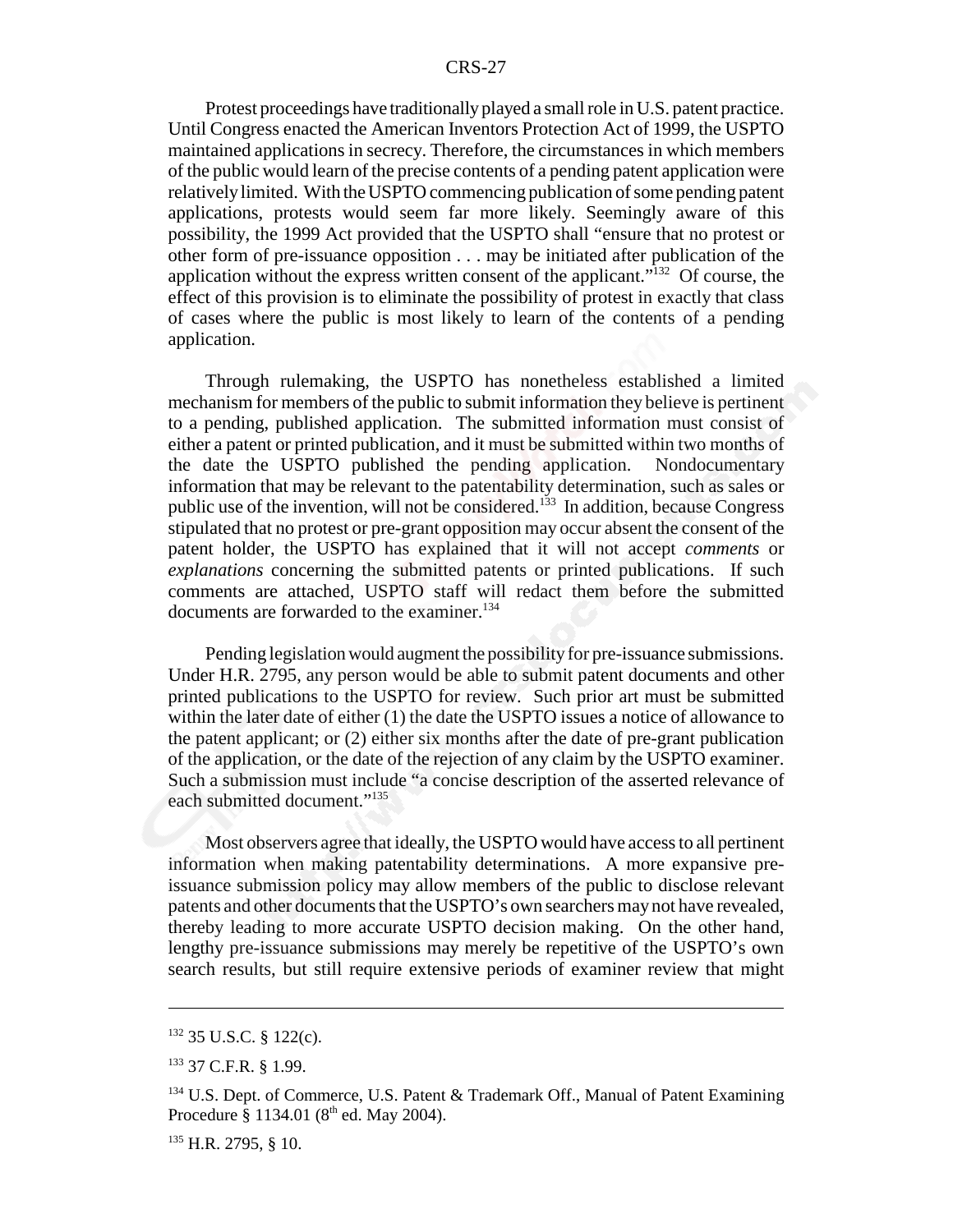ultimately delay examination. The proposal of H.R. 2795 apparently attempts to balance these concerns by expanding existing opportunities for post-publication submissions, but limiting the timing and nature of those submissions so as to prevent undue burdens upon the USPTO and patent applicants.

# **Continuation Applications**

Pending legislation would allow the USPTO Director to limit the availability of so-called continuation applications via regulation. Continuation applications essentially allow inventors to re-file previously rejected patent applications in order to pursue further prosecution with a USPTO examiner.<sup>136</sup> The filing of a patent application effectively allows two formal communications, termed "Office Actions," with a USPTO examiner. Agreement often cannot be reached by this point, however, leaving the applicant with only the alternatives of abandonment of patent protection or the filing of an appeal. By filing a continuation application, an applicant essentially purchases additional time for dialogue between the applicant and examiner.

The use of continuation applications is commonplace in U.S. patent practice. Applicants not infrequently file one or more continuing applications based upon an earlier filed "patent" application. Many patents have issued based upon chains of continuation applications involving a parent, grandparent, and even more remote predecessors.

Continuation applications are said to allow applicants to more accurately claim a previously disclosed invention without the necessity of an appeal.<sup>137</sup> Some commentators believe they are subject to abuse, however. Under this view, continuation practice introduces delay and uncertainty into the patent acquisition process. In particular, applicants are said to use a chain of continuation applications in order to gain advantages over competitors by waiting to see what product the competitor will make, and then drafting patent claims that cover that product. Continuation practice is also said to have led to long delays in the issuance of a patent in order to surprise an established industry, a process known as "submarine patenting."<sup>138</sup>

At present time, two features of the Patent Act have been identified as mitigating against abuse of continuation applications. The first feature, discussed above, is the pre-grant publication of pending patent applications.<sup>139</sup> This rule allows interested members of the public to be notified that the application has been filed at the USPTO prior to the formal bestowal of exclusive patent rights. Under current

<sup>136 35</sup> U.S.C. § 120.

<sup>137</sup> Schechter & Thomas, *supra*, at § 7.2.4.

<sup>138</sup> Mark A. Lemley & Kimberly A. Moore, "Ending Abuse of Patent Continuations," 84 *Boston University Law Review* (2004), 63.

<sup>139 35</sup> U.S.C. § 122(b)(1).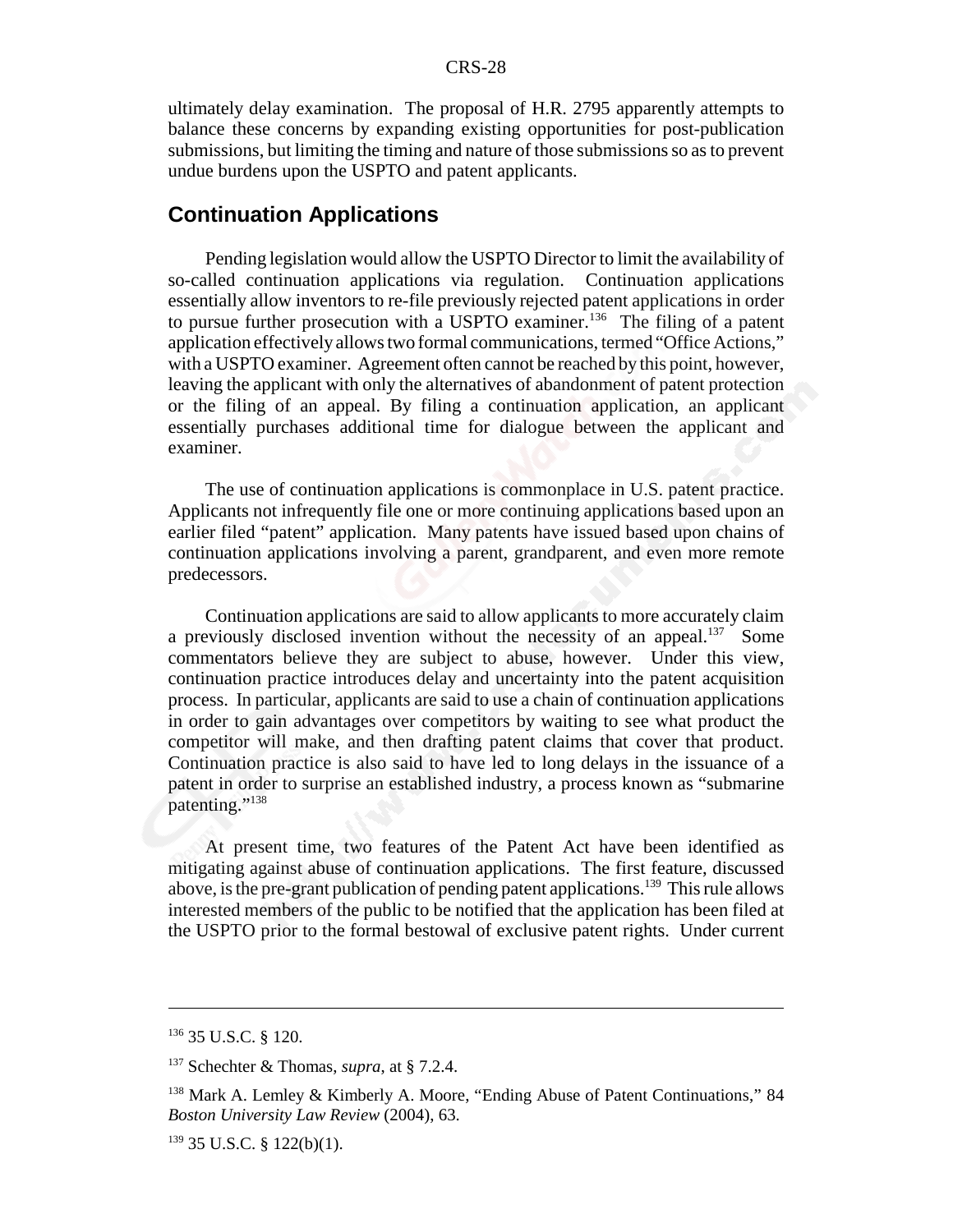law, however, exceptions exist to this rule, and as a result some applications are not published prior to their issuance.<sup>140</sup>

The second feature is the term of the patent, which as of June 8, 1995, was set to the duration of twenty years from the date of filing.<sup>141</sup> The twenty-year term is measured from the filing date of the earliest in the chain of continuation applications. Inventors who file a series of continuation applications thereby shorten their term of eventual patent protection. In some circumstances, however, even a patent with a diminished term may remain of competitive significance. And again there is an exception to the twenty-year patent term based upon the filing date: Applications filed prior to June 8, 1995, may instead enjoy a term of seventeen years set from the date of issuance.

H.R. 2795 would allow the USPTO Director to issue regulations that would limit the ability of inventors to file continuation applications. The bill would further stipulate that "[n]o such regulation may delay applicants an adequate opportunity to obtain claims for any invention disclosed in an application for patent."142

# **Prior User Rights**

Pending legislation would expand the applicability of a "first inventor defense" established by the American Inventors Protection Act of 1999. As currently found at 35 U.S.C. § 273, an earlier inventor of a "method of doing or conducting business" that was later patented by another may claim a defense to patent infringement in certain circumstances. H.R. 2795 would broaden this defense by allowing it to apply with respect to any patented subject matter.

The impetus for this provision lies in the rather complex relationship between the law of trade secrets and the patent system. Trade secrecy protects individuals from misappropriation of valuable information that is useful in commerce. One reason an inventor might maintain the invention as a trade secret rather than seek patent protection is that the subject matter of the invention may not be regarded as patentable. Such inventions as customer lists or data compilations have traditionally been regarded as amenable to trade secret protection but not to patenting.<sup>143</sup> Inventors might also maintain trade secret protection due to ignorance of the patent system or because they believe they can keep their invention as a secret longer than the period of exclusivity granted through the patent system.<sup>144</sup>

The patent law does not favor trade secret holders, however. Well-established patent law provides that an inventor who makes a secret, commercial use of an

 $140$  35 U.S.C. § 122(b)(2).

<sup>141 35</sup> U.S.C. § 154(a)(2).

<sup>142</sup> H.R. 2795, § 8.

<sup>&</sup>lt;sup>143</sup> Restatement of Unfair Competition § 39.

<sup>144</sup> David D. Friedman, "Some Economics of Trade Secret Law," 5 *Journal of Economic Perspectives* (1991), 61, 64.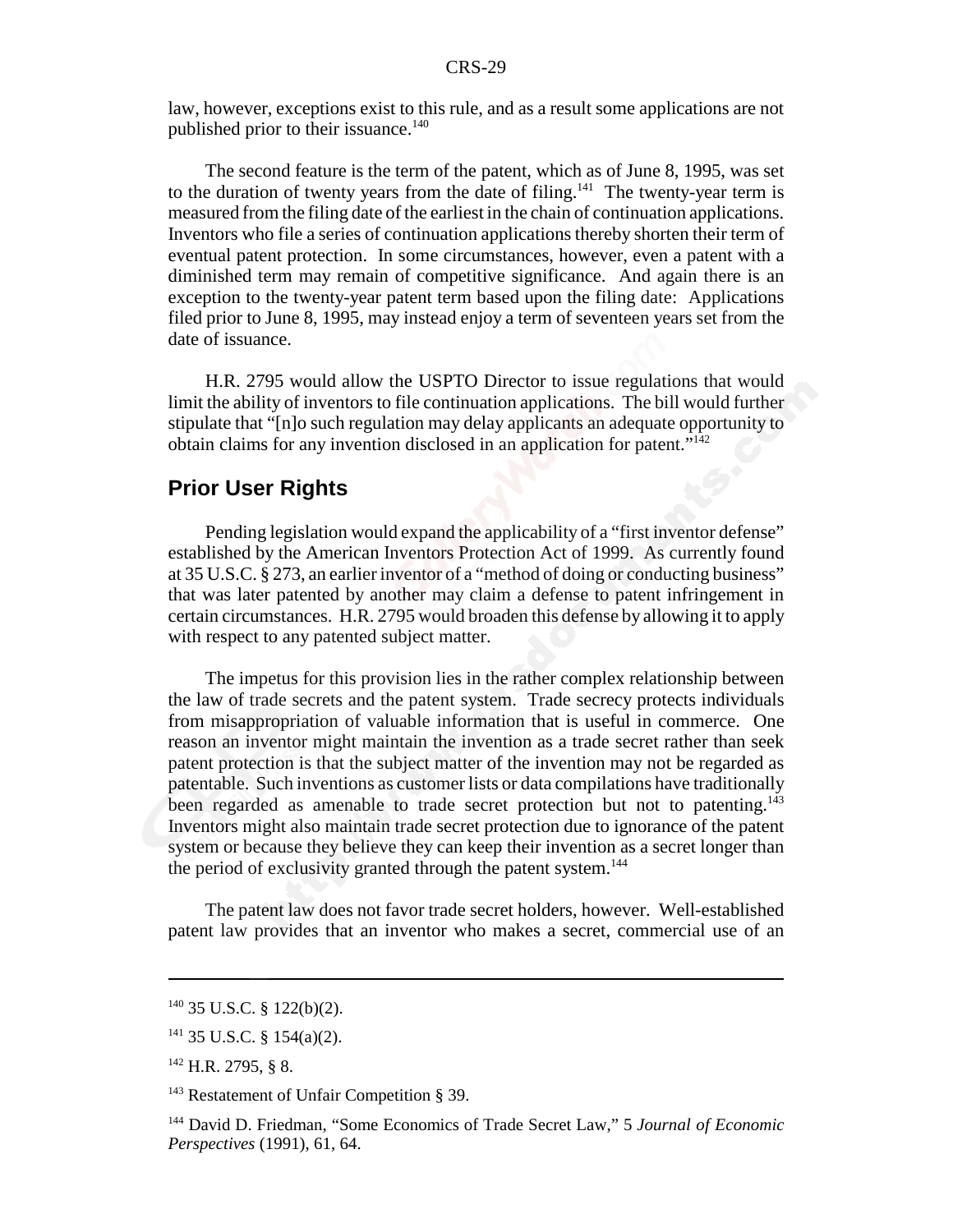invention for more than one year prior to filing a patent application at the USPTO forfeits his own right to a patent.<sup>145</sup> This policy is based principally upon the desire to maintain the integrity of the statutorily prescribed patent term. The patent law grants patents a term of twenty years, commencing from the date a patent application is filed.146 If the trade secret holder could make commercial use of an invention for many years before choosing to file a patent application, he could disrupt this regime by delaying the expiration date of his patent.

On the other hand, settled patent law principles established that prior secret uses would not defeat the patents of later inventors.<sup>147</sup> If an earlier inventor made secret commercial use of an invention, and another person independently invented the same technology later and obtained patent protection, then the trade secret holder could face liability for patent infringement. This policy is based upon the reasoning that once issued, published patent instruments fully inform the public about the invention, while trade secrets do not. As between a subsequent inventor who patented the invention, and thus had disclosed the invention to the public, and an earlier trade secret holder who had not, the law favored the patent holder.

An example may clarify this rather complex legal situation. Suppose that Inventor A develops and makes commercial use of a new manufacturing process. Inventor A chooses not to obtain patent protection, but rather maintains that process as a trade secret. Many years later, Inventor B independently develops the same manufacturing process and promptly files a patent application claiming that invention. In such circumstances, Inventor A's earlier, trade secret use does not prevent Inventor B from procuring a patent. Furthermore, if the USPTO approves the patent application, then Inventor A faces infringement liability should Inventor B file suit against him.

The American Inventors Protection Act of 1999 somewhat modified this principle. That statute in part provided an infringement defense for an earlier inventor of a "method of doing or conducting business" that was later patented by another. By limiting this defense to patented methods of doing business, Congress responded to the 1998 Federal Circuit opinion in *State Street Bank and Trust Co. v.* Signature Financial Group.<sup>148</sup> That judicial opinion recognized that business methods could be subject to patenting, potentially exposing individuals who had maintained business methods as trade secrets to liability for patent infringement.

Again, an example may aid understanding of the first inventor defense. Suppose that Inventor X develops and exploits commercially a new method of doing business. Inventor X maintains his business method as a trade secret. Many years later, Inventor Y independently develops the same business method and promptly files a patent application claiming that invention. Even following the enactment of the

<sup>145 35</sup> U.S.C. § 102(b). *See* Metallizing Engineering Co. v. Kenyon Bearing & Auto Parts, 153 F.2d 516 (2d Cir. 1946).

<sup>146 35</sup> U.S.C. § 154.

<sup>147</sup> W.L. Gore & Associates. v. Garlock, Inc*.*, 721 F.2d 1540 (Fed. Cir. 1983).

<sup>148 149</sup> F.3d 1368 (Fed. Cir. 1998).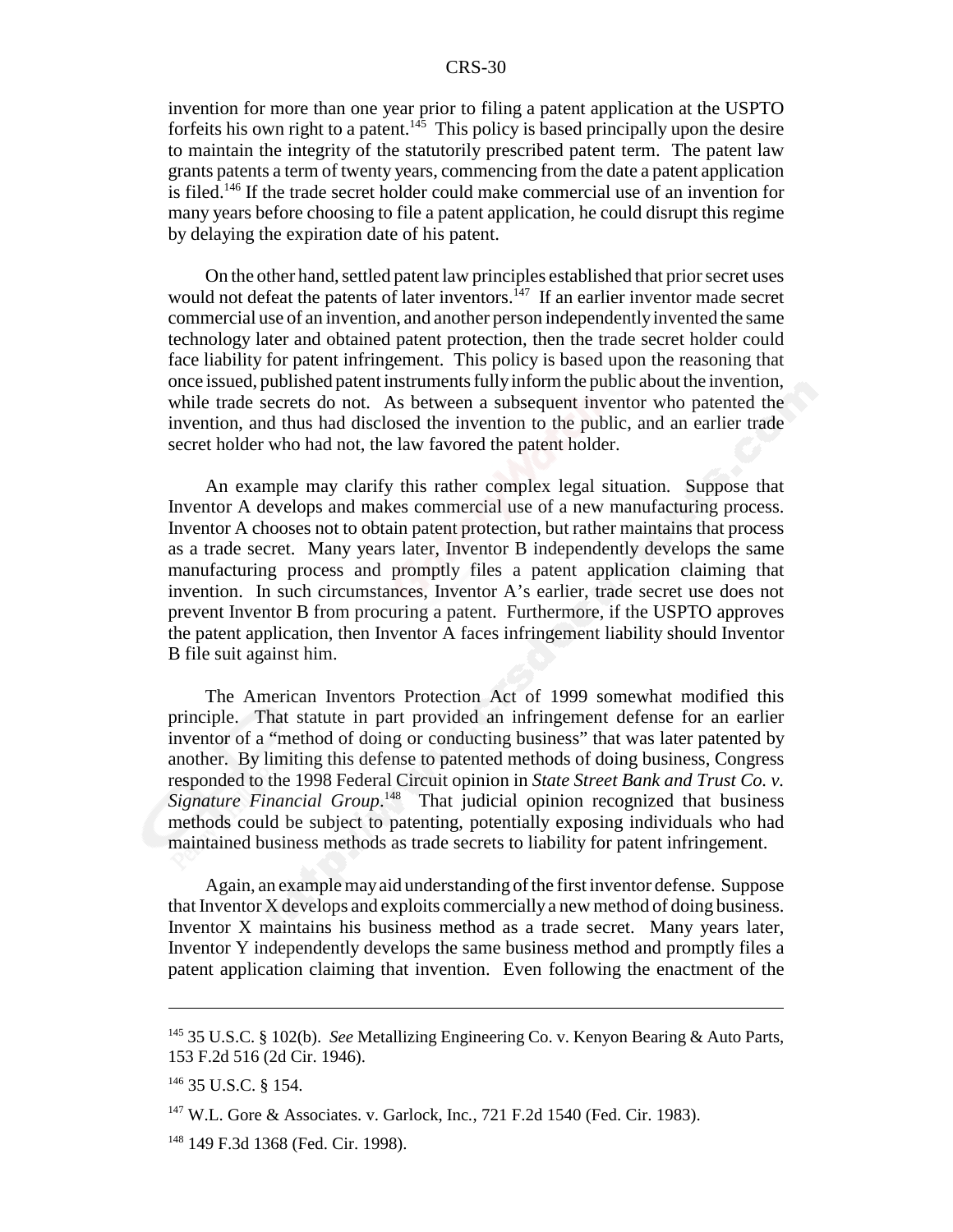American Inventors Protection Act, Inventor X's earlier, trade secret use would not prevent Inventor Y from procuring a patent. However, should the USPTO approve Inventor Y's patent application, and should Inventor Y sue Inventor X for patent infringement, then Inventor X may potentially claim the benefit of the first inventor defense. If successful,  $^{149}$  Inventor X would enjoy a complete defense to infringement of Inventor Y's patent.

As originally enacted, the first inventor defense applied only to patents claiming a "method of doing or conducting business." Although the American Inventors Protection Act did not define this term, the first inventor defense was arguably a focused provision directed towards a specific group of potential patent infringers. Pending legislation would expand upon the first inventor defense by allowing it to apply to all patented subject matter.<sup>150</sup> By removing current restrictions referring to methods of doing business, H.R. 2795 would effectively introduce "prior user rights" into U.S. law.

A feature of many foreign patent regimes, prior user rights are often seen as assisting small entities, which may lack the sophistication or resources to pursue patent protection. The provision of prior user rights would allow such entities to commercialize their inventions when they used the subject matter of the invention prior to the patent's filing date, even when they themselves did not pursue patent rights. For this reason, a more expansive prior user rights regime has also been tied to adoption of the first-inventor-to-file priority system.<sup>151</sup>

Proponents of prior user rights also assert that the new legislation would support investment in technological innovation. Under this view, firms would not longer be required to engage in extensive defensive patenting, but rather would be able to devote these resources to further innovation. In addition, some commentators observe that many U.S. trading partners, including Germany and Japan, currently allow prior user rights. As a result, U.S. firms that obtain patent rights in certain foreign nations may face the possibility that a foreign firm may enjoy prior user rights in that invention. Foreign firms with U.S. patents do not currently face this possibility with respect to U.S. firms, however. Under this view, adoption of prior user rights in the United States would "level the playing field" for U.S. industry.<sup>152</sup>

 $149$  As presently codified at 35 U.S.C. § 273, the first inventor defense is subject to a number of additional qualifications. First, the defendant must have reduced the infringing subject matter to practice at least one year before the effective filing date of the application. Second, the defendant must have commercially used the infringing subject matter prior to the effective filing date of the patent. Finally, any reduction to practice or use must have been made in good faith, without derivation from the patentee or persons in privity with the patentee.

<sup>&</sup>lt;sup>150</sup> The bill would also remove the requirement that the prior use be reduced to practice at least one year before the effective filing date of such patent. Under H.R. 2795, the defense would apply where reduction to practice occurred prior to the patent's filing date.

<sup>151</sup> *See* Gary L. Griswold & F. Andrew Ubel, "Prior User Rights — A Necessary Part of a First-to-File System," 26 *John Marshall Law Review* (1993), 567.

<sup>&</sup>lt;sup>152</sup> Paul R. Morico, "Are Prior User Rights Consistent with Federal Patent Policy?: The U.S. (continued...)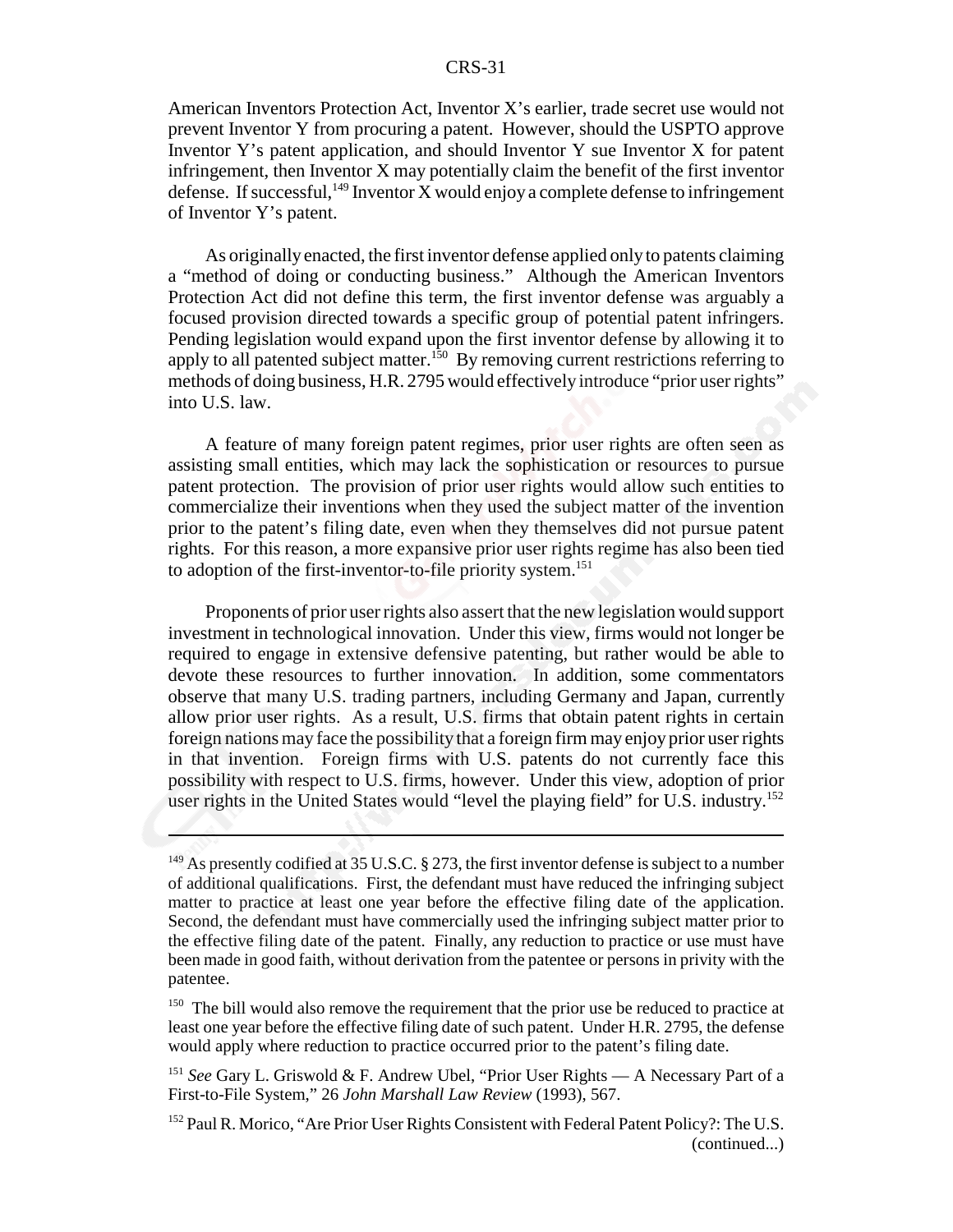Proposals to adopt prior user rights have attracted critics, however. Some observers believe that this regime would benefit large corporations at the expense of smaller ones. Others believe that individuals who are aware that they can rely upon prior user rights will be less likely to disclose their inventions through the patent system. Still others have stated that prior user rights reduce the value of patents and therefore make innovation less desirable. The role of the U.S. Constitution is sometimes debated within this context as well. Article I, section 8, clause 8 of the Constitution provides Congress with the authority to award "inventors the exclusive right to their . . . discoveries." Some commentators suggest this language suggests, or possibly requires, a system of exclusive patent rights, rather than an interest that may be mitigated by prior user rights.<sup>153</sup>

# **Injunctions**

35 U.S.C. § 283 currently allows courts to "grant injunctions in accordance with the principles of equity to prevent the violation of any right secured by patent, on such terms as the court deems reasonable."<sup>154</sup> H.R. 2795 would add the following additional language to that statute:

In determining equity, the court shall consider the fairness of the remedy in light of all the facts and the relevant interests of the parties associated with the invention. Unless the injunction is entered pursuant to a nonappealable judgment of infringement, a court shall stay the injunction pending an appeal upon an affirmative showing that the stay would not result in irreparable harm to the owner of the patent and that the balance of the hardships from the stay does not favor the owner of the patent.<sup>155</sup>

In other words, this legislation would stipulate that all the facts and relevant interests must be considered when a court weighs "principles of equity" in deciding whether to enjoin an adjudicated infringer or not.

Understanding of this proposed reform requires a review of current judicial precedent concerning the availability of injunctions in patent cases. Under current law, courts ordinarily grant permanent injunctions to patentees that prevail in infringement litigation.<sup>156</sup> As the Federal Circuit recently explained:

Because the "right to exclude recognized in a patent is but the essence of the concept of property," the general rule is that a permanent injunction will issue once infringement and validity have been adjudged. To be sure, "courts have in rare instances exercised their discretion to deny injunctive relief in order to

15435 U.S.C. § 283.

 $155$  H.R. 2795, § 7.

 $152$  (...continued)

Considers Legislation to Adopt Prior User Rights," 78 *Journal of the Patent and Trademark Office Society* (1996), 572.

<sup>153</sup> *See* Robert L. Rohrback, "Prior User Rights: Roses or Thorns?," 2 *University of Baltimore Intellectual Property Review* (1993), 1.

<sup>156</sup> *See* Richardson v. Suzuki Motor Co., 868 F.2d 1226, 1247 (Fed. Cir. 1989).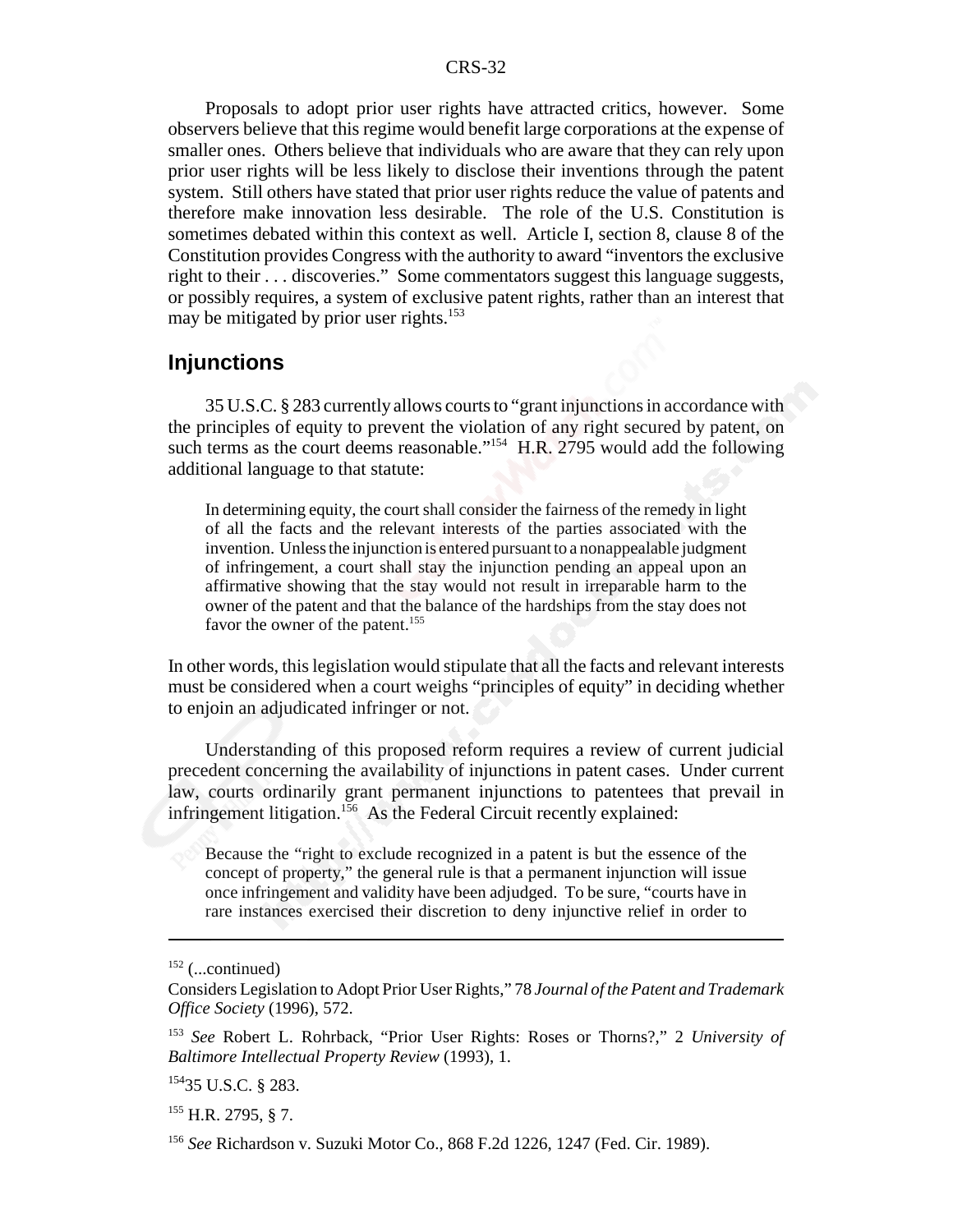protect the public interest." *Rite-Hite Corp. v. Kelley, Inc.,* 56 F.3d 1538, 1547 (Fed. Cir.1995); *see Roche Prods., Inc. v. Bolar Pharm. Co.,* 733 F.2d 858, 865- 66 (Fed. Cir.1984) ("standards of the public interest, not the requirements of private litigation, measure the propriety and need for injunctive relief"). Thus, we have stated that a court may decline to enter an injunction when "a patentee's failure to practice the patented invention frustrates an important public need for the invention," such as the need to use an invention to protect public health.<sup>157</sup>

As this language suggests, few published judicial opinions decline to grant injunctions against adjudicated patent infringers. The usually cited exception is the1934 decision in *City of Milwaukee v. Activated Sludge*, 158 where the Court of Appeals for the Seventh Circuit refused to enjoin infringement of a patented method for sewage treatment. Had the city of Milwaukee been prevented from using the patented invention, it would have been required to dump large quantities of raw sewage into Lake Michigan. Observing that "the health and the lives of more than half a million people are involved,"<sup>159</sup> the court denied the requested injunction. Because the patentee still obtained judicially determined monetary remedies against the city of Milwaukee, this outcome essentially amounted to an award of a compulsory license.

Another notable case, the 1944 decision in *Vitamin Technologists, Inc. v.* Wisconsin Alumni Research Foundation,<sup>160</sup> involved a patent claiming a method of irradiating foods to increase Vitamin D content. This treatment helped eliminate the debilitating Vitamin D deficiency disease called rickets. The availability of Vitamin D-enhanced margarine was particularly important to the poor, who were better able to afford margarine as compared to butter. The patent proprietor had nonetheless refused to license the patent to margarine producers. The Court of Appeals for the Ninth Circuit ultimately held the asserted patents invalid or unenforceable on conventional grounds. However, the court also discussed the concept that injunctions should be refused where they act against public health interests.<sup>161</sup>

Other courts have taken a different route by delaying the effective date of a permanent injunction rather than refusing it altogether. For example, in *Schneider (Europe) AG v. SciMed Life Systems, Inc.*, 162 the adjudicated infringer marketed a rapid-exchange catheter used by surgeons. Although the court concluded that no evidence of record supported a finding that the infringing product was more safe or objectively superior to other catheters on the market, the court recognized that some

- 160 146 F.2d 941 (9th Cir. 1944).
- <sup>161</sup> *Ibid.* at 943-44.
- $162$  852 F. Supp. 813 (D. Minn. 1994).

<sup>157</sup> MercExchange, L.L.C. v. eBay, Inc., 401 F.3d 1323, 1338 (Fed. Cir. 2005) (select citations omitted).

<sup>158 69</sup> F.2d 577 (7th Cir. 1934).

<sup>159</sup> *Ibid.* at 593.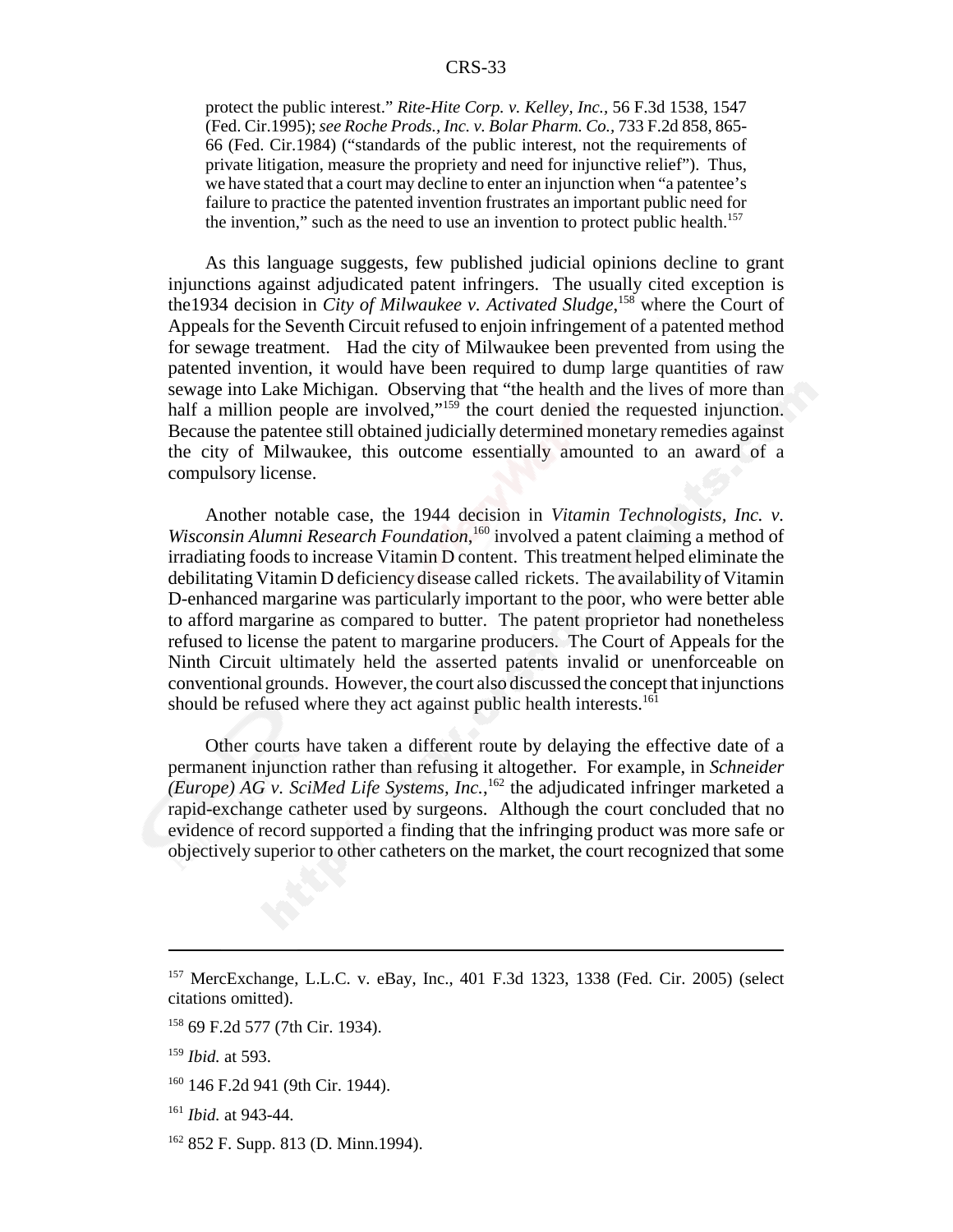physicians did strongly prefer the infringing product.<sup>163</sup> The court opted to grant a permanent injunction with a delay of one year from the entry of judgment. The court reasoned that this year-long transition period would allow surgeons to switch from the infringing product with a minimum of disruption, at least in comparison with the immediate imposition of an injunction. The court further provided that the patentee would receive an escalating royalty during the transition period.<sup>164</sup>

Some commentators have expressed concerns over the current state of the law. It has been observed that although the patent statute directs courts to "grant injunctions in accordance with the principles of equity,"165 in practice courts issue injunctions in favor of victorious patent proprietors "virtually automatically."166 In the view of some observers, this rule has encouraged strategic behavior by speculators. These speculators do not themselves market goods or services, and thus do not acquire patents in order to protect their own markets. Rather, they are said to use patents to threaten manufacturers and service providers. Because such speculators may legitimately threaten to halt use of the patented invention entirely, accused infringers may enter into a license on even a dubious patent in the face of losing the company business. This practice is sometimes termed "trolling," after creatures from folklore that would emerge from under a bridge in order to waylay travelers.<sup>167</sup>

In response, some commentators have observed that not all patentees that chose not to market their patented inventions are fairly characterized as opportunistic speculators. Particular individuals or firms may lack the expertise or resources to produce a patented product, or otherwise have sound business reasons not to do so. In addition, as the Federal Circuit explained a decade ago:

A patent is granted in exchange for a patentee's disclosure of an invention, not for the patentee's use of the invention. There is no requirement in this country that a patentee make, use, or sell its patented invention.<sup>168</sup>

Still other observers view patents as time-limited property rights.<sup>169</sup> Under this view, infringers are properly enjoined so that the patent owner's exclusive rights may be preserved. Failing to enjoin infringements may also diminish the incentives needed for innovators to develop patentable inventions in the first instance.

 $163$  *Ibid.* at 850 — 51.

<sup>164</sup> *Ibid.* at 862.

<sup>16535</sup> U.S.C. § 283.

<sup>&</sup>lt;sup>166</sup> W. David Westergard, Remedying the Growing Abuse of the Patent System Through Targeted Legislation, *in Conference Papers on International Intellectual Property Law & Policy* (Fordham Law School March 31, 2005).

<sup>167</sup> *See* Lorraine Woellert, "A Patent War Is Breaking Out on the Hill," *BusinessWeek* 45 (July 4, 2005)*.*

<sup>168</sup> Rite-Hite Corp. v. Kelley Co., Inc., 56 F.3d 1538, 1547 (Fed. Cir. 1995).

<sup>169</sup> *See, e.g.,* Frank H. Easterbrook, "Intellectual Property is Still Property," 13 *Harvard Journal of Law and Public Policy* (1990), 108.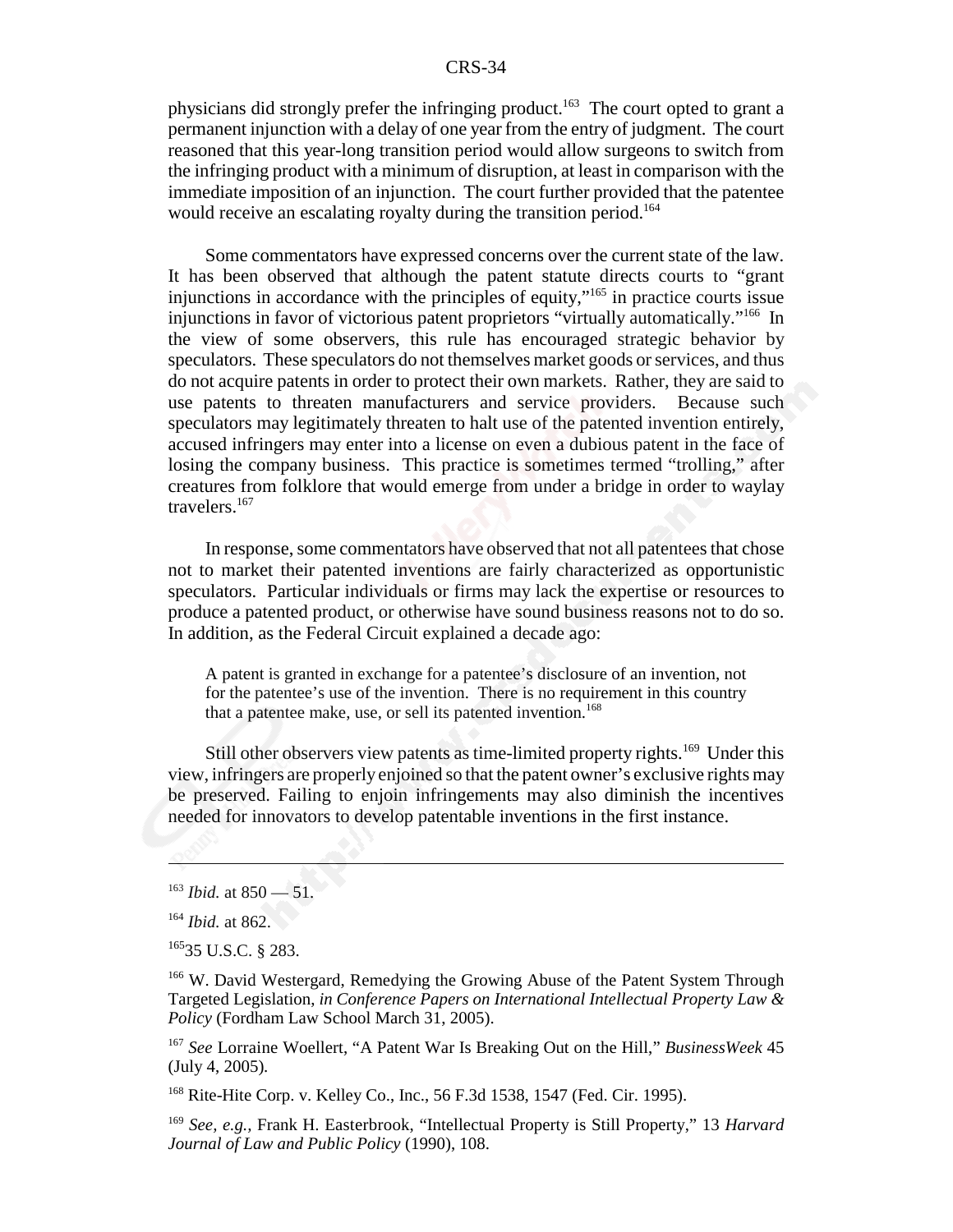On the other hand, scholarly commentary concludes that the term "intellectual property" is one of relatively recent vintage, and that patents can just as readily be analogized as arising under the tort law, or as constituting a government-granted subsidy.<sup>170</sup> Although viewing a patent as a property right arguably suggests that an injunction is a suitable remedy for a violation of that right, these alternative conceptions of the patent grant do not so strongly imply that courts should enjoin adjudicated infringers as a matter of course. It should also be noted that even traditional properties, such as real estate, are prospectively subject to numerous limitations, including easements, zoning restrictions, servitudes, and other obligations.171

# **Limitation Upon Damages**

Pending legislation would also address the award of damages where the patented invention forms but one component of the infringer's larger commercial product or process. In the wording of H.R. 2795:

In determining a reasonable royalty in the case of a combination, the court shall consider, if relevant and among other factors, the portion of the realizable profit that should be credited to the inventive contribution as distinguished from other features of the combination, the manufacturing process, business risks, or significant features or improvements added by the infringer.<sup>172</sup>

This proposed reform appears to be directed towards perceived concerns about overly generous damages awards in this context. As one commentator asserted:

[I]nventors have learned to abuse the patent system and increase leverage against manufacturers by pursuing "system claims" in the [USPTO]. These clever claims insert the crux of the predator's "innovation" into much larger contexts than that to which the inventor is rightfully entitled. For example, the abuser may actually have invented a hinge mechanism, but draws the patent claim to a door including the hinge mechanism. In this example, the door is well known to, and long in use by, the public but in subsequent litigation, the patent predator claims entitlement to, and the court awards, damages based on the entire value of the door rather than on the value of the innovative hinge. $173$ 

Several observations may be made about this proposed reform. First, the Federal Circuit has explained that:

Virtually *all* patents are "combination patents," if by that label one intends to describe patents having claims to inventions formed of a combination of elements. It is difficult to visualize, at least in the mechanical-structural arts, a

<sup>170</sup> *See* Mark A. Lemley, "Property, Intellectual Property, and Free Riding," 83 *Texas Law Review* (2005), 1031.

<sup>171</sup> *See* Michael A. Carrier, "Cabining Intellectual Property Through a Property Paradigm," 54 *Duke Law Journal* (2004), 1.

 $172$  H.R. 2795, § 6.

<sup>173</sup> Westergard, *supra*, at 7.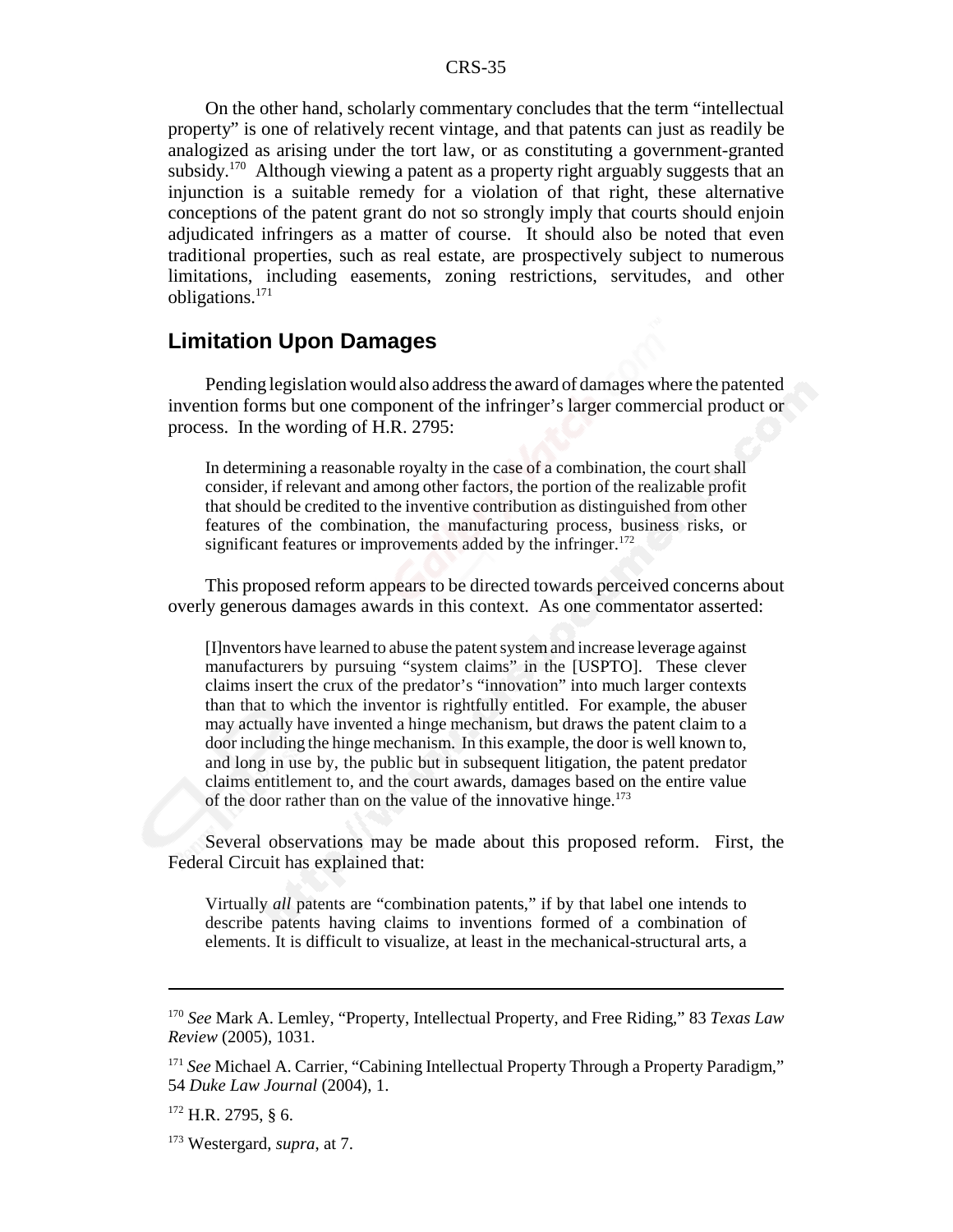"non-combination" invention, i.e., an invention consisting of a *single* element. Such inventions, if they exist, are rare indeed.<sup>174</sup>

Under this view, this legislative proposal is of potentially broad application. Further, the required assessment of the "inventive contribution" of a patented combination rather than base its damages determination upon the claims themselves — would mark a notable change in U.S. patent law. As the Federal Circuit recently stated:

It is well settled that "there is no legally recognizable or protected 'essential' element, gist or 'heart' of the invention in a combination patent." Rather, "'[t]he invention' is defined by the claims."175

Finally the language of H.R. 2795 expressly applies only to an award of a reasonable royalty. However, the patent statute also authorizes the courts to award damages equal to the lost profits of the patentee, $176$  provided the patentee can make the necessary showing. It is unclear why this proposal is limited to damages awards based upon reasonable royalties, rather than upon both forms of damages awards available under the patent laws.

# **Willful Infringement**

Pending legislation would also reform the law of willful infringement. The patent statute currently provides that the court "may increase the damages up to three times the amount found or assessed."<sup>177</sup> An award of enhanced damages, as well as the amount by which the damages will be increased, is committed to the discretion of the trial court.<sup>178</sup> Although the statute does not specify the circumstances in which enhanced damages are appropriate, the courts most commonly award them when the infringer acted in blatant disregard of the patentee's rights. This circumstance is termed "willful infringement."179

Courts will not ordinarily enhance damages due to willful infringement if the adjudicated infringer did not know of the patent until charged with infringement in court, or if the infringer acted with the reasonable belief that the patent was not infringed or that it was invalid. Federal Circuit decisions emphasize the duty of someone with actual notice of a competitor's patent to exercise due care in determining if his acts will infringe that patent. A common way to fulfill this

<sup>174</sup> Stratoflex, Inc. v. Aeroquip Corp., 713 F.2d 1530, 1540 (Fed. Cir. 1983).

<sup>175</sup> Allen Eng'g Corp. v. Bartell Indus., Inc., 299 F.3d 1336, 1345 (Fed. Cir. 2002).

<sup>176 35</sup> U.S.C. § 284.

<sup>177</sup> *Ibid.*

<sup>178</sup> *See* Read Corp. v. Portec, Inc., 970 F.2d 816, 826 (Fed. Cir. 1992).

<sup>&</sup>lt;sup>179</sup> *See* Beatrice Foods Co. v. New England Printing & Lithographing Co., 923 F.2d 1576, 1578 (Fed. Cir.1991).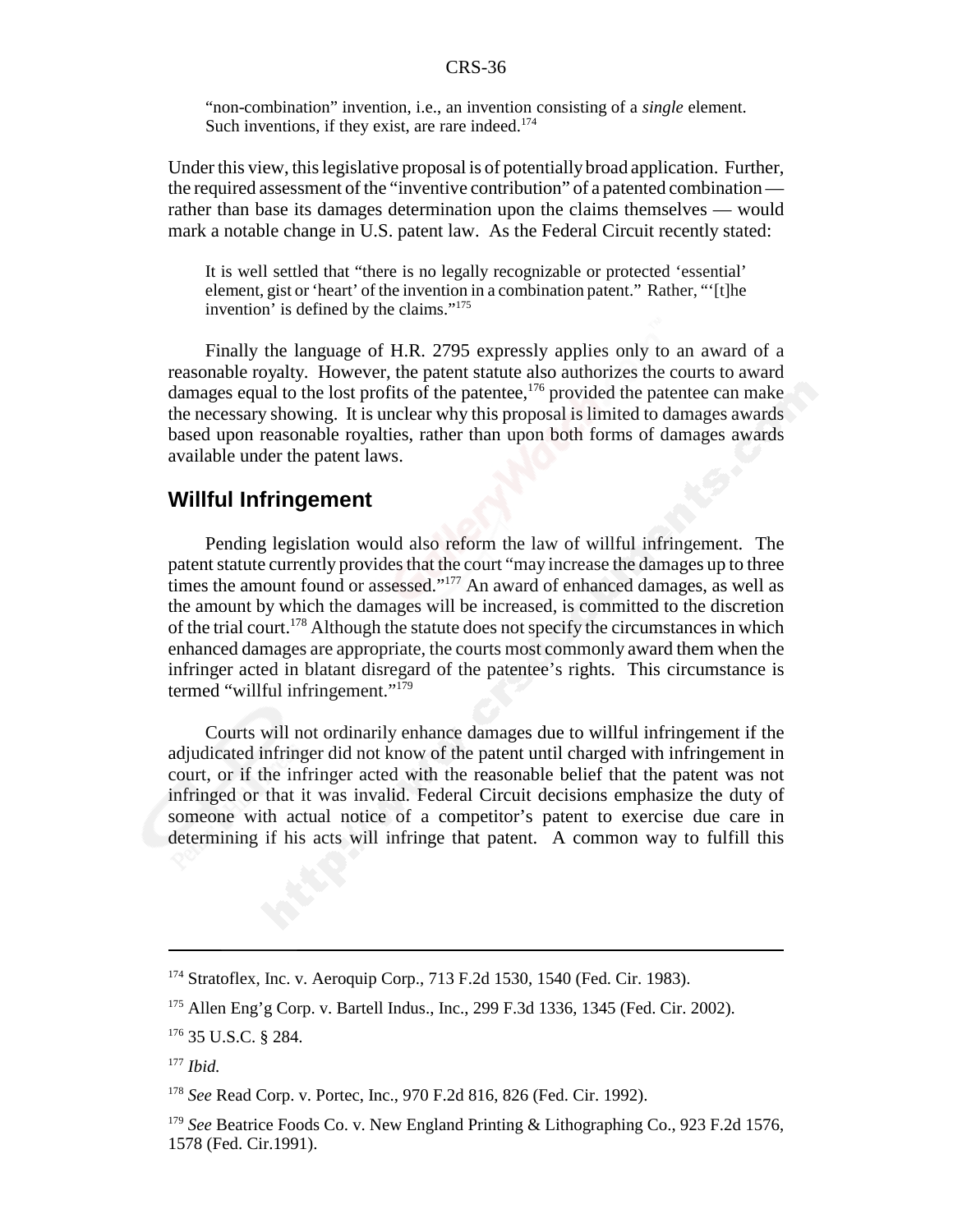obligation is to obtain competent legal advice before commencing, or continuing, activity that may infringe another's patent.<sup>180</sup>

Prior to 2004, the Federal Circuit held that when an accused infringer invoked the attorney-client or work-product privilege, courts should be free to reach an adverse inference that either (1) no opinion had been obtained or (2) an opinion had been obtained and was contrary to the infringers's desire to continue practicing the patented invention.181 However, in its decision in *Knorr-Bremse Systeme fuer Nutzfahrzeuge GmbH v. Dana Corp.*, 182 the Federal Circuit expressly overturned this principle. The Court of Appeals further stressed that the failure to obtain legal advice did not occasion an adverse inference with respect to willful infringement either. Following the *Knorr-Bremse* opinion, willful infringement determinations are based upon "the totality of circumstances, but without the evidentiary contribution or presumptive weight of an adverse inference that any opinion of counsel was or would have been unfavorable."<sup>183</sup>

Patent law's willful infringement doctrine has proven controversial. Some observers believe that this doctrine ensures that patent rights will be respected in the marketplace. Critics of the policy believe that the possibility of trebled damages discourages individuals from reviewing issued patents. Out of fear that their inquisitiveness will result in multiple damages, innovators may simply avoid looking at patents until they are sued for infringement. To the extent this observation is correct, the law of willful infringement discourages the dissemination of technical knowledge, thereby thwarting one of the principal goals of the patent system. Fear of increased liability for willful infringement may also discourage firms from challenging patents of dubious validity. Consequently some have argued that the patent system should shift to a "no-fault" regime of strictly compensatory damages, without regard to the state of mind of the adjudicated infringer.<sup>184</sup>

H.R. 2795 would add several clarifications and changes to the law of willful infringement. First, a finding of willful infringement would be appropriate only where (1) the infringer received specific written notice from the patentee and continued to infringe after a reasonable opportunity to investigate; (2) the infringer intentionally copied from the patentee with knowledge of the patent; and (3) the infringer continued to infringe after an adverse court ruling. Second, willful infringement cannot be found where the infringer possessed an informed, good faith belief that its conduct was not infringing. Finally, a court may not determine willful

<sup>&</sup>lt;sup>180</sup> *See, e.g., Jon E. Wright, "Willful Patent Infringement and Enhanced Damages* — Evolution and Analysis," 10 *George Mason Law Review* (2001), 97.

<sup>181</sup> *See, e.g.,* Fromson v. Western Litho Plate & Supply Co., 853 F.2d 1568, 1572 (Fed. Cir. 1988).

<sup>182 383</sup> F.3d 1337 (Fed. Cir. 2004).

<sup>183</sup> *Ibid.* at 1341.

<sup>184</sup> *See generally* Schechter & Thomas, *supra*, at § 9.2.5.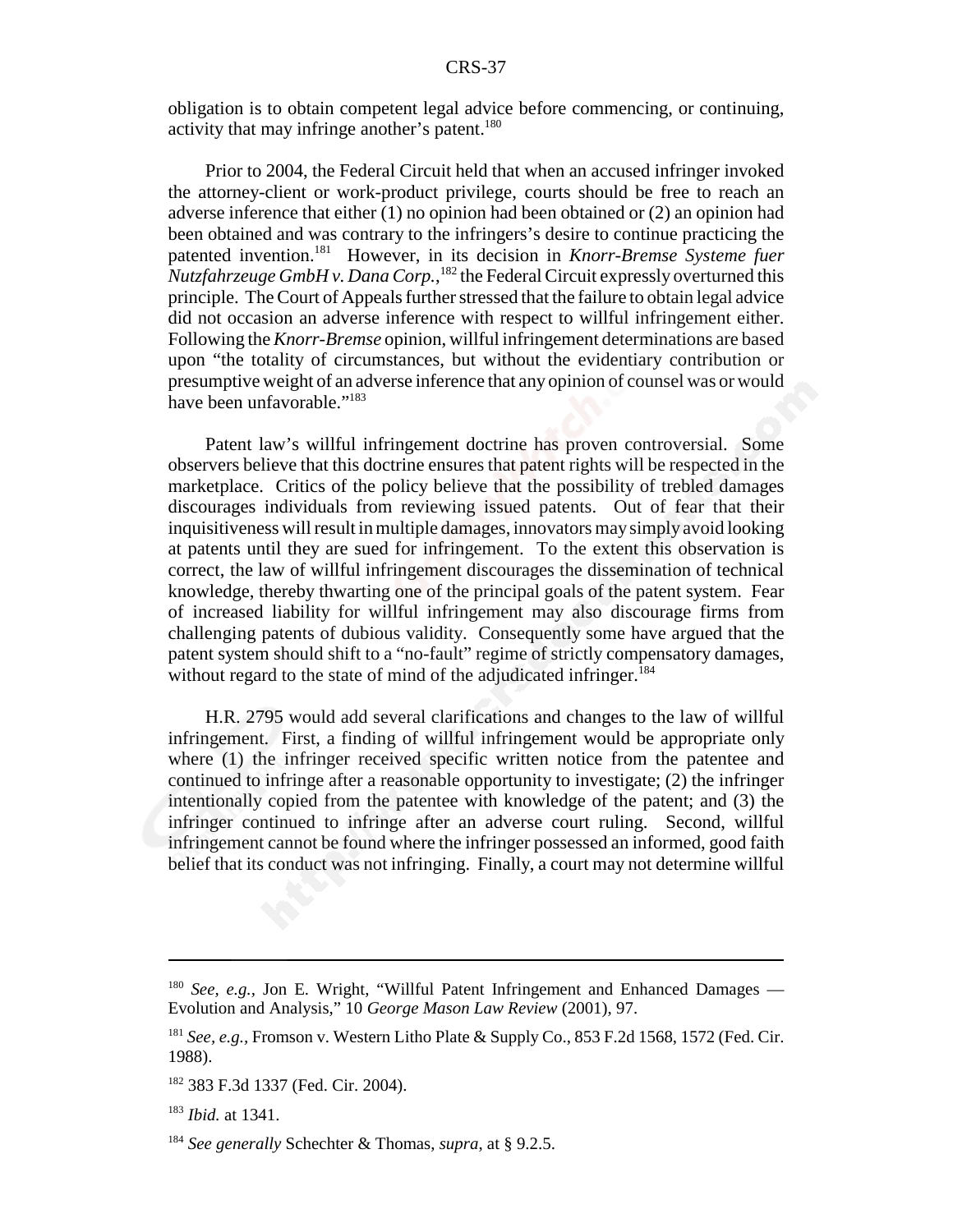infringement before the date on which a determination is made that the patent is not invalid, enforceable, and infringed.<sup>185</sup>

# **Post-Issuance Opposition Proceedings**

Pending legislation would introduce post-issuance opposition proceedings into U.S. patent law. Oppositions, which are common in foreign patent regimes, are patent revocation proceedings that are usually administered by authorities from the national patent office. Oppositions often involve a wide range of potential invalidity arguments and are conducted through adversarial hearings that resemble courtroom litigation.

Although the U.S. patent system does not currently include oppositions, the U.S. patent system has incorporated a so-called reexamination proceeding since 1981. Some commentators have viewed the reexamination as a more limited form of an opposition. Under the reexamination statute, any individual, including the patentee, a competitor, and even the USPTO Director, may cite a prior art patent or printed publication to the USPTO. If the USPTO determines that this reference raises a "substantial new question of patentability" with respect to an issued patent, then it will essentially reopen prosecution of the issued patent.

Traditional reexamination proceedings are conducted in an accelerated fashion on an *ex parte* basis. Following the American Inventors Protection Act of 1999, an *inter partes* reexamination allows the requester to participate more fully in the proceedings through the submission of arguments and the filing of appeals. Either sort of reexamination may result in a certificate confirming the patentability of the original claims, an amended patent with narrower claims or a declaration of patent invalidity.

Congress intended reexamination proceedings to serve as an inexpensive alternative to judicial determinations of patent validity.<sup>186</sup> Reexamination also allows further access to the legal and technical expertise of the USPTO after a patent has issued.<sup>187</sup> However, some commentators believe that reexamination proceedings have been employed only sparingly and question their effectiveness.<sup>188</sup>

Some analysts have expressed concern that potential requesters are discouraged from commencing *inter partes* reexamination proceedings due to a statutory provision that limits their future options. In order to discourage abuse of these proceedings, the *inter partes* reexamination statute provides that third-party participants may not later assert that a patent is invalid "on any ground that [they]

<sup>185</sup> H.R. 2795, § 6.

<sup>186</sup> Mark D. Janis, "Inter Partes Reexamination," 10 *Fordham Intellectual Property, Media & Entertainment Law Journal* (2000), 481.

<sup>187</sup> Craig Allen Nard, "Certainty, Fence Building and the Useful Arts," 74 *Indiana Law Journal* (1999), 759.

<sup>188</sup> *See* Schechter & Thomas, *supra*, at § 7.5.4.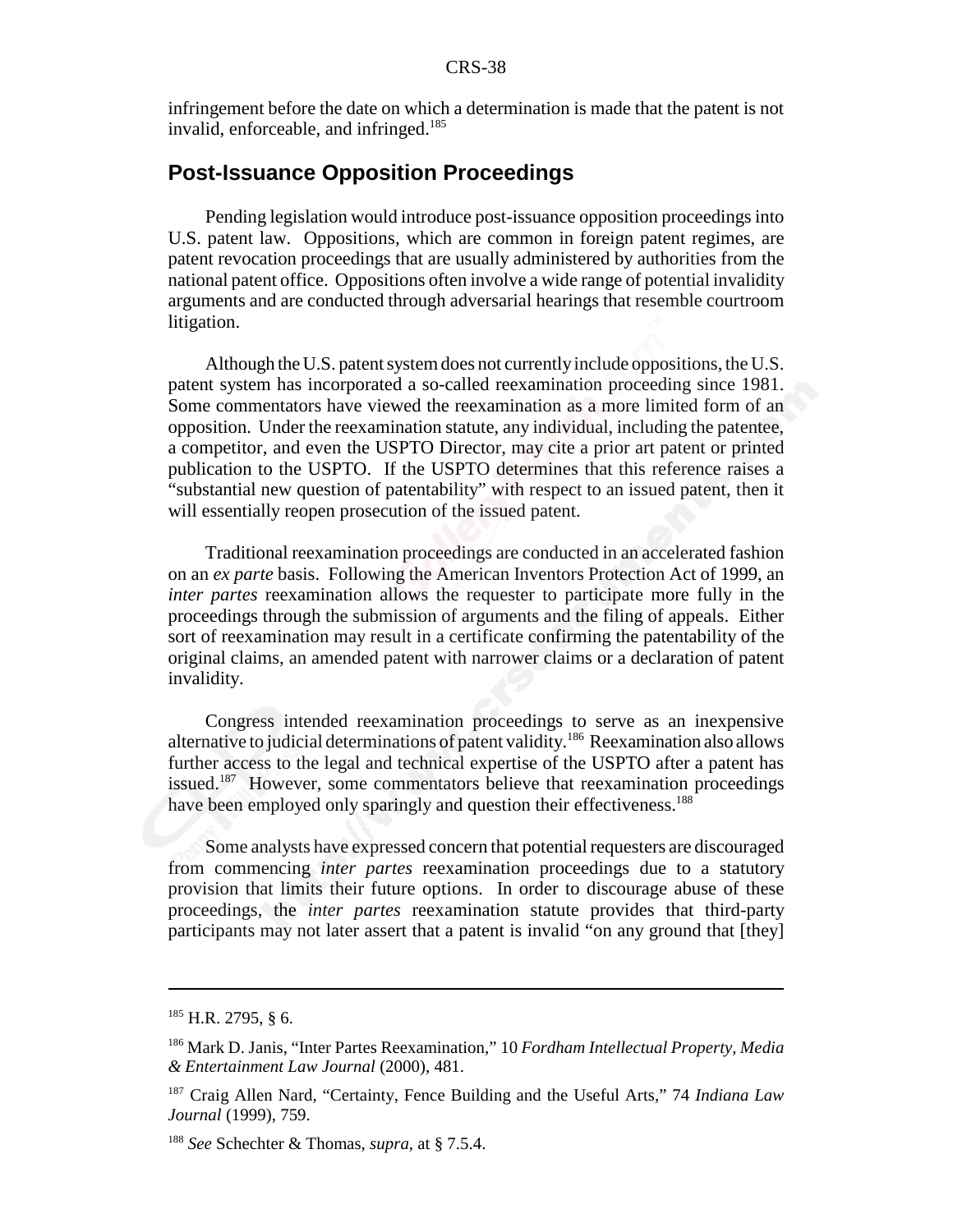raised or could have raised during the inter partes reexamination proceedings."<sup>189</sup> Some observers believe that this potential estoppel effect disinclines potential requesters from use of this post-issuance proceeding. In apparent response to this concern, H.R. 2795 would delete the phrase "or could have raised" from the statute.190 As a result, *inter partes* reexamination requesters would be limited only with respect to arguments that they actually made before the USPTO.

In addition to reforming the reexamination statute, H.R. 2795 would create an additional post-issuance proceeding termed an "opposition." Under this bill, any person could commence an opposition either within nine months after the issuance of the patent, or six months after receiving notice from the patent holder alleging infringement. The opposition may relate to a wide range of patentability issues, including double patenting, statutory subject matter, novelty, nonobviousness, enablement, and definite claiming. The commencement of the opposition is conditioned upon the USPTO Director's determination that the opponent has raised a substantial question of patentability with respect to at least one claim in the patent.

H.R. 2795 further provides that opposition proceedings will be tried before a panel of three administrative patent judges. In the event that the patentee files an infringement suit within nine months of patent issuance, or six months of notifying the alleged infringer, the opposition will be stayed upon the request of the patent owner. The patent owner may amend its claims during an opposition, provided that those amendments do not broaden the scope of the claims. The opposition must conclude within one year of its commencement, although one six-month extension is possible. The results of opposition proceedings may be appealed to the courts.

Many observers have called for the United States to adopt an opposition system in order to provide more timely, lower cost, and more efficient review of issued patents.191 Such a system could potentially improve the quality of issued patents by weeding out invalid claims. It might also encourage innovative firms to review issued patents soon after they are granted, thereby increasing the opportunity for technology spillovers.192 Concerns have arisen over oppositions because they too may be costly, complex, and prone to abuse as a means for harassing patent owners.193 A successful opposition proceeding would require a balancing of these concerns.

<sup>189 35</sup> U.S.C. § 315(c).

<sup>190</sup> H.R. 2795, § 9(d).

<sup>191</sup> *See* National Research Council of the National Academies, *A Patent System for the 21st Century* (2004), 96.

<sup>192</sup> *Ibid.* at 103.

<sup>193</sup> *See* Mark D. Janis, "Rethinking Reexamination: Toward a Viable Administrative Revocation System for U.S. Patent Law," 11 *Harvard Journal of Law and Technology* (1997), 1.